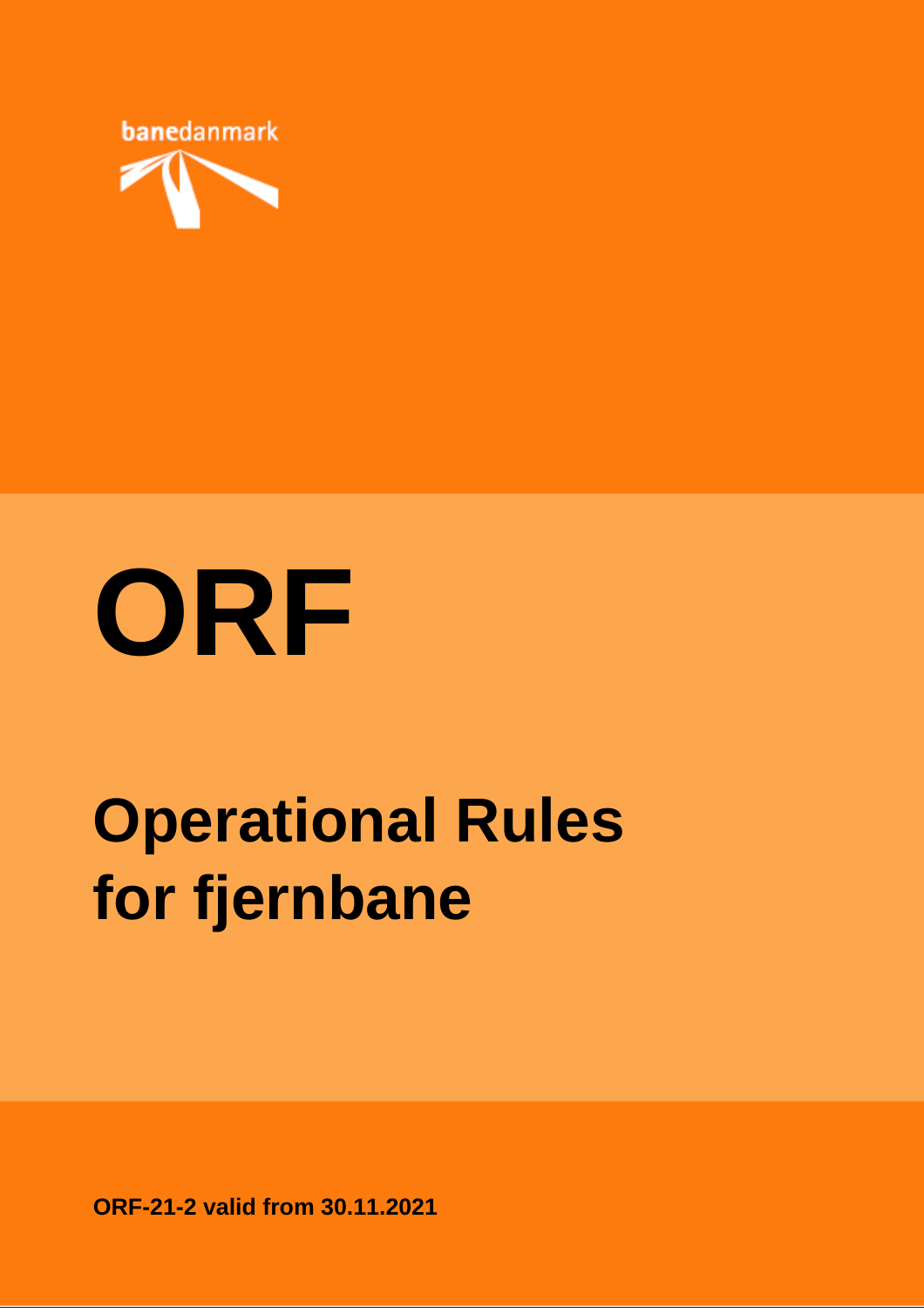# **Changes since previous version**

IN.55

#### **Change per 2021-11-30:**

Introduction:

- the description of the procedure symbol is deleted from the Reader's instruction as these are not relevant anymore.

#### Roles:

- the description of Catenary manager and Catenary field leader is updated.

Definitions:

- in the definition of buffer stop is added that an ETCS stop marker is not always mounted - it is defined that changes in train data is only allowed after the desk have been closed and the definition of train data is updated to be consistent with the ETCS Standard

- the use of cab and desk is made consequent

- at possession it's defined that the number of ETCS stop markers limiting a possession can be reduced, if point(s) can be blocked

- references to Banedanmark procedures is deleted as they are not relevant anymore

- the description of neutral section is updated to describe it correct

- the description of earthing is updated to describe it correct

- it is defined what it takes to leave a train in case of broken or hanging overhead wires

- described that the Driver is not in the front of the train in case of driving a snow clearing train - the use of timetable and production plan made consistent. Timetable is the tool for the Driver and production plan the tool for the Signaller

- it is added that if driving is not done on a route, passenger and staff crossings are not necessarily activated

- Banedanmark response service is added under emergency services and that they are allowed to be put on track and drive in a Signaller protected area.

Procedures:

- the use of timetable and production plan made consistent. Timetable is the tool for the Driver and production plan the tool for the Signaller

- connected to an incident it's specified that it is the Banedanmark incident investigator that allows the train to continue in case of by a possible Driver error, has affected the capability of the Driver or was caused by defective rolling stock

- in case of incidents with a motorist in a level crossing it is specified the information that have to be collected, that the have to passed on to the Police and a Maintainer have to be called and the Banedanmark incident investigator is informed

- procedures for shunting routes is updated also to handle when driving is to a possession or shunting area

- the use of instructed is changed where it is not an order

- it is specified that relevant Maintainers must inspect the infrastructure after a derailment.

# **Reader's instructions**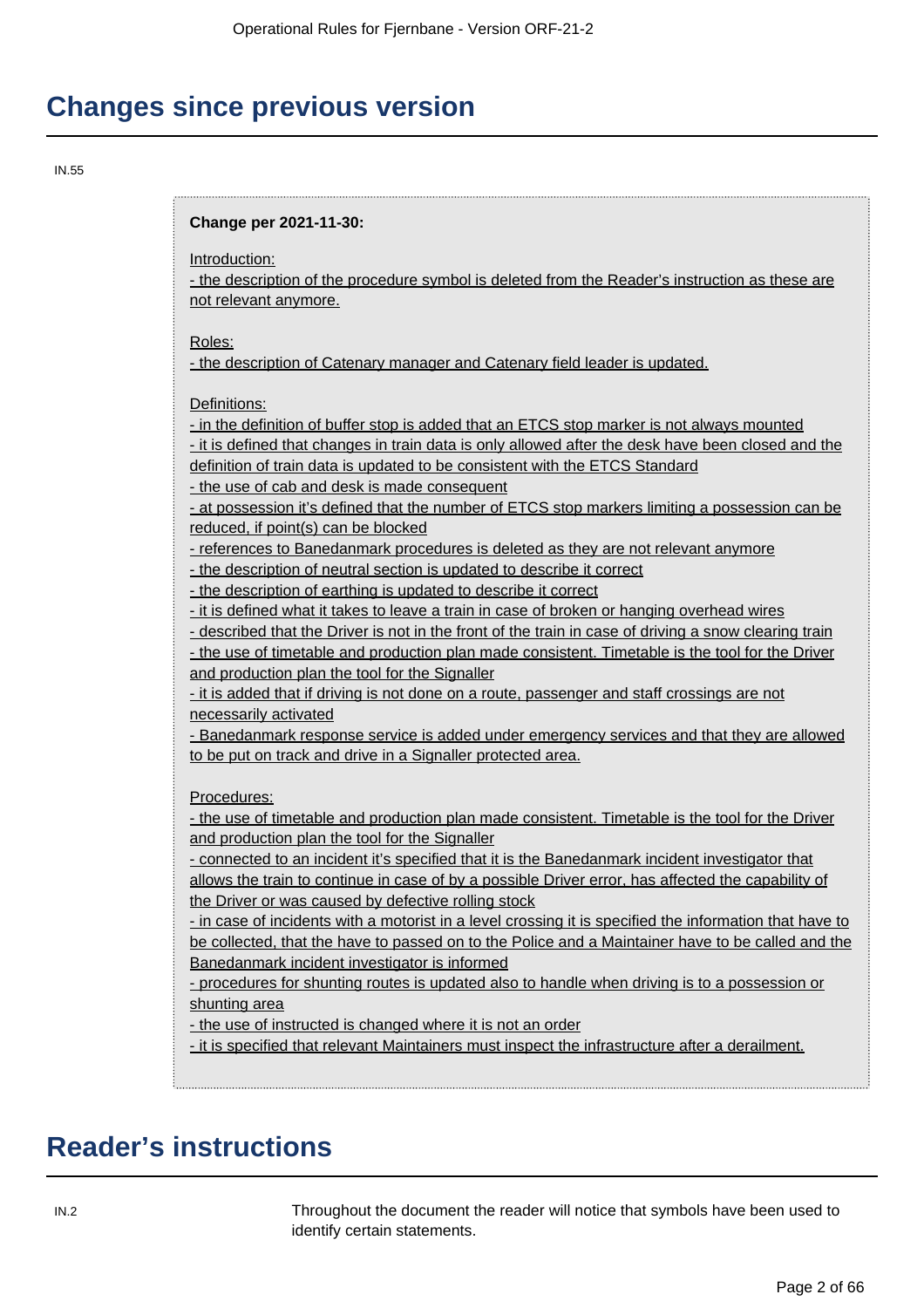|      | Operational Rules for Fjernbane - Version ORF-21-2                                                                                                                                                                                              |
|------|-------------------------------------------------------------------------------------------------------------------------------------------------------------------------------------------------------------------------------------------------|
| IN.3 | Procedure symbol. The symbol indicates that a Railway Undertaking procedure<br>exists to support ORF e.g. procedures ensuring safe parking of rolling stock is a<br>procedure put in place by the Railway Undertaking (RU).                     |
| IN.4 | Deleted                                                                                                                                                                                                                                         |
|      | Change per 2021-11-30:<br>Procedure symbol. The symbol indicates a procedure issued by the<br>Infrastructure Manager-Deleted                                                                                                                    |
| IN.5 | System restrictions. The symbol is used to provide information concerning system<br>functionality, e.g. if a Driver fails to control the train to a standstill at an End of<br>Authority, the onboard system will command a brake intervention. |

# **Roles**

| <b>RF.30</b>                      |                   | <b>Catenary manager</b>                                                                                                                                                                                                                                                                                                                                                                                                                                                       |
|-----------------------------------|-------------------|-------------------------------------------------------------------------------------------------------------------------------------------------------------------------------------------------------------------------------------------------------------------------------------------------------------------------------------------------------------------------------------------------------------------------------------------------------------------------------|
| <b>DEFINITION</b><br><b>RF.31</b> |                   | The Catenary manager is a competent person who is appointed in writing to<br>control the switching and operating condition of the high-voltage system,<br>including conducting couplings in connection with work on or near high-<br>voltage systems.                                                                                                                                                                                                                         |
|                                   |                   | Change per 2021-11-30:<br>The Catenary manager is the a personcompetent inperson chargewho of<br>is supervising appointed and in monitoring writing the to catenary control<br>system-the Theswitching Catenaryand manageroperating iscondition<br>competentof inthe high--voltage regulationssystem, and including<br>assessesconducting andcouplings supervisesin catenaryconnection<br>isolations with inwork allon operationalor situations near high-voltage<br>systems. |
| RF.66                             |                   | <b>Catenary field leader</b>                                                                                                                                                                                                                                                                                                                                                                                                                                                  |
| <b>RF.67</b>                      | <b>DEFINITION</b> | The Catenary field leader is a competent person who is appointed in writing to<br>lead and supervise work at a workplace.                                                                                                                                                                                                                                                                                                                                                     |
|                                   |                   | Change per 2021-11-30:<br>The Catenary field leader is competent in high voltagea regulations,<br>competent andperson haswho beenis appointed through written<br>instructions by the Catenaryin managerwriting to belead responsibleand<br>forsupervise catenarywork worksiteat safetya workplace.                                                                                                                                                                            |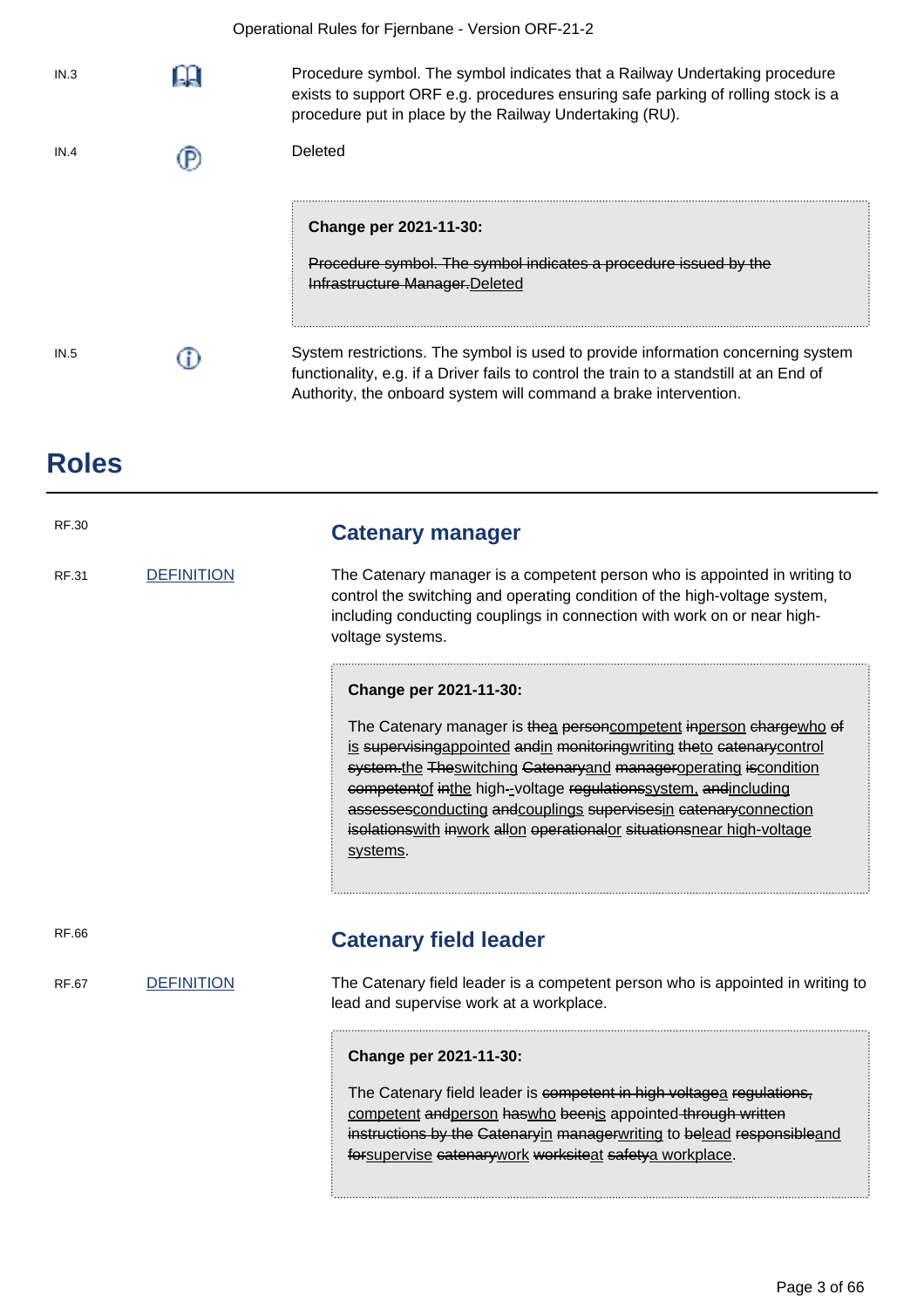| <b>Definitions</b> |
|--------------------|
|--------------------|

| OR.DEF.683 |                         | <b>DMI symbols and marker boards</b>                                                                                                                                                                                                                                                                                                                                                                                                                                                                                                                                                                                                                                              |
|------------|-------------------------|-----------------------------------------------------------------------------------------------------------------------------------------------------------------------------------------------------------------------------------------------------------------------------------------------------------------------------------------------------------------------------------------------------------------------------------------------------------------------------------------------------------------------------------------------------------------------------------------------------------------------------------------------------------------------------------|
| OR.DEF.146 |                         | <b>SR-mode</b>                                                                                                                                                                                                                                                                                                                                                                                                                                                                                                                                                                                                                                                                    |
| OR.DEF.147 | <b>DEFINITION</b>       | SR-mode (Staff Responsible mode) is a driving mode used in<br>degraded situations. SR-mode is selected by the Driver using<br>the override function, or offered by the signalling system for<br>the Driver to acknowledge.                                                                                                                                                                                                                                                                                                                                                                                                                                                        |
|            |                         | SR-mode enables the train to move whenever a movement<br>authority cannot be issued by the signalling system. The<br>authority to select or acknowledge SR-mode can only come<br>from the Signaller using an Operational Instruction.                                                                                                                                                                                                                                                                                                                                                                                                                                             |
|            |                         | Train movements are supervised to a maximum permitted<br>speed of 40 km/h and against running in the direction<br>opposite to the direction faced by the active desk.                                                                                                                                                                                                                                                                                                                                                                                                                                                                                                             |
|            |                         | Change per 2021-11-30:<br>SR-mode (Staff Responsible mode) is a driving mode<br>used in degraded situations. SR-mode is selected by the<br>Driver using the override function, or offered by the<br>signalling system for the Driver to acknowledge.<br>SR-mode enables the train to move whenever a<br>movement authority cannot be issued by the signalling<br>system. The authority to select or acknowledge SR-<br>mode can only come from the Signaller using an<br>Operational Instruction.<br>Train movements are supervised to a maximum<br>permitted speed of 40 km/h and against running in the<br>direction opposite to the direction faced by the active eab<br>desk. |
|            | <b>Responsibilities</b> |                                                                                                                                                                                                                                                                                                                                                                                                                                                                                                                                                                                                                                                                                   |
| OR.DEF.148 | <b>Driver</b>           | Before using the override function you must receive an<br>Operational Instruction and check the applicable speed limit.<br>Following the use of the override function the symbol for<br>running in SR-mode is displayed on the DMI.<br>When driving in SR-mode you must observe the conditions of<br>on sight.                                                                                                                                                                                                                                                                                                                                                                    |
| OR.DEF.695 |                         | <b>Infrastructure</b>                                                                                                                                                                                                                                                                                                                                                                                                                                                                                                                                                                                                                                                             |
| OR.DEF.63  |                         | <b>Neutral section</b>                                                                                                                                                                                                                                                                                                                                                                                                                                                                                                                                                                                                                                                            |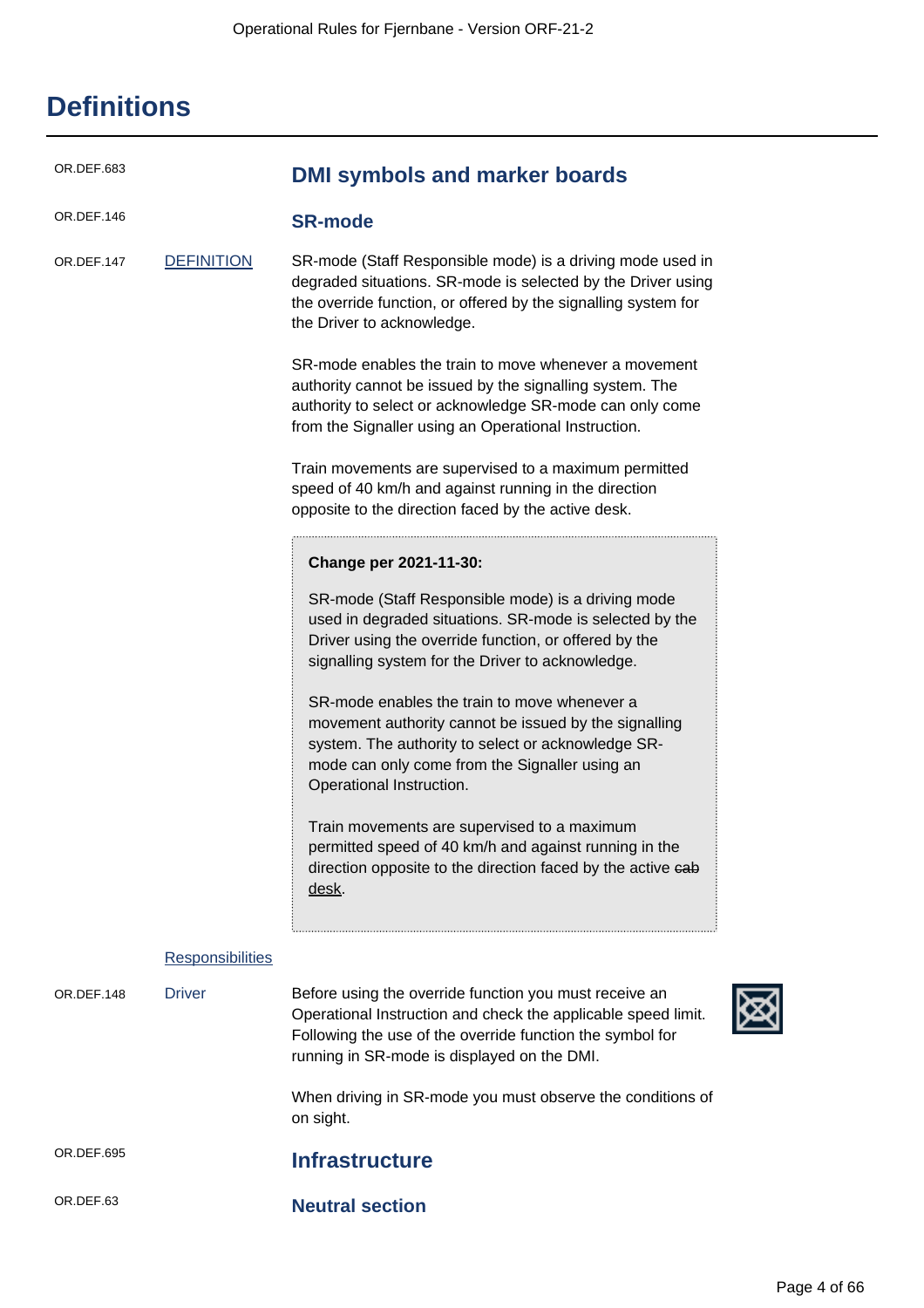OR.DEF.64 DEFINITION A neutral section is a section of the catenary system that electrically separates two supply areas. The location of neutral sections is indicated in the Route Book and is defined in the signalling system. The location of the neutral sections is indicated by trackside marker boards and is displayed in the DMI for supervised trains. **Change per 2021-11-30:** A neutral section is a powerless-section of the catenary system that bridgeelectrically betweenseparates two separate electricalsupply suppliesareas. The locations location of neutral sections areis indicated in the Route Book and areis defined in the signalling system. The locationslocation of the neutral sections areis indicated by trackside marker boards, and areis provided displayed toin Driversthe of DMI for supervised trains using the DMI. OR.DEF.320 **Parking track** OR.DEF.321 DEFINITION A parking track is a track in interlocked area designated for storage of rolling stock in-between missions. If a train is to end a mission at a parking track, this will be indicated in the production plan. Sharing of track sections in a parking track is to be expected. The location of parking tracks can be found in the Route Book. **Change per 2021-11-30:** A parking track is a track in interlocked area designated for storage of rolling stock in-between missions. If a train is to end a mission at a parking track, this will be indicated in the timetableproduction plan. Sharing of track sections in a parking track is to be expected. The location of parking tracks can be found in the Route Book. **Responsibilities** OR.DEF.322 Driver When you are routed into a parking track in OS-mode you

## OR.DEF.701 **Buffer stop**

must always expect to be routed into an occupied track.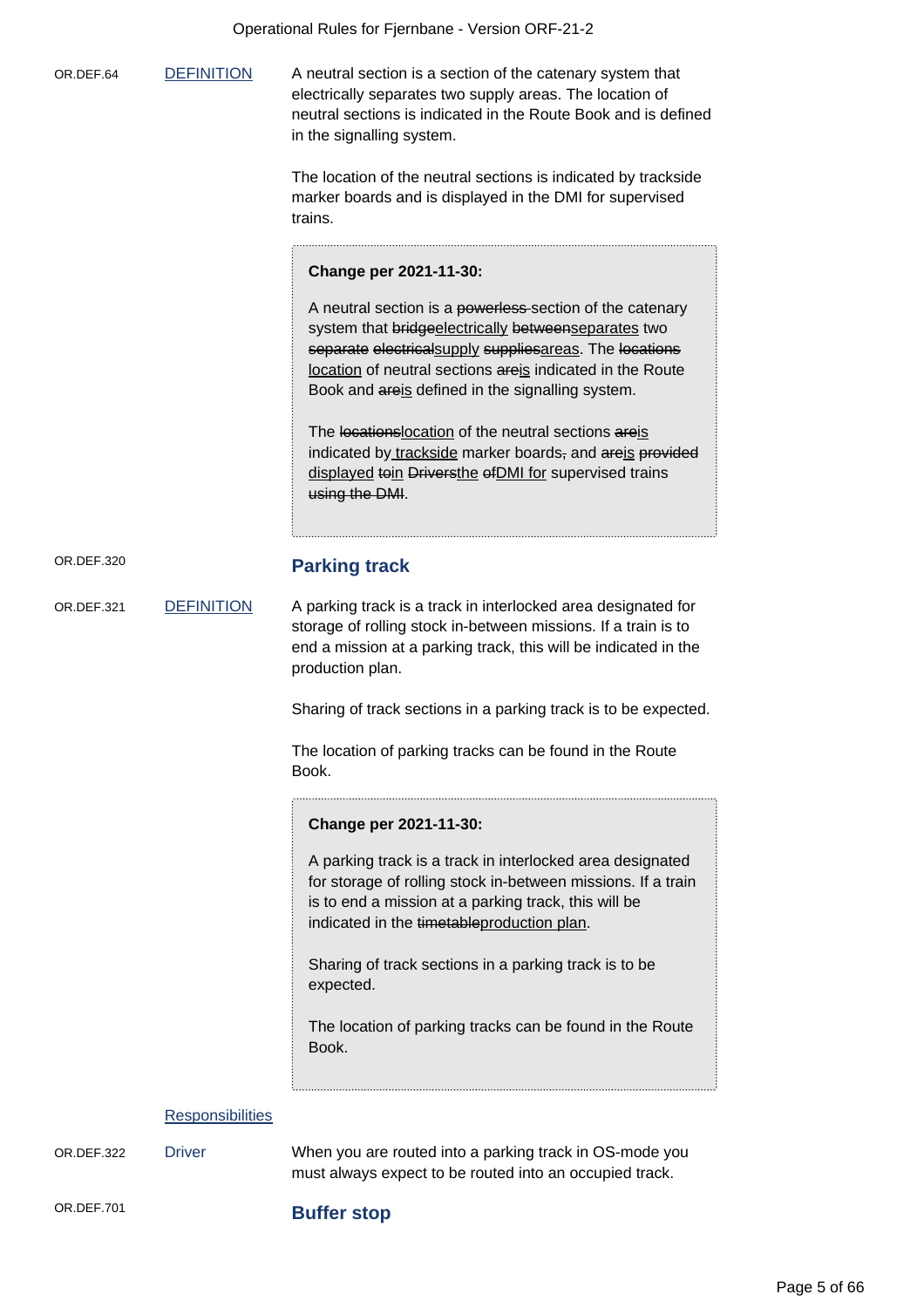OR.DEF.702 DEFINITION The buffer stop is placed at locations where the track terminates after the buffer stop. Buffer stops in interlocked areas can be equipped with an ETCS stop marker.

> A buffer stop can be marked by red and white retro reflective markings and may be supplemented by two red light indications.

#### **Change per 2021-11-30:**

The buffer stop is placed at locations where the track terminates after the buffer stop. Buffer stops in interlocked areas arecan be equipped with an ETCS stop marker.

A buffer stop can be marked by red and white retro reflective markings and may be supplemented by two red light indications.

## OR.DEF.684 **Catenary**

## OR.DEF.473 **Earthing**

OR.DEF.474 DEFINITION Earthing is the operation of placing a conductive connection between the normally live parts of the catenary system and an earthing point. This ensures that any voltage present in the isolated catenary section, is limited to a safe level as well as protect persons working on or near the catenary system if voltage is conducted into the work area.

#### **Change per 2021-11-30:**

Earthing is the operation of placing a conductive connection between the overheadnormally wirelive parts of the catenary system and an earthing point. This ensures that any voltage present in the isolated catenary section, is limited to a safe level.

Earthing isas usedwell toas protect peoplepersons working inon anor areanear fromthe tractioncatenary system if voltage beingis appliedconducted byinto mistakethe work area.

## OR.DEF.714 **Broken or hanging overhead wires**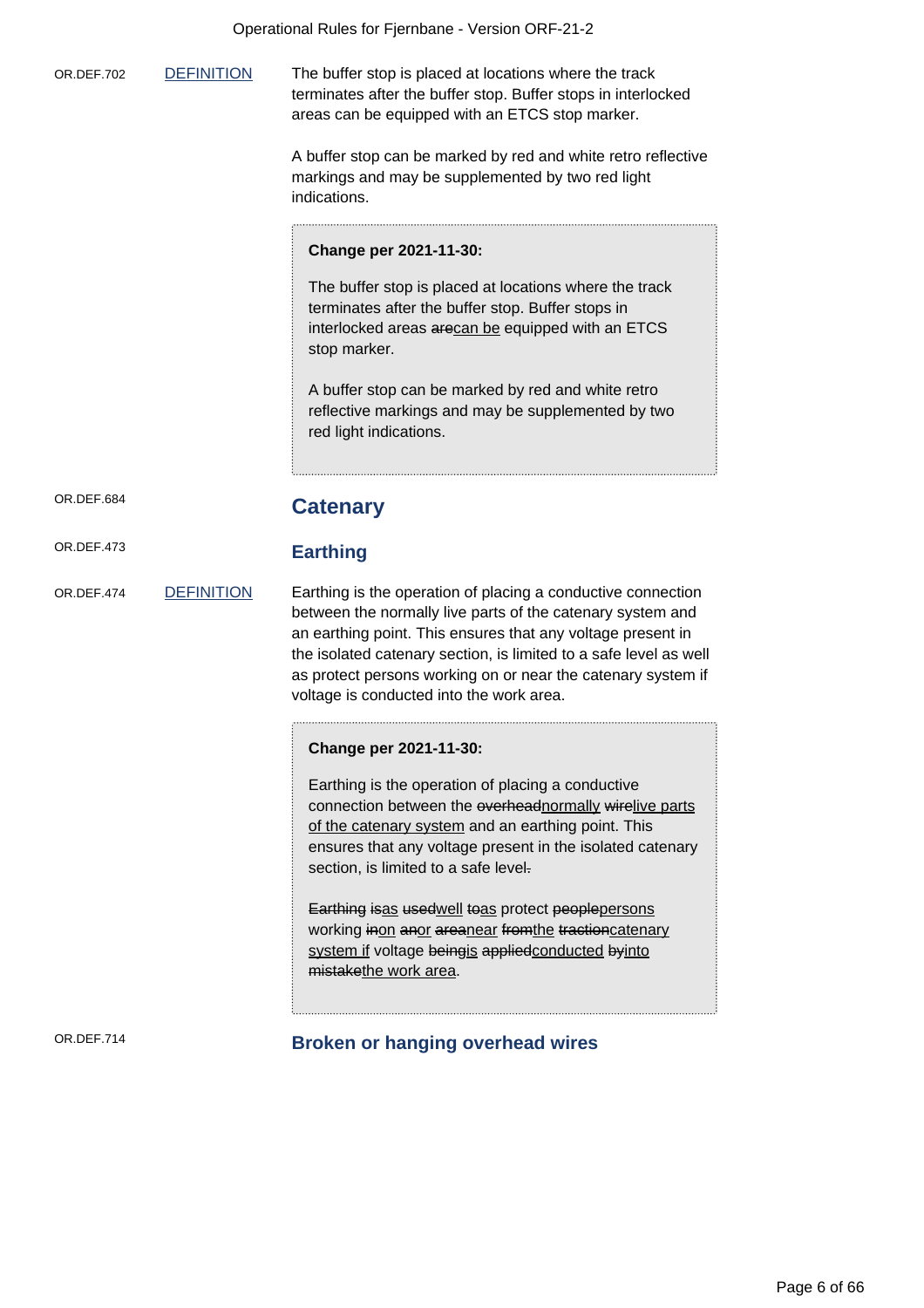| Operational Rules for Fjernbane - Version ORF-21-2 |                         |                                                                                                                                                                                                                                                                                                                     |
|----------------------------------------------------|-------------------------|---------------------------------------------------------------------------------------------------------------------------------------------------------------------------------------------------------------------------------------------------------------------------------------------------------------------|
| OR.DEF.715                                         | <b>DEFINITION</b>       | A broken or hanging overhead wire is when the wire has<br>been completely or partially torn down.                                                                                                                                                                                                                   |
|                                                    |                         | It is extremely dangerous to:                                                                                                                                                                                                                                                                                       |
|                                                    |                         | - come closer than 5 metres to broken or hanging overhead                                                                                                                                                                                                                                                           |
|                                                    |                         | wires<br>- touch any items or tools in contact with the wire<br>- leave a train at standstill close to broken or hanging<br>overhead wires.                                                                                                                                                                         |
|                                                    |                         | Whenever a broken or hanging overhead wire is observed it<br>is reported to the Signaller immediately. The report contains<br>information about:                                                                                                                                                                    |
|                                                    |                         | - affected track(s) and area(s)<br>- what has happened                                                                                                                                                                                                                                                              |
|                                                    |                         | - potential danger to passing trains<br>- any precautions made to prevent accidents and damages.                                                                                                                                                                                                                    |
|                                                    | <b>Responsibilities</b> |                                                                                                                                                                                                                                                                                                                     |
| OR.DEF.716                                         | All                     | You must never come closer than 5 metres to a broken or<br>hanging overhead wire.                                                                                                                                                                                                                                   |
|                                                    |                         | You must never touch any item or tool in contact with a<br>broken or hanging overhead wire.                                                                                                                                                                                                                         |
| OR.DEF.717                                         | <b>Driver</b>           | In case the train is at standstill close to broken or hanging<br>overhead wires, you must as far as possible ensure that<br>passengers only leaves the train when the catenary staff or<br>the Emergency services have secured the system.                                                                          |
|                                                    |                         | Change per 2021-11-30:                                                                                                                                                                                                                                                                                              |
|                                                    |                         | <b>Youln case the train is at standstill close to broken or</b><br>hanging overhead wires, you must as far as possible<br>ensure that passengers only leaves athe train-close to<br>brokenwhen orthe hangingcatenary overheadstaff wires<br>or whenthe itEmergency isservices safehave tosecured<br>dothe sosystem. |
| OR.DEF.718                                         | All                     | You must report broken or hanging overhead wires to the<br>Signaller immediately.                                                                                                                                                                                                                                   |
| OR.DEF.686                                         |                         | <b>Driving</b>                                                                                                                                                                                                                                                                                                      |
| OR.DEF.380                                         |                         | <b>Supervised movements</b>                                                                                                                                                                                                                                                                                         |
| OR.DEF.381                                         | <b>DEFINITION</b>       | A supervised movement is a train running in FS- or OS-mode<br>with the Driver controling the train from the cab in the front<br>end of the train (snow clearing trains excepted).                                                                                                                                   |
|                                                    |                         | A supervised movement provides the onboard with<br>information used to control the speed and distance to an end<br>of authority.                                                                                                                                                                                    |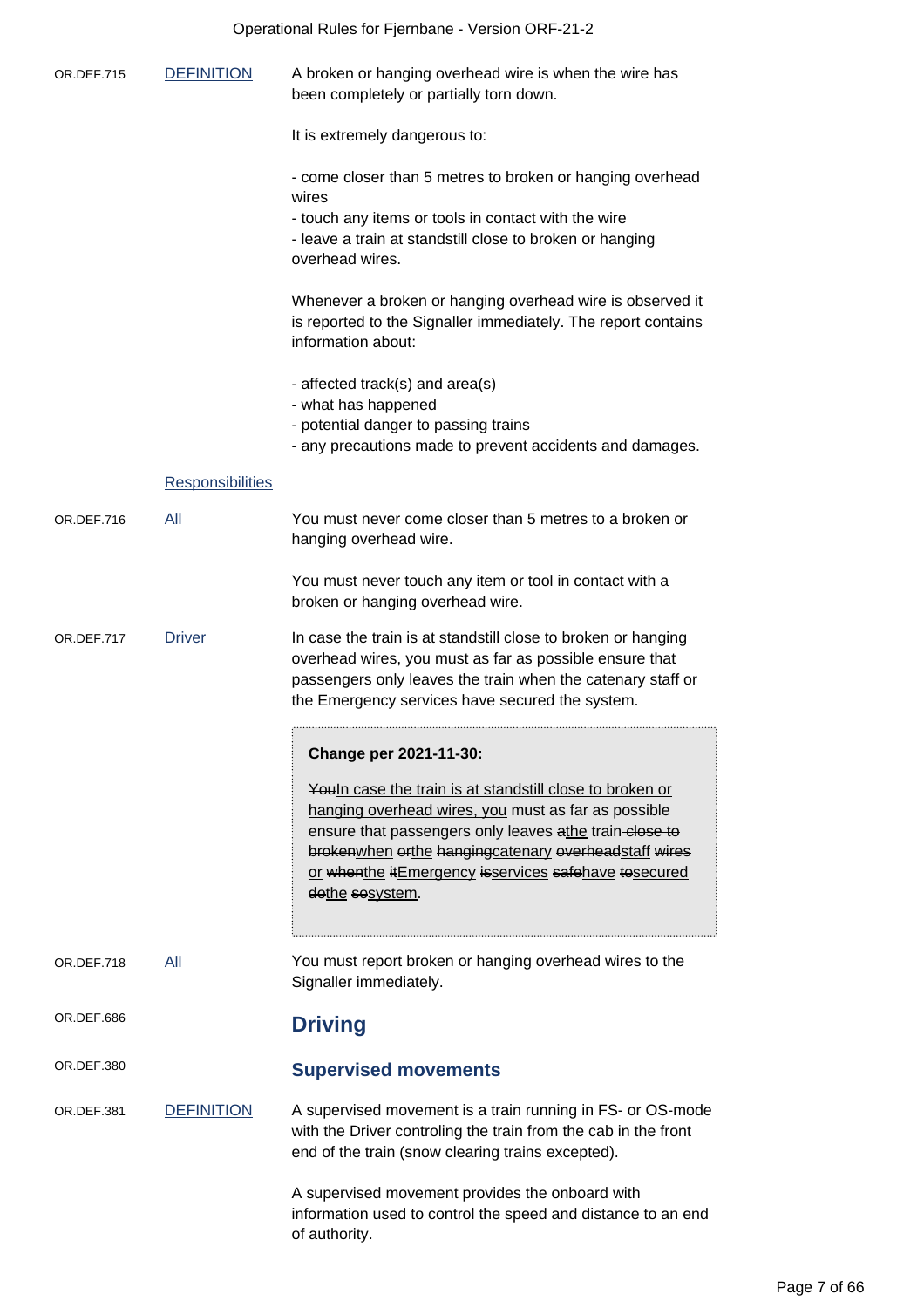#### **Change per 2021-11-30:**

A supervised movement is a train running in FS- or OSmode with the Driver controling the train from the cab in the front end of the train-(snow clearing trains excepted).

A supervised movement provides the onboard with information used to control the speed and distance to an end of authority.

#### **Responsibilities**

OR.DEF.872 Driver You must only perform supervised movements in FS and OSmode from the cab in the front end of the train.

## OR.DEF.552 **Backwards movement**

OR.DEF.553 DEFINITION A backwards movement is to intentionally move the train in the opposite direction to the active desk. Backwards movements are used in case a train has overrun a stopping location, or has mistakenly been routed in the wrong direction.

> Backwards movements are only used when it is not possible to drive the train from the forward facing cab of the movement.

Passenger trains do not perform backwards movements.

Backwards movements are normally performed in SH-mode, but may in special cases be performed with an isolated onboard if the Driver has been forced to isolate the onboard.

A backwards movement is performed when the Driver remains in the lead cab and receives authority from the Signaller by the use of the Backwards movement authorisation form.

See Book of forms, Backwards movement authorisation, for layout.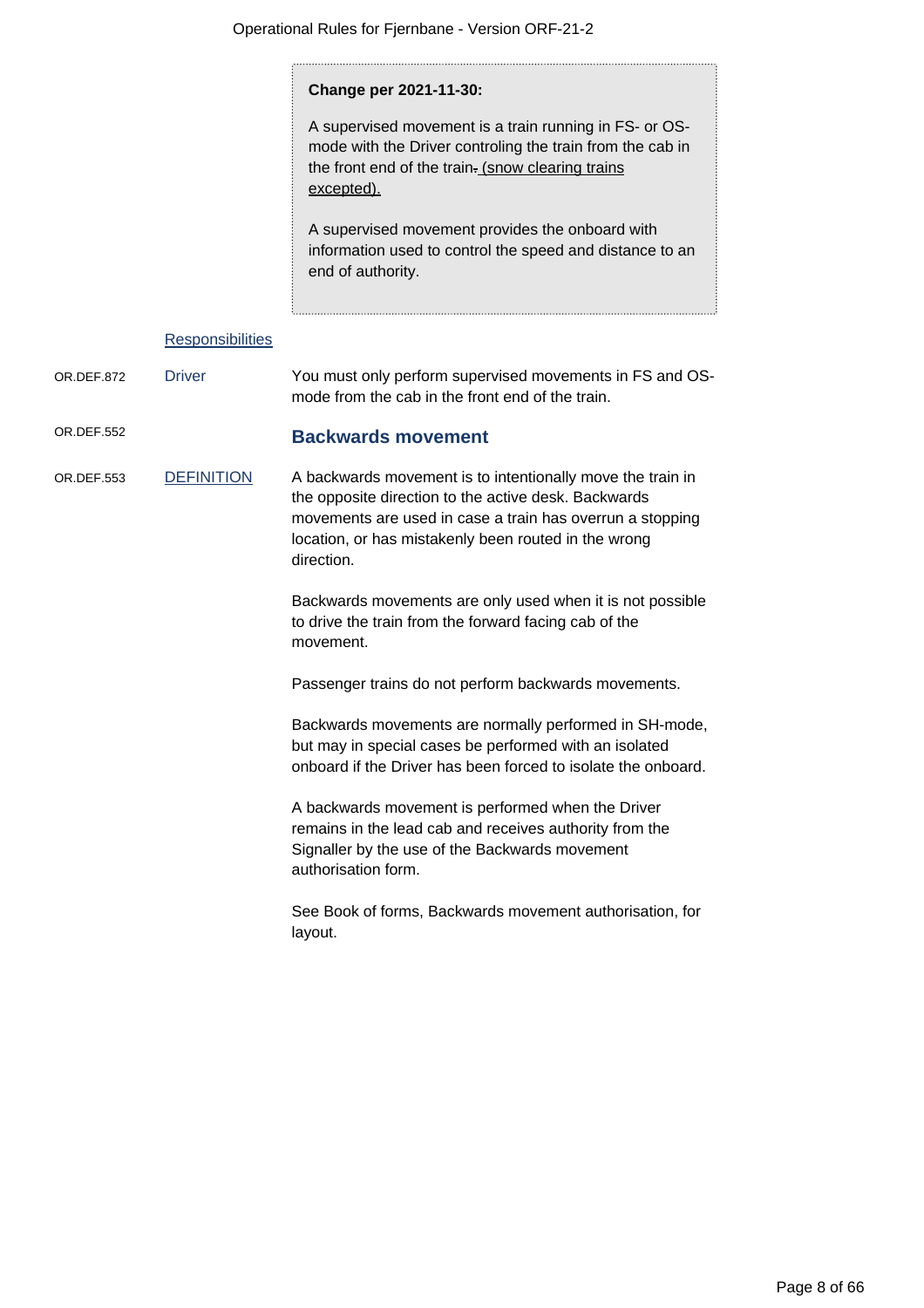|            |                   | Change per 2021-11-30:                                                                                                                                                                                                                                   |
|------------|-------------------|----------------------------------------------------------------------------------------------------------------------------------------------------------------------------------------------------------------------------------------------------------|
|            |                   | A backwards movement is to intentionally move the train<br>in the opposite direction to the active eabdesk.<br>Backwards movements are used in case a train has<br>overrun a stopping location, or has mistakenly been<br>routed in the wrong direction. |
|            |                   | Backwards movements are only used when it is not<br>possible to drive the train from the forward facing cab of<br>the movement.                                                                                                                          |
|            |                   | Passenger trains do not perform backwards movements.                                                                                                                                                                                                     |
|            |                   | Backwards movements are normally performed in SH-<br>mode, but may in special cases be performed with an<br>isolated onboard if the Driver has been forced to isolate<br>the onboard.                                                                    |
|            |                   | A backwards movement is performed when the Driver<br>remains in the lead cab and receives authority from the<br>Signaller by the use of the Backwards movement<br>authorisation form.                                                                    |
|            |                   | See Book of forms, Backwards movement authorisation,<br>for layout.                                                                                                                                                                                      |
| OR.DEF.693 |                   | <b>Emergency/incident</b>                                                                                                                                                                                                                                |
| OR.DEF.475 |                   | <b>Emergency services</b>                                                                                                                                                                                                                                |
| OR.DEF.476 | <b>DEFINITION</b> | Emergency services are a collective term for the emergency<br>response services including Police, Fire Fighting and<br>Ambulance services as well as Banedanmark response<br>services.                                                                   |
|            |                   | Change per 2021-11-30:                                                                                                                                                                                                                                   |
|            |                   | Emergency services are a collective term for the<br>emergency response services including Police, Fire<br>Fighting and Ambulance services as well as<br>Banedanmark response services.                                                                   |
| OR.DEF.687 |                   | <b>Preparing a mission</b>                                                                                                                                                                                                                               |
| OR.DEF.173 |                   | <b>Onboard train data</b>                                                                                                                                                                                                                                |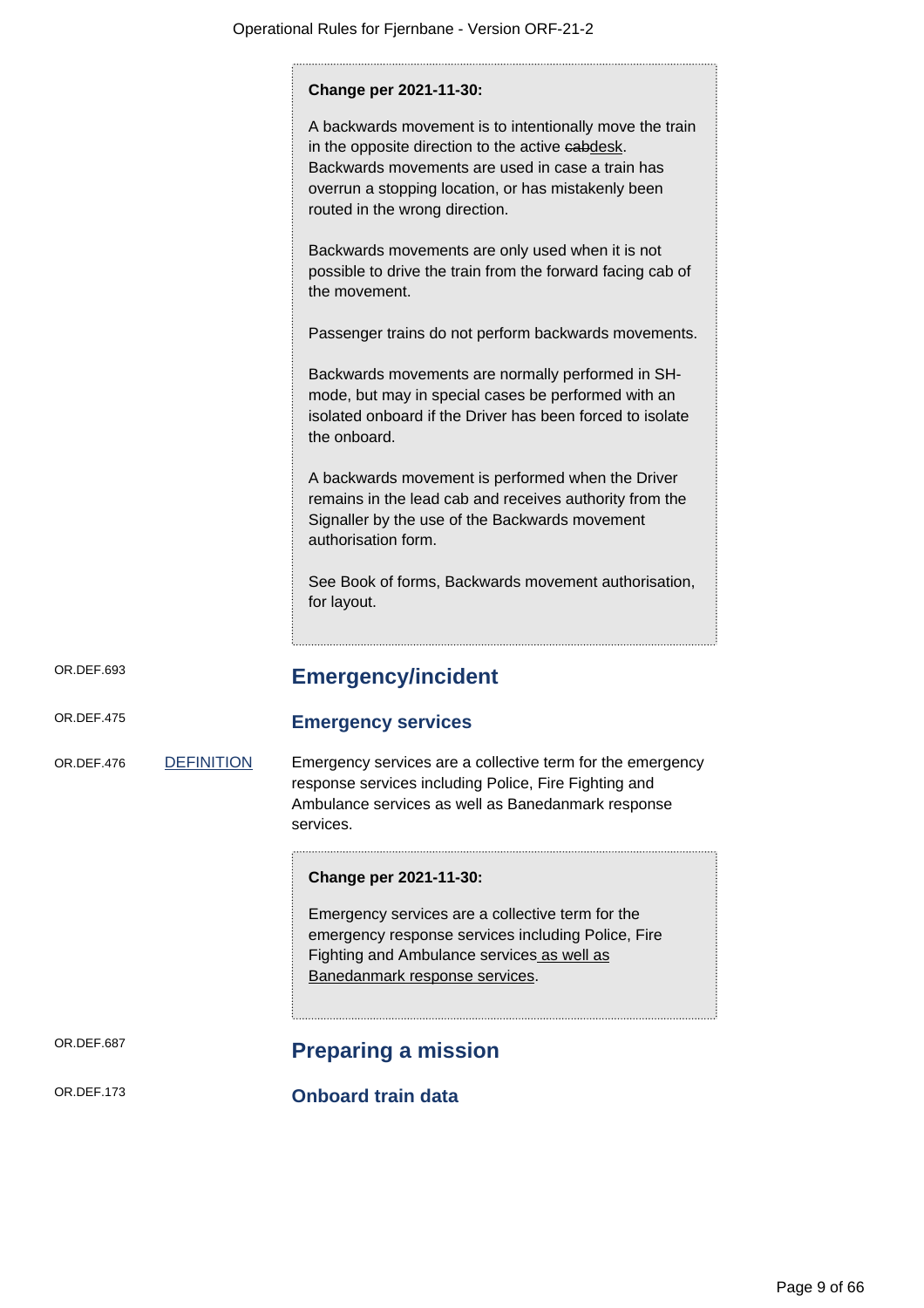#### Operational Rules for Fjernbane - Version ORF-21-2

OR.DEF.174 DEFINITION Onboard train data is information stored in the onboard to describe the characteristics of a train.

Onboard train data is:

- ETCS operational train category
- train length
- traction and deceleration data
- maximum train speed
- loading gauge
- axle load
- power supply accepted by the train
- train fitted with airtight system
- additional data for the available STMs
- number of axles.

All supervised trains are controlled by the interaction between assigned movement authorities from the signalling system and the stored onboard train data and the safety of the system is dependant of the data being correct.

Some train data can be fixed by rolling stock specific configuration. Fixed data are not available for the Driver to edit.

Other train data is entered by the Driver and can be available as predefined values. For these data entries, the Driver only needs to acknowledge the data, or modify the data by entering or selecting the correct value.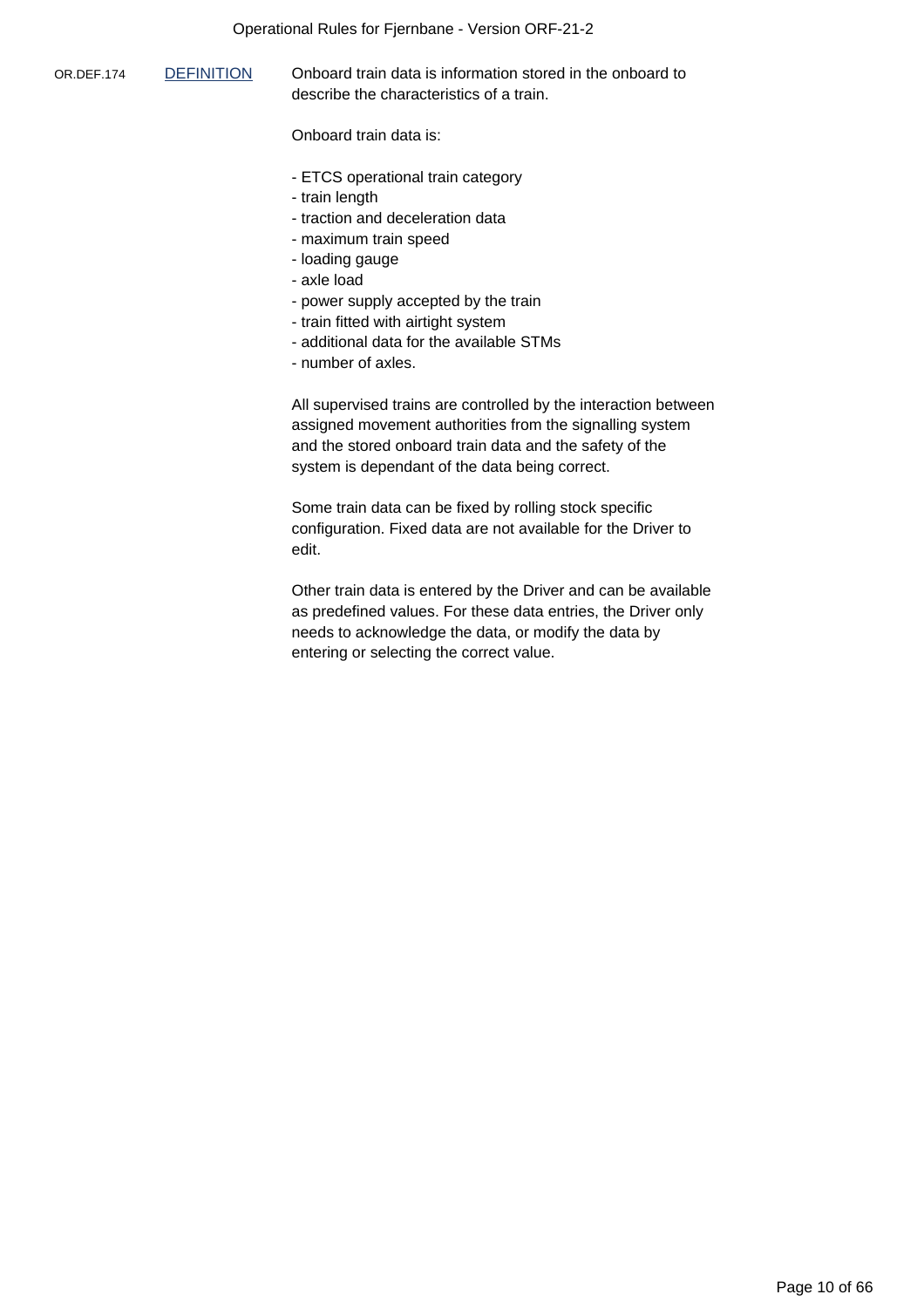## **Change per 2021-11-30:** Onboard train data is information stored in the onboard to describe the characteristics of a train. Onboard train data is: - ETCS operational train category - train length - traction and deceleration data - maximum train speed - loading gauge - axle load - power supply accepted by the train - train fitted with airtight system - additional data for the available STMs - trainnumber runningof numberaxles. All supervised trains are controlled by the interaction between assigned movement authorities from the signalling system and the stored onboard train data and the safety of the system is dependant of the data being correct. Some train data can be fixed by rolling stock specific configuration. Fixed data are not available for the Driver to edit. Other train data is entered by the Driver and can be available as predefined values. For these data entries, the Driver only needs to acknowledge the data, or modify the data by entering or selecting the correct value.

#### **Responsibilities**

OR.DEF.175 Driver You must ensure that the onboard train data is updated to be consistent with the train whenever the consist or performance of the train changes. If the train has a movement authority indicated in the DMI, you must close the desk and perform a new start of mission before updating the train data.

#### **Change per 2021-11-30:**

You must ensure that the onboard train data is updated to be consistent with the train whenever the consist or performance of the train changes. If the train has a movement authority indicated in the DMI, you must close the desk and perform a new start of mission before updating the train data.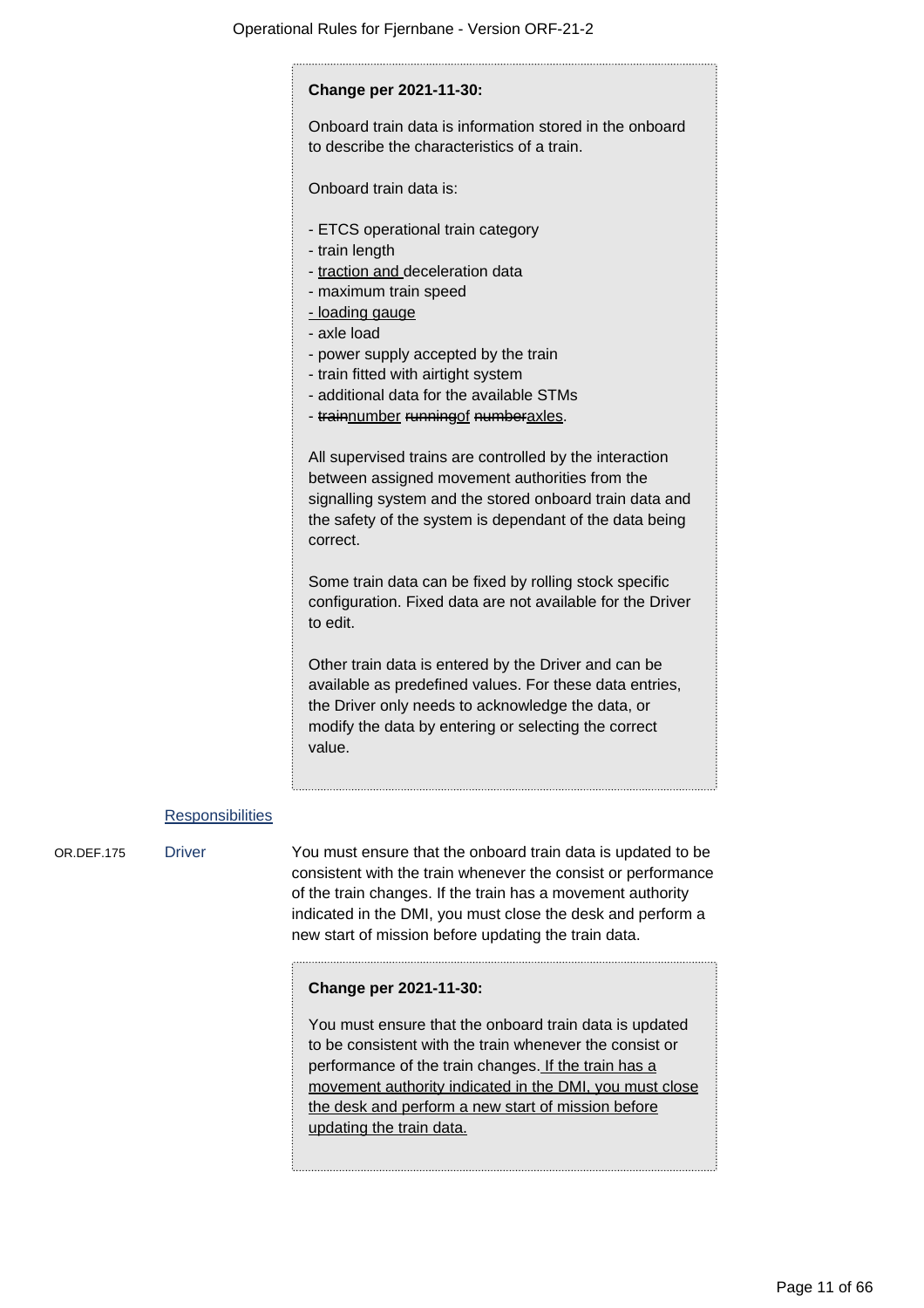| OR.DEF.688 |                   | <b>Shunting</b>                                                                                                                                                                                                                                                                                       |
|------------|-------------------|-------------------------------------------------------------------------------------------------------------------------------------------------------------------------------------------------------------------------------------------------------------------------------------------------------|
| OR.DEF.160 |                   | <b>Temporary shunting area</b>                                                                                                                                                                                                                                                                        |
| OR.DEF.161 | <b>DEFINITION</b> | A temporary shunting area is an interlocked area temporarily<br>set up to allow shunting operations. A temporary shunting<br>area is always under the responsibility of a Shunting area<br>manager.                                                                                                   |
|            |                   | A temporary shunting area is established to ensure that all<br>track leading out of the area is limited by facing ETCS stop<br>markers, unless points can be blocked to prevent movement<br>out of the area.                                                                                          |
|            |                   | A temporary shunting area can be limited by a buffer stop not<br>fitted with an ETCS stop marker.                                                                                                                                                                                                     |
|            |                   | The time period allowed for the temporary shunting area is<br>agreed between the Signaller and Shunting area manager<br>before the temporary shunting area is established.                                                                                                                            |
|            |                   | In locations, where shunting in temporary shunting areas<br>often occurs, the most commonly used areas may be defined<br>in the location specific descriptions by a name or number.                                                                                                                   |
|            |                   | Points in the temporary shunting area are released for the<br>Shunting area manager to control via the handheld terminal, if<br>not locked for safety reasons. If the handheld terminal is not<br>available, the Shunting area manager requests the Signaller<br>to throw the points inside the area. |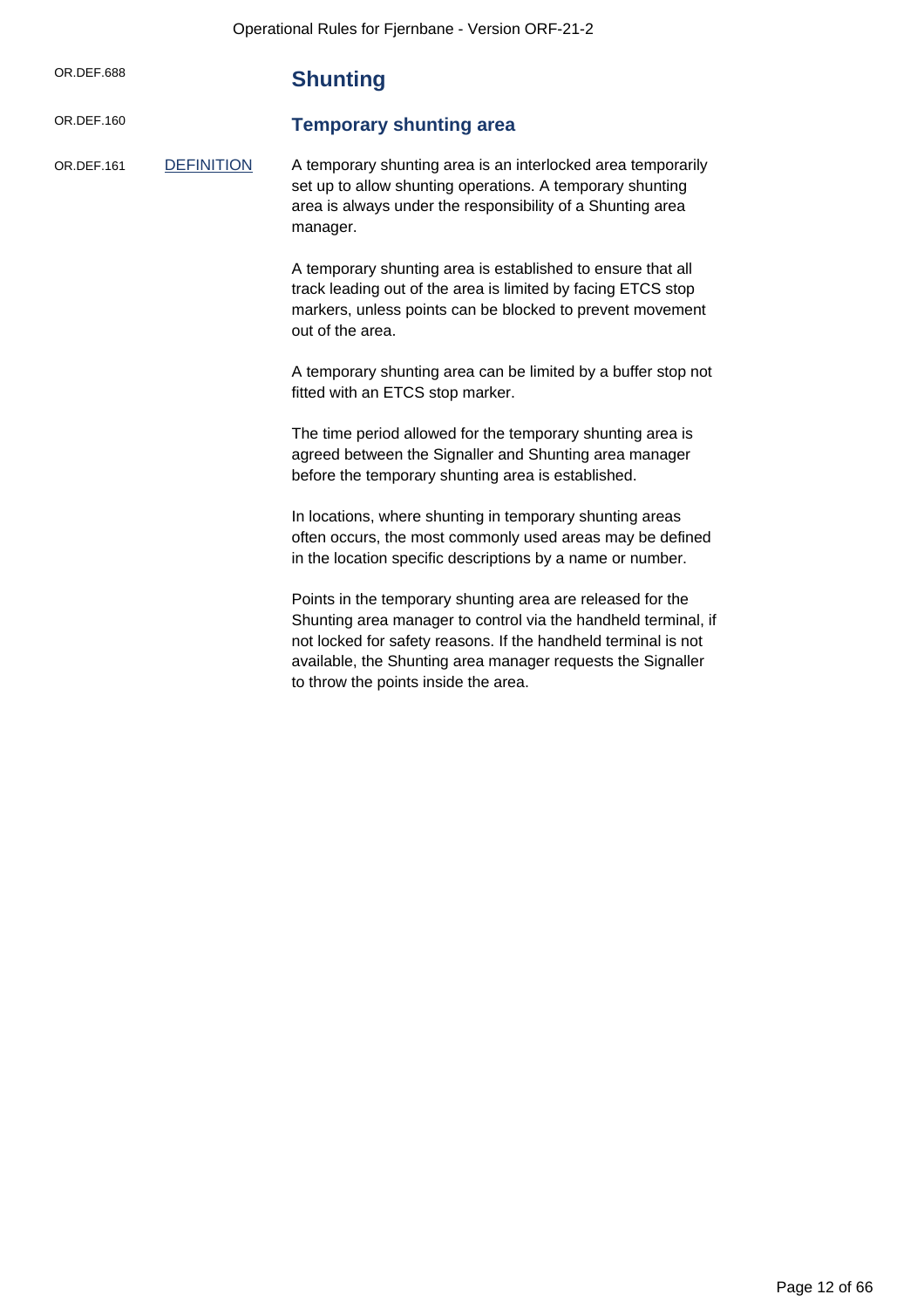|            |                          | Change per 2021-11-30:                                                                                                                                                                                                                                                                                   |
|------------|--------------------------|----------------------------------------------------------------------------------------------------------------------------------------------------------------------------------------------------------------------------------------------------------------------------------------------------------|
|            |                          | A temporary shunting area is an interlocked area<br>temporarily set up to allow shunting operations. TheA<br>boundarytemporary shunting area is always under the<br>responsibility of a Shunting area manager.                                                                                           |
|            |                          | A temporary shunting area is markedestablished byto<br>twoensure orthat moreall track leading out of the area is<br>limited by facing ETCS stop markers, unless points can<br>be blocked to prevent movement out of the area.                                                                            |
|            |                          | A temporary shunting area can be limited by a buffer<br>stop not fitted with an ETCS stop marker.                                                                                                                                                                                                        |
|            |                          | The time period allowed for the temporary shunting area<br>is agreed between the Signaller and Shunting area<br>manager before the temporary shunting area is<br>established.                                                                                                                            |
|            |                          | In locations, where shunting in temporary shunting areas<br>often occurs, the most commonly used areas may be<br>defined in the location specific descriptions by a name or<br>number-                                                                                                                   |
|            |                          | A temporary shunting area is always under the<br>responsibility of a Shunting area manager.                                                                                                                                                                                                              |
|            |                          | Points in the temporary shunting area are released for<br>the Shunting area manager to control via the handheld<br>terminal, if not locked for safety reasons. If the handheld<br>terminal is not available, the Shunting area manager<br>requests the Signaller to throw the points inside the<br>area. |
|            | <b>Responsibilities</b>  |                                                                                                                                                                                                                                                                                                          |
| OR.DEF.164 | Signaller                | You must agree the boundaries and timing of the temporary<br>shunting area with the Shunting area manager.                                                                                                                                                                                               |
|            |                          | All movements in and out of the temporary shunting area<br>must be coordinated between you and the Shunting area<br>manager.                                                                                                                                                                             |
| OR.DEF.166 | Shunting area<br>manager | You must agree the boundaries and timing of the temporary<br>shunting area with the Signaller. When the temporary<br>shunting area is established you are in charge of that<br>particular area of infrastructure.                                                                                        |
|            |                          | All movements in and out of the temporary shunting area<br>must be coordinated between you and the Signaller.                                                                                                                                                                                            |
| OR.DEF.167 | Shunting area            | You must regulate shunting movements within the temporary                                                                                                                                                                                                                                                |

shunting area to be conducted safely.

manager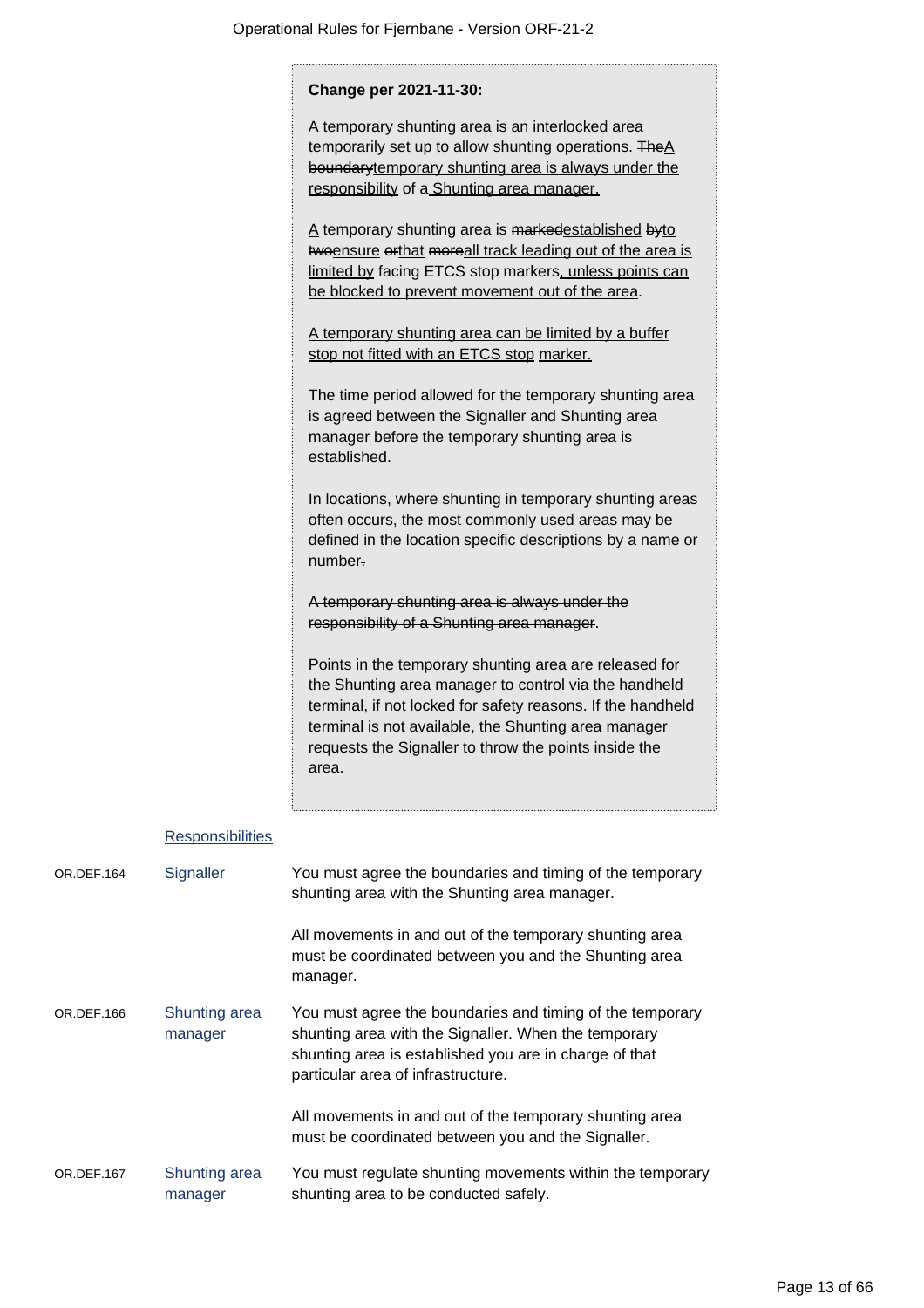| OR.DEF.87 | <b>Permanent shunting area</b> |  |  |
|-----------|--------------------------------|--|--|
|-----------|--------------------------------|--|--|

OR.DEF.88 DEFINITION A permanent shunting area is a non-interlocked area which is bounded by an ETCS stop marker at the exit. No ETCS stop markers are located within a permanent shunting area.

> At the exit from the permanent shunting area, there are balises placed to ensure update of a valid position. A further balise may be installed which will protect against an active desk exiting the permanent shunting area without authority unless a movable element at the exit already provides this protection.

Location specific descriptions contains special provisions and regulations applying to the movement of trains and vehicles in permanent shunting areas. If there is always a Shunting area manager present information about this can be found in the location specific descriptions. Including information about contact options.

Movements performed inside a permanent shunting area are the responsibility of the Shunter. Several movements can take place in the area at the same time.

#### **Change per 2021-11-30:**

A permanent shunting area is a non-interlocked area which is bounded by an ETCS stop marker at the exit. No ETCS stop markers are located within a permanent shunting area.

At the exit from the permanent shunting area, there are balises placed to ensure update of a valid position. A further balise may be installed which will protect against an active cabdesk exiting the permanent shunting area without authority unless a movable element at the exit already provides this protection.

Location specific descriptions contains special provisions and regulations applying to the movement of trains and vehicles in permanent shunting areas. If there is always a Shunting area manager present information about this can be found in the location specific descriptions. Including information about contact options.

Movements performed inside a permanent shunting area are the responsibility of the Shunter. Several movements can take place in the area at the same time.

#### **Responsibilities**

OR.DEF.89 Signaller For areas where there is a local Shunting area manager present, you must coordinate all movements in and out of the permanent shunting area with the Shunting area manager.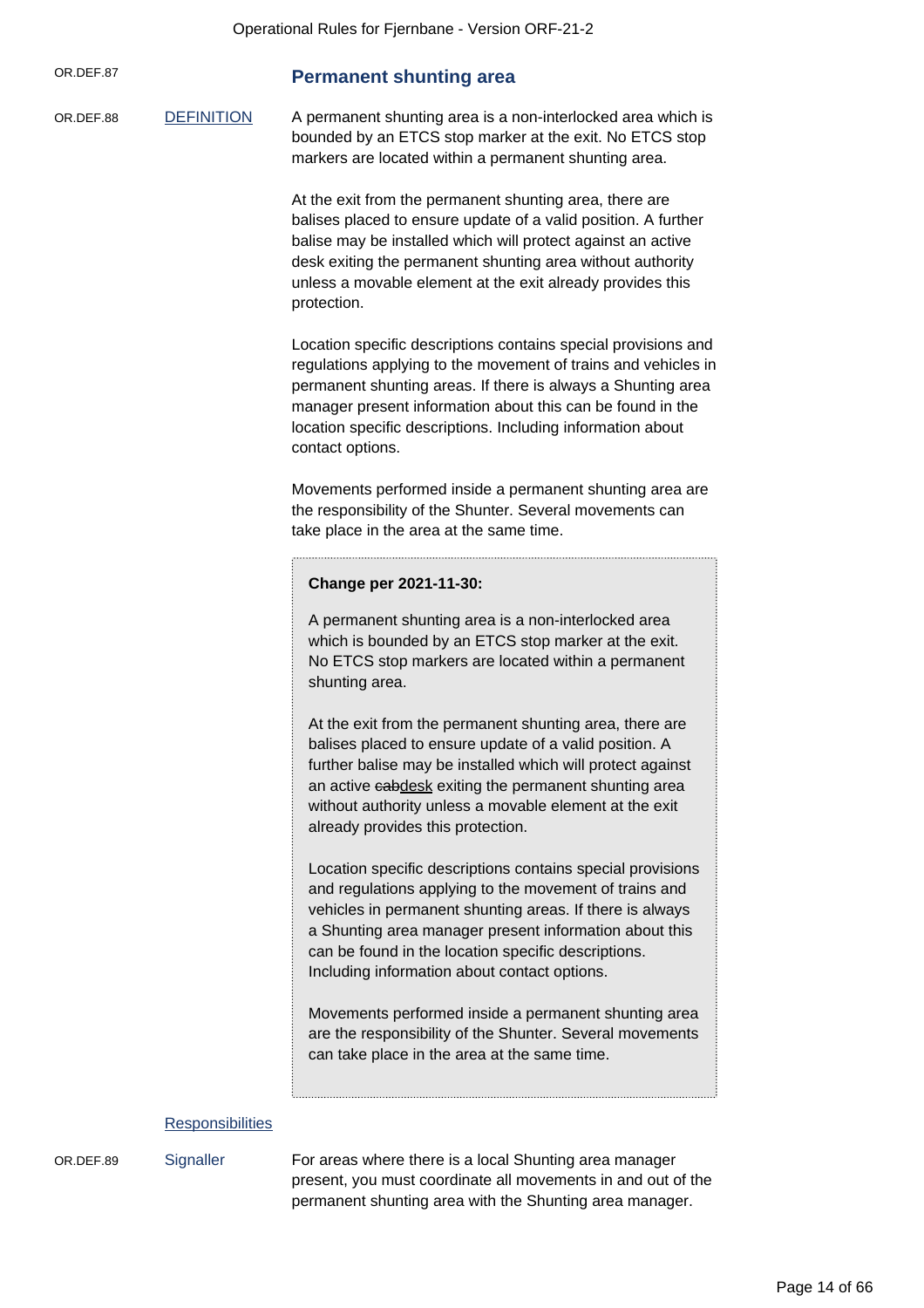|            |                          | Operational Rules for Fjernbane - Version ORF-21-2                                                                                                                          |
|------------|--------------------------|-----------------------------------------------------------------------------------------------------------------------------------------------------------------------------|
| OR.DEF.90  | Shunting area<br>manager | All movements in and out of the permanent shunting area<br>must be coordinated between you and the Signaller.                                                               |
|            |                          | You must regulate shunting movements within the permanent<br>shunting area to be conducted safely.                                                                          |
| OR.DEF.847 | <b>Shunter</b>           | In permanent shunting areas you must be aware of other<br>movements.                                                                                                        |
|            |                          | In permanent shunting areas where no Shunting area<br>manager is available, you must coordinate movements out of<br>the permanent shunting area with the Signaller.         |
| OR.DEF.126 |                          | <b>Shunting movement</b>                                                                                                                                                    |
| OR.DEF.127 | <b>DEFINITION</b>        | A shunting movement is a movement on a route for shunting<br>or within a possession, a permanent or a temporary shunting<br>area.                                           |
|            |                          | Passenger trains do not perform shunting movements.                                                                                                                         |
|            |                          | All shunting movements are controlled by a Shunter.                                                                                                                         |
|            |                          | The maximum permitted speed for shunting movements is 25<br>km/h.                                                                                                           |
|            |                          | Warning systems at passenger and staff crossings are not<br>necessarily activated for shunting movements.                                                                   |
|            |                          | Change per 2021-11-30:                                                                                                                                                      |
|            |                          | A shunting movement is a movement on a route for<br>shunting or within a possession, a permanent or a<br>temporary shunting area.                                           |
|            |                          | Passenger trains do not perform shunting movements.                                                                                                                         |
|            |                          | All shunting movements are controlled by a Shunter.                                                                                                                         |
|            |                          | The maximum permitted speed for shunting movements<br>is 25 km/h.                                                                                                           |
|            |                          | Warning systems at passenger and staff crossings are<br>not necessarily activated for shunting movements.                                                                   |
|            | <b>Responsibilities</b>  |                                                                                                                                                                             |
| OR.DEF.128 | <b>Driver</b>            | When you are driving on a route for shunting, or inside a<br>possession, permanent or temporary shunting area you must<br>only carry out movements agreed with the Shunter. |
| OR.DEF.129 | Shunting area<br>manager | You are responsible for the safe regulation of all shunting<br>movements inside your area of control and for the<br>communication with all other participants.              |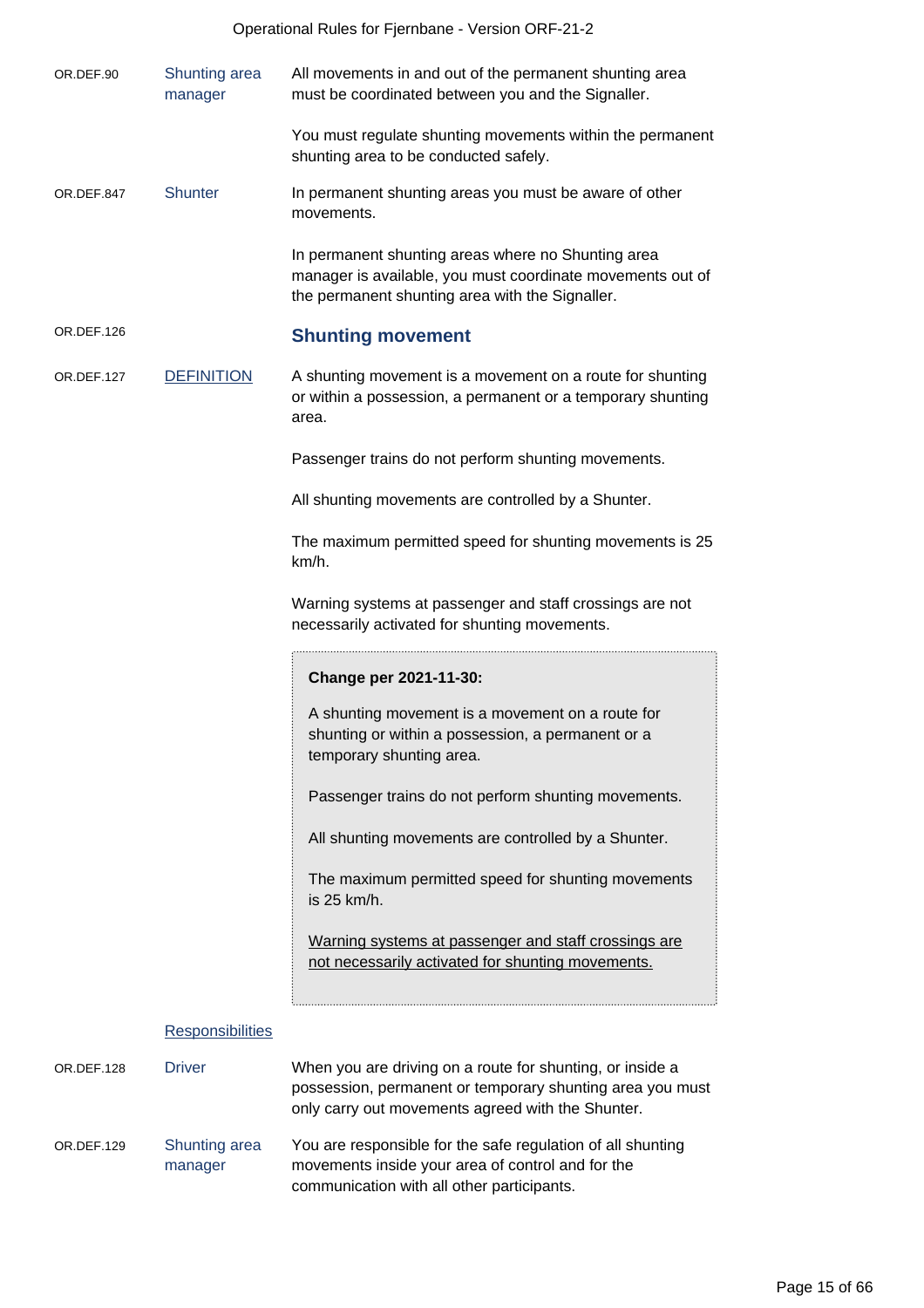| Operational Rules for Fjernbane - Version ORF-21-2 |
|----------------------------------------------------|
|                                                    |

|            |                         | $\sim$ is a contract that $\sim$ is the set of $\sim$ is a contract $\sim$ in $\sim$                                                                                                                                                                                                                                                                                                                                              |
|------------|-------------------------|-----------------------------------------------------------------------------------------------------------------------------------------------------------------------------------------------------------------------------------------------------------------------------------------------------------------------------------------------------------------------------------------------------------------------------------|
| OR.DEF.689 |                         | <b>Signalling System</b>                                                                                                                                                                                                                                                                                                                                                                                                          |
| OR.DEF.434 |                         | <b>Production plan</b>                                                                                                                                                                                                                                                                                                                                                                                                            |
| OR.DEF.435 | <b>DEFINITION</b>       | The production plan is an online tool which contains the<br>information enabling the signalling system to decide the<br>sequence and paths of trains for routes to be called<br>automatically in order to facilitate automatic route setting. The<br>timetable of individual trains can be seen in the production<br>plan.                                                                                                        |
|            |                         | All changes to the production plan are communicated and<br>coordinated through the production plan.                                                                                                                                                                                                                                                                                                                               |
|            |                         | Change per 2021-11-30:                                                                                                                                                                                                                                                                                                                                                                                                            |
|            |                         | The production plan is an online tool which contains the<br>information enabling the signalling system to decide the<br>sequence and paths of trains for routes to be called<br>automatically in order to facilitate automatic route<br>setting. The timetable of individual trains can be seen in<br>the production plan.<br>All changes to the production plan are communicated<br>and coordinated through the production plan. |
|            | <b>Responsibilities</b> |                                                                                                                                                                                                                                                                                                                                                                                                                                   |
| OR.DEF.436 | Signaller               | You must update the production plan with identified changes<br>as soon as practicable.                                                                                                                                                                                                                                                                                                                                            |
| OR.DEF.698 |                         | <b>Possession</b>                                                                                                                                                                                                                                                                                                                                                                                                                 |
| OR.DEF.338 |                         | <b>Planned Possession</b>                                                                                                                                                                                                                                                                                                                                                                                                         |
| OR.DEF.339 | <b>DEFINITION</b>       | A planned possession is prepared by the planning<br>department to fit the production plan or the production plan is<br>adjusted to contain the possession. A planned possession is<br>announced in a possession report with a unique identifier.                                                                                                                                                                                  |
|            |                         | The railway safety plan is always prepared in connection with<br>the possession planning.                                                                                                                                                                                                                                                                                                                                         |

Planned possessions are viewable in the signalling system.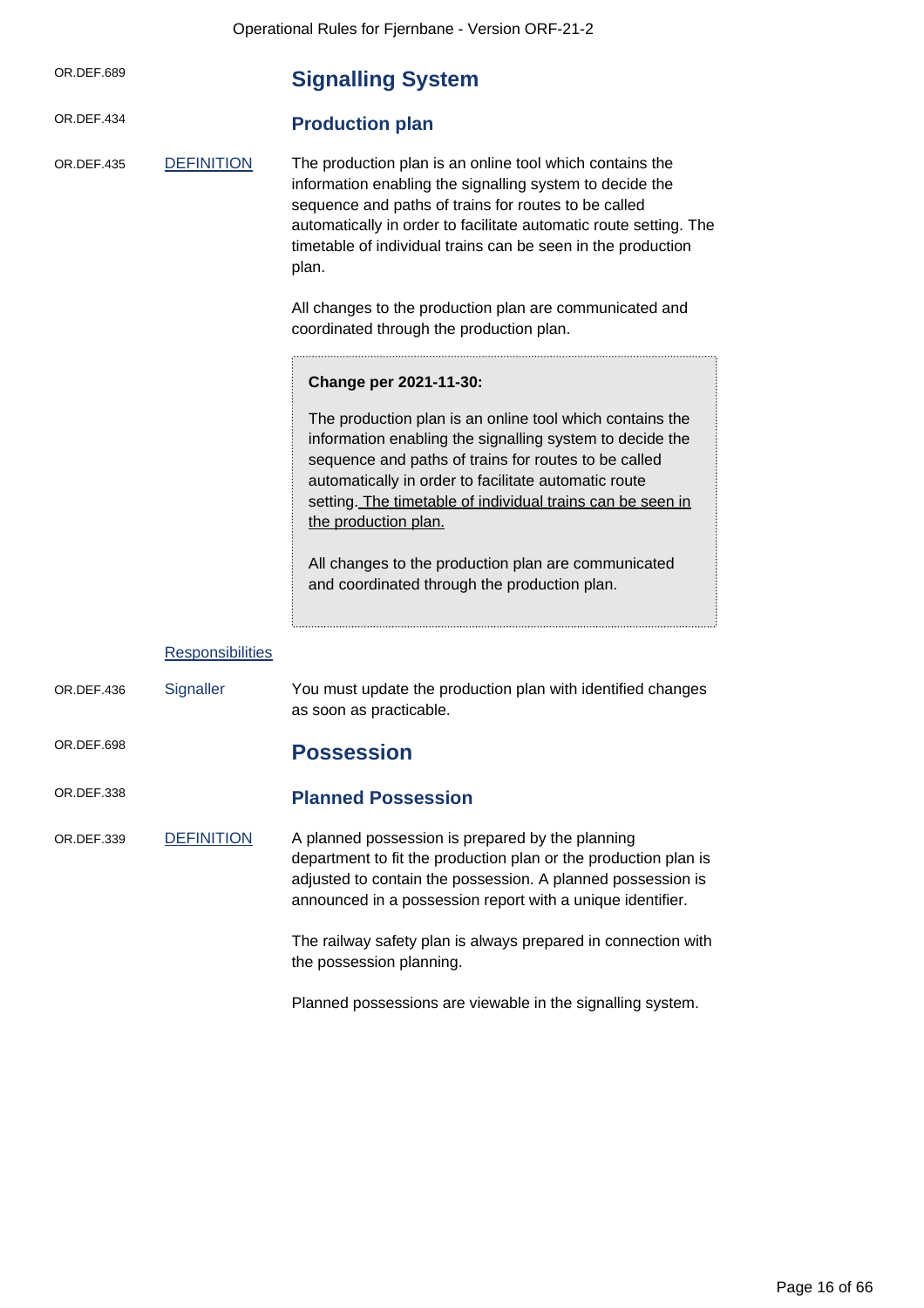**Change per 2021-11-30:**

A planned possession is prepared by the planning department to fit the timetableproduction plan or the timetable production plan is adjusted to contain the possession. A planned possession is announced in a possession report with a unique identifier.

The railway safety plan is always prepared in connection with the possession planning.

Planned possessions are viewable in the signalling system.

## OR.DEF.333 **Possession**

OR.DEF.334 DEFINITION A possession is when a section of track is taken out of normal operation for e.g. fault correction or maintenance. The section of track under possession is under the authority of a PICOP, and all movements within the possession are controlled by the PICOP as shunting with the PICOP acting as Shunting area manager.

> A possession is established to ensure that all track leading out of the possession is limited by facing ETCS stop markers, unless points can be blocked to prevent movement out of the possession.

> A possession can be limited by a buffer stop not fitted with an ETCS stop marker.

Possessions in transition areas are established between the transition point and an ETCS stop marker.

A possession may contain one or more worksites.

All possessions are as far as possible ended at the agreed time. In case a possession cannot be ended at the agreed time, the PICOP informs the Signaller.

Points in the possession are released for the PICOP to control via the handheld terminal, unless they are prevented from throwing for safety reasons. If the handheld terminal is not available, the PICOP requests the Signaller to throw the points inside the possession.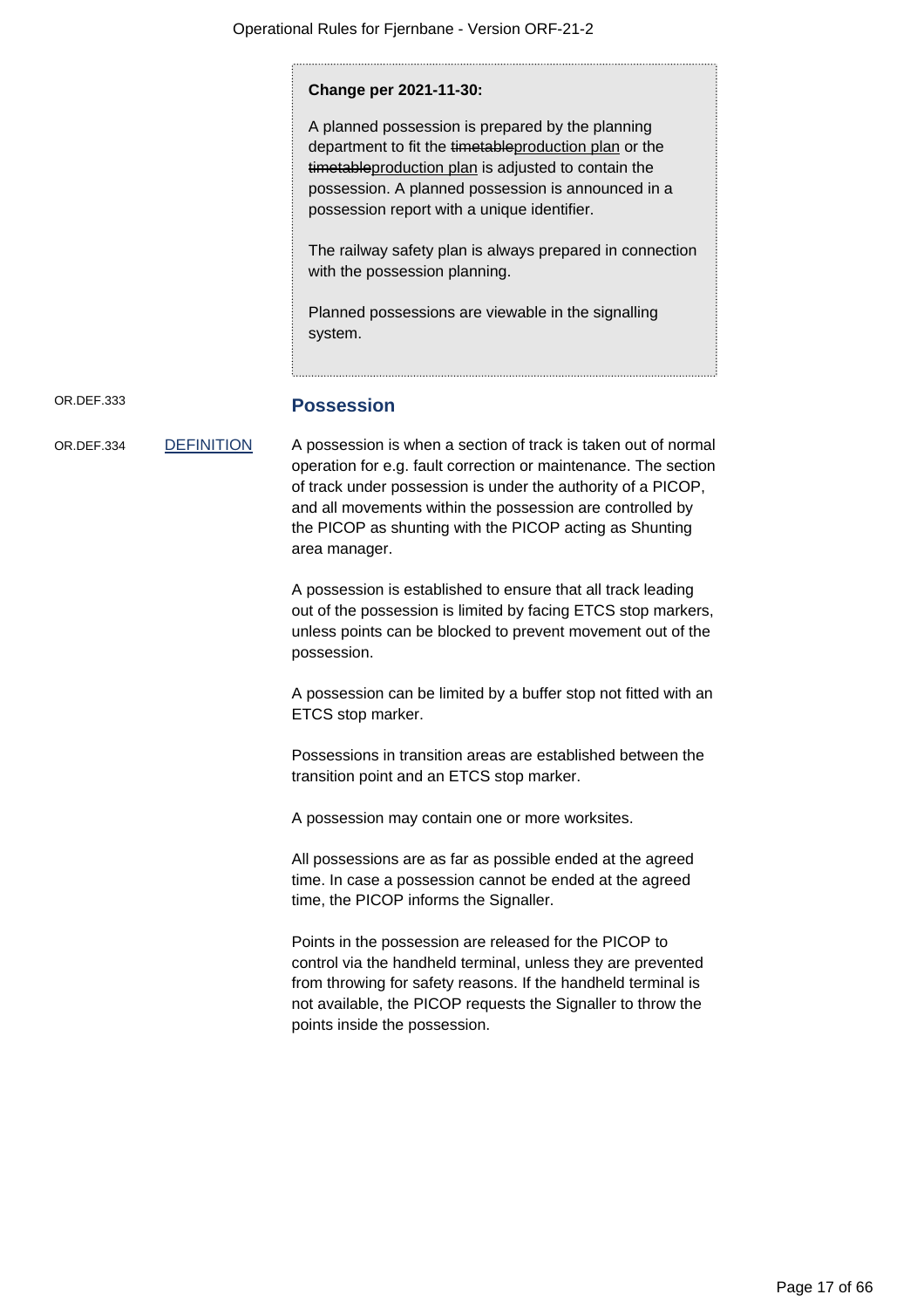#### **Change per 2021-11-30:**

A possession is when a section of track is taken out of normal operation for e.g. fault correction or maintenance. The section of track under possession is under the authority of a PICOP, and all movements within the possession are controlled by the PICOP as shunting with the PICOP acting as Shunting area manager.

A possession is established betweento twoensure orthat moreall track leading out of the possession is limited by facing ETCS stop markers, unless points can be blocked to prevent movement out of the possession.

A possession can be limited by a buffer stop not fitted with an ETCS stop marker.

Possessions in transition areas are established between the transition point and an ETCS stop marker.

A possession may contain one or more worksites.

All possessions are as far as possible ended at the agreed time. In case a possession cannot be ended at the agreed time, the PICOP informs the Signaller.

Points in the possession are released for the PICOP to control via the handheld terminal, ifunless notthey locked are prevented from throwing for safety reasons. If the handheld terminal is not available, the PICOP requests the Signaller to throw the points inside the possession.

#### **Responsibilities**

| OR.DEF.437 |              | <b>Protection requirements</b>                                                                                                                                                          |
|------------|--------------|-----------------------------------------------------------------------------------------------------------------------------------------------------------------------------------------|
| OR.DEF.661 | <b>PICOP</b> | In case your possession cannot be ended at the agreed time,<br>you must inform the Signaller about the expected delay as<br>soon possible.                                              |
| OR.DEF.337 | <b>PICOP</b> | You must coordinate all movements going in to or out of the<br>possession with the Signaller.                                                                                           |
| OR.DEF.336 | <b>PICOP</b> | You are responsible for the safe regulation of all shunting<br>movements, for communication with other participants and for<br>the safety of work taking place in your area of control. |
| OR.DEF.335 | Signaller    | You must coordinate all movements going in to or out of the<br>possession with the PICOP.                                                                                               |

**Change per 2021-11-30:**

Possession protectionProtection requirements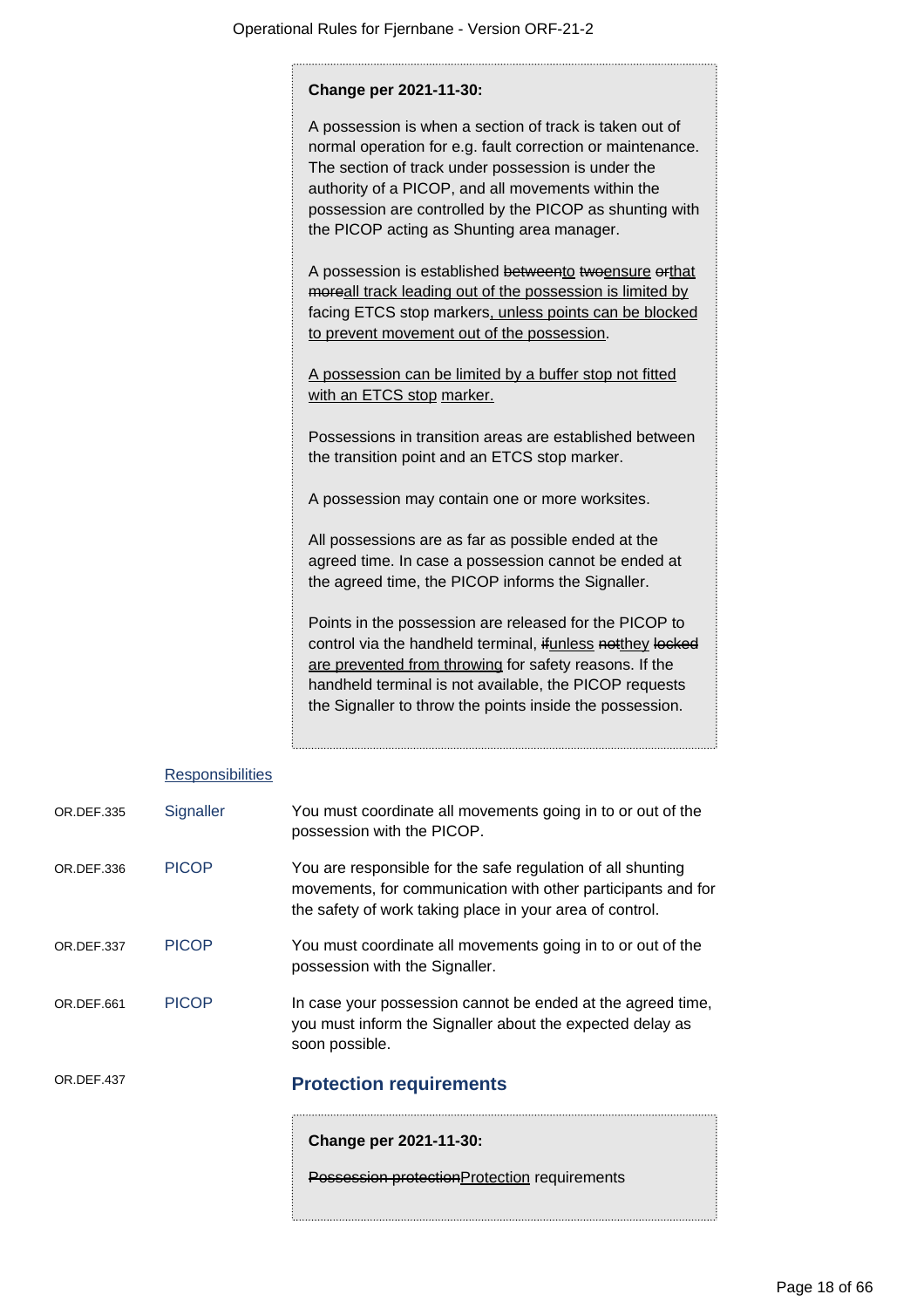|            |                         | Operational Rules for Fjernbane - Version ORF-21-2                                                                                                                                                                                                                                                                                                                                                                                                                                                                                                                                                                                                   |
|------------|-------------------------|------------------------------------------------------------------------------------------------------------------------------------------------------------------------------------------------------------------------------------------------------------------------------------------------------------------------------------------------------------------------------------------------------------------------------------------------------------------------------------------------------------------------------------------------------------------------------------------------------------------------------------------------------|
| OR.DEF.438 | <b>DEFINITION</b>       | Protection requirements for a possession or temporary<br>shunting area are technical precautions set up by the<br>signalling system to prevent unintentional route setting into<br>the area, or unintentional movements out of the area. Route<br>setting is prevented by disabling automatic route setting,<br>blocking all signalling within the area and blocking moveable<br>elements in connection to the area.<br>Protection requirements are defined during the planning<br>phase.                                                                                                                                                            |
|            |                         | Change per 2021-11-30:                                                                                                                                                                                                                                                                                                                                                                                                                                                                                                                                                                                                                               |
|            |                         | Possession protection Protection requirements for a<br>possession or temporary shunting area are technical<br>precautions set up by the signalling system to prevent<br>unintentional route setting into athe possessionarea, or<br>unintentional movements out of the possessionarea.<br>Route setting is prevented by disabling automatic route<br>setting, blocking all signalling within the area and<br>blocking moveable elements in connection to the area.<br>Possession protection Protection requirements are<br>defined during the planning-of the possession and can<br>be viewed on request on the signalling control display<br>phase. |
|            | <b>Responsibilities</b> |                                                                                                                                                                                                                                                                                                                                                                                                                                                                                                                                                                                                                                                      |
| OR.DEF.439 | Signaller               | You must ensure that protection requirements are defined<br>during the planning of impromptu possessions or temporary<br>shunting areas.                                                                                                                                                                                                                                                                                                                                                                                                                                                                                                             |
|            |                         | Change per 2021-11-30:<br>You must ensure that possession-protection<br>requirements are defined during the planning of<br>impromptu possessions or temporary shunting areas.                                                                                                                                                                                                                                                                                                                                                                                                                                                                        |
| OR.DEF.690 |                         | <b>Terms</b>                                                                                                                                                                                                                                                                                                                                                                                                                                                                                                                                                                                                                                         |

OR.DEF.495 **Traffic control centre** OR.DEF.496 DEFINITION Traffic control centre is the location from which railway traffic is supervised and controlled.

Telephone numbers for the traffic control centre can be found in the Route Book.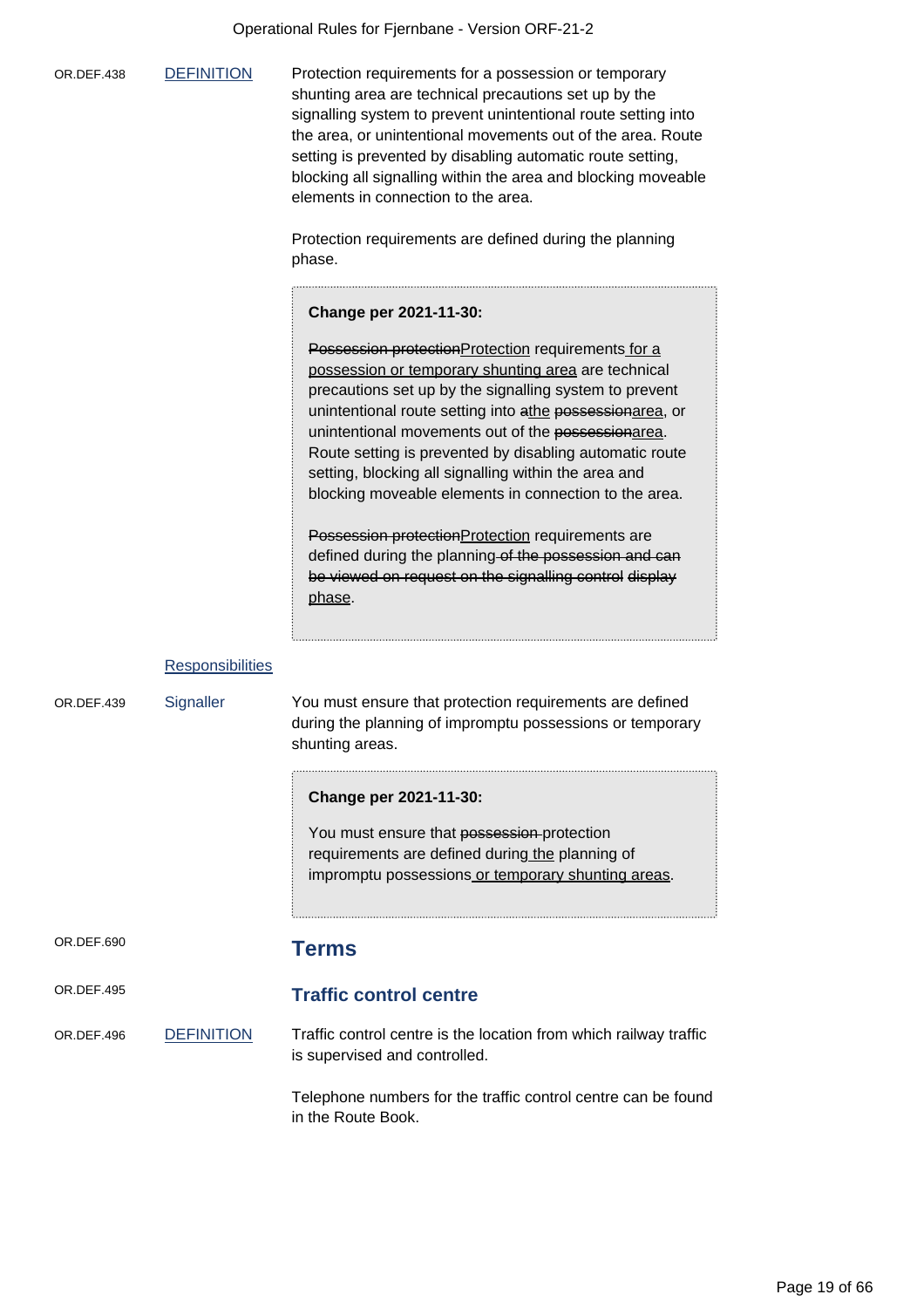#### **Change per 2021-11-30:**

Traffic control centre is the buildinglocation from which railway traffic is supervised and controlled.

Telephone numbers for the traffic control centrescentre can be found in the Route Book.

OR.DEF.645 **Signaller protected area**

OR.DEF.646 DEFINITION A Signaller protected area is an area of the infrastructure for which the Signaller uses available signalling controls to provide safe conditions for unplanned short-term access to the tracks or violation of the safety distance for machinery.

> The Signaller protected area is applied in a situation where this is immediately necessary outside of a possession. Signaller protected areas can be used in situations requiring e.g. Emergency services access to tracks, for Drivers to clamp points, for Drivers to inspect trains or if the safety distance for machinery is violated. In a Signaller protected area it is not allowed to perform maintenance or infrastructure work. Banedanmark response services may be put on track and drive in a Signaller protected area.

#### **Change per 2021-11-30:**

A Signaller protected area is an area of the infrastructure for which the Signaller uses available signalling controls to provide safe conditions for unplanned short-term access to the tracks or violation of the safety distance for machinery.

The Signaller protected area is applied in a situation where this is immediately necessary outside of a possession. Signaller protected areas can be used in situations requiring e.g. Emergency services access to tracks, for Drivers to clamp points, for Drivers to inspect trains or if the safety distance for machinery is violated. In a Signaller protected area it is not allowed to perform maintenance or infrastructure work. Banedanmark response services may be put on track and drive in a Signaller protected area.

## OR.DEF.685 **Degraded operation**

OR.DEF.233 **Operational Instruction**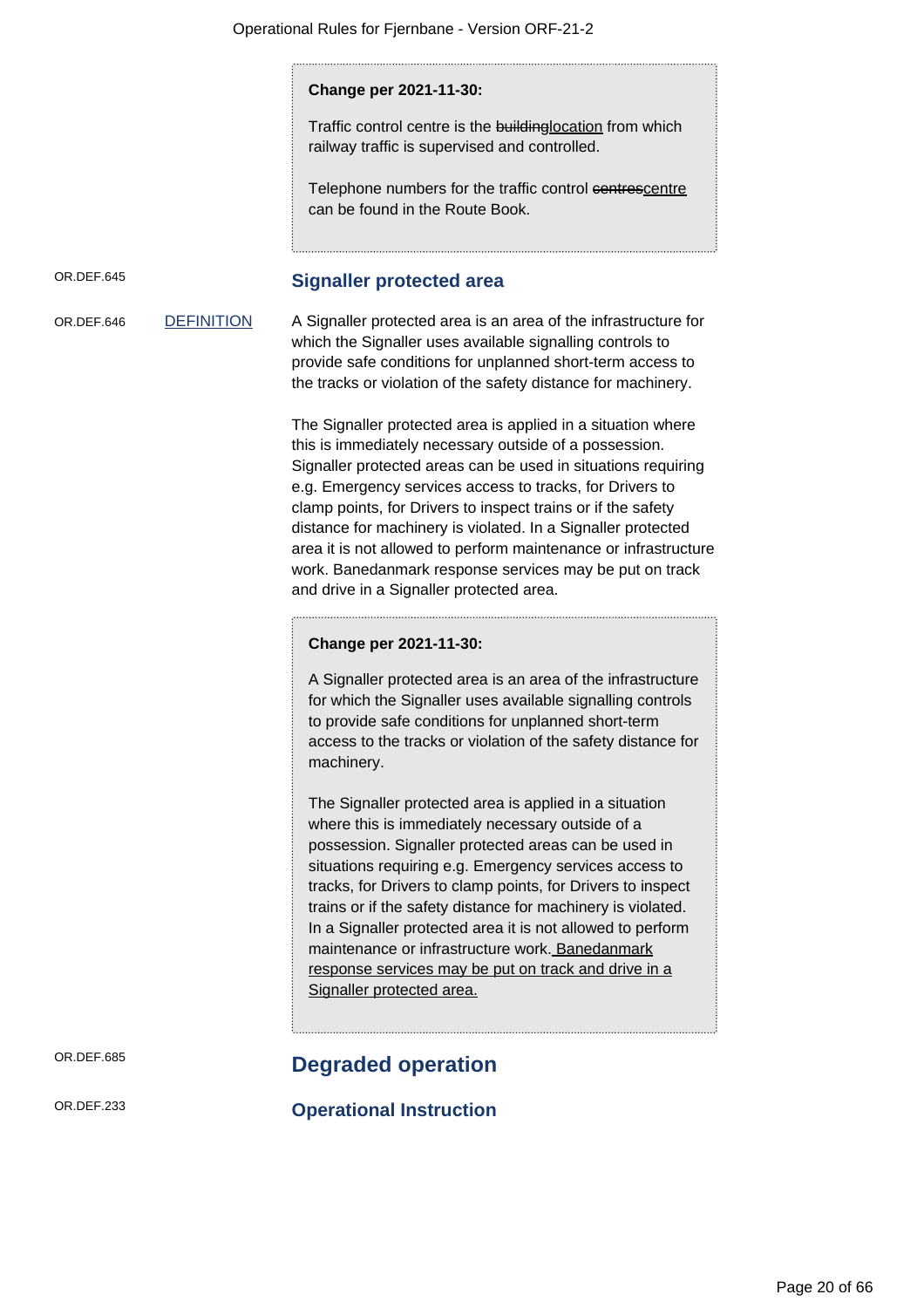OR.DEF.234 DEFINITION An Operational Instruction is an instruction issued by the Signaller to the Driver to ensure safe operation when this cannot be provided by the signalling system.

> An Operational Instruction must only be issued when the train is at a standstill and never past more than one ETCS stop marker at a time.

An Operational Instruction may be transmitted as verbal instructions for the driver to write down or handed out physically on paper to the Driver.

An Operational Instruction must not be transferred from one Driver to another Driver.

When an Operational Instruction has been issued it is valid until the movement is completed and the train has reached the end of authority, until it is revoked by an Operational Instruction 4, or a new Operational Instruction referring to the authorisation number of the previous Operational Instruction using "Additional instruction".

Warning systems at passenger and staff crossings are not necessarily activated for driving on Operational Instructions.

An Operational Instruction will state:

- which train it is issued to
- the time and date it was issued
- from where it is issued
- the location where it is valid
- a clear, precise, unambiguous instruction
- an authorisation number.

Field D is used when the position of the train is at a kilometer reference in a location with two or more tracks next to each other.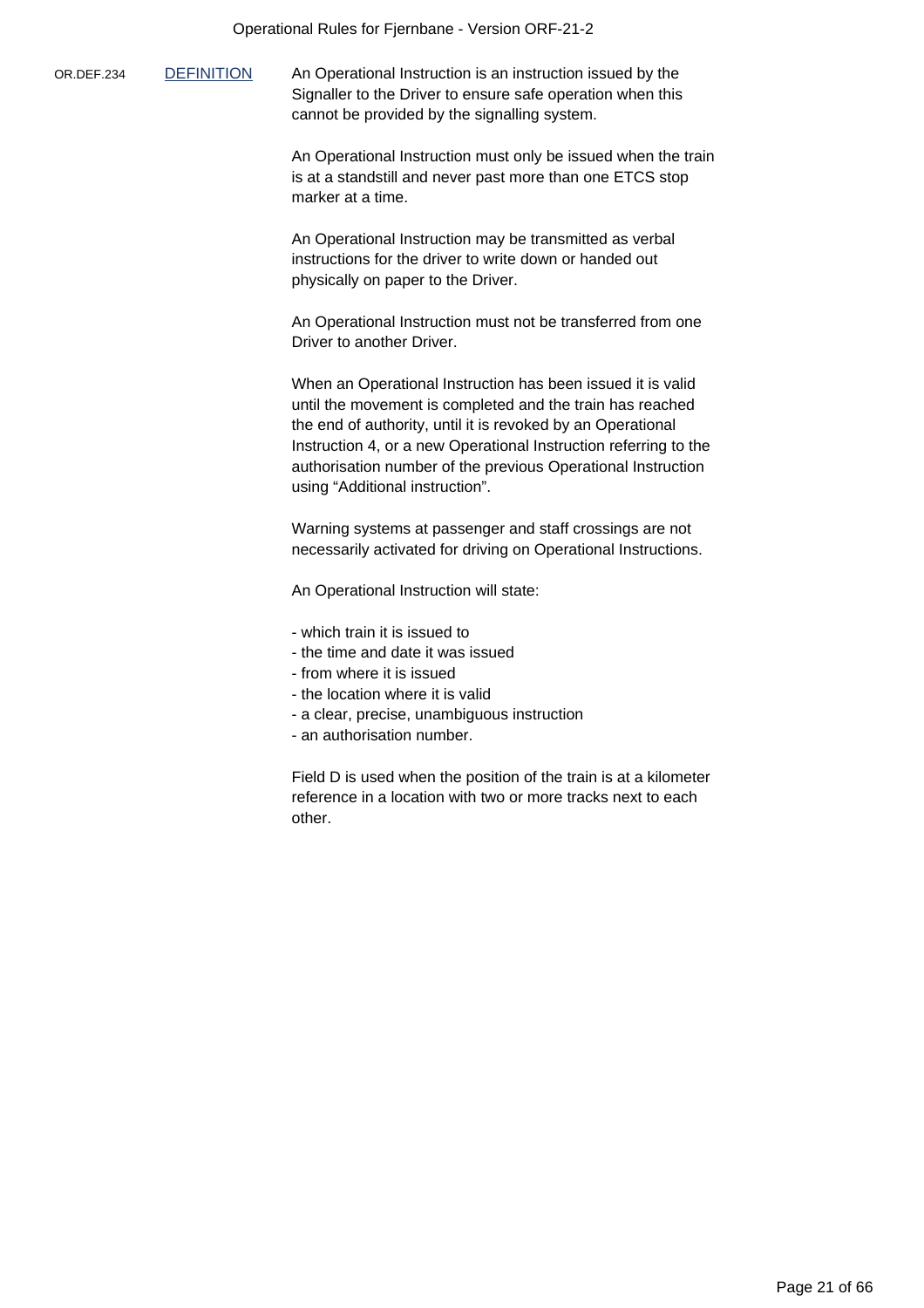|            |                         | Change per 2021-11-30:                                                                                                                                                                                                                                                                                                                                            |
|------------|-------------------------|-------------------------------------------------------------------------------------------------------------------------------------------------------------------------------------------------------------------------------------------------------------------------------------------------------------------------------------------------------------------|
|            |                         | An Operational Instruction is an instruction issued by the<br>Signaller to the Driver to ensure safe operation when this<br>cannot be provided by the signalling system.                                                                                                                                                                                          |
|            |                         | An Operational Instruction must only be issued when the<br>train is at a standstill and never past more than one<br>ETCS stop marker at a time.                                                                                                                                                                                                                   |
|            |                         | An Operational Instruction may be transmitted as verbal<br>instructions for the driver to write down or handed out<br>physically on paper to the Driver.                                                                                                                                                                                                          |
|            |                         | An Operational Instruction must not be transferred from<br>one Driver to another Driver.                                                                                                                                                                                                                                                                          |
|            |                         | When an Operational Instruction has been issued it is<br>valid until the movement is completed and the train has<br>reached the end of authority, until it is revoked by an<br>Operational Instruction 4, or a new Operational<br>Instruction referring to the authorisation number of the<br>previous Operational Instruction using "Additional<br>instruction". |
|            |                         | Warning systems at passenger and staff crossings are<br>not necessarily activated for driving on Operational<br>Instructions.                                                                                                                                                                                                                                     |
|            |                         | An Operational Instruction will state:                                                                                                                                                                                                                                                                                                                            |
|            |                         | - which train it is issued to<br>- the time and date it was issued<br>- from where it is issued<br>- the location where it is valid<br>- a clear, precise, unambiguous instruction<br>- an authorisation number.                                                                                                                                                  |
|            |                         | Field D is used when the position of the train is at a<br>kilometer reference in a location with two or more tracks<br>next to each other.                                                                                                                                                                                                                        |
|            | <b>Responsibilities</b> |                                                                                                                                                                                                                                                                                                                                                                   |
| OR.DEF.235 | <b>Driver</b>           | When you receive an Operational Instruction you must check<br>that the Operational Instruction refers to your train and, if<br>relevant, its current location.                                                                                                                                                                                                    |

OR.DEF.236 Driver When you receive an Operational Instruction it takes precedence over other indications presented on the DMI except when a lower permitted speed or a lower release speed is displayed.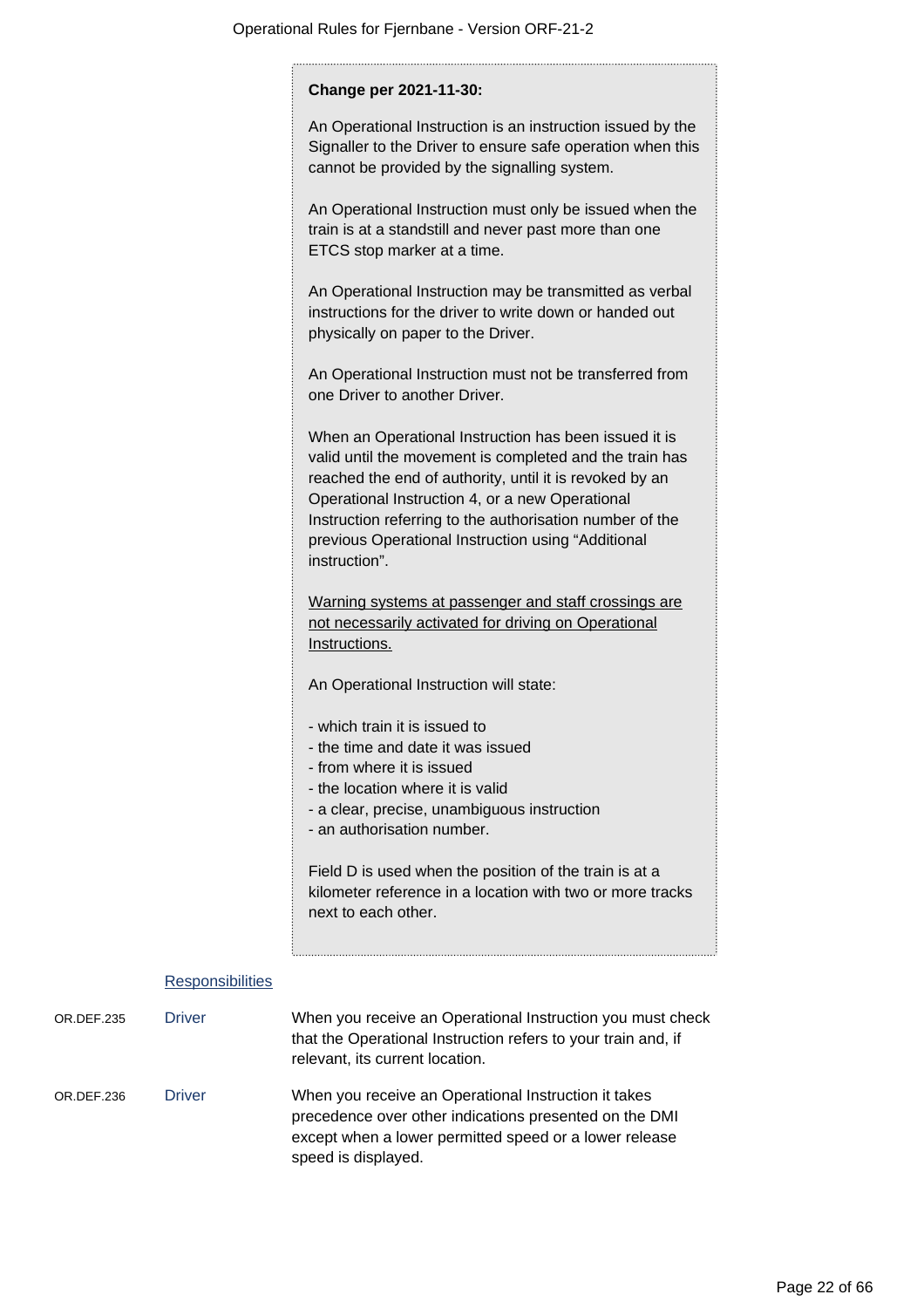| OR.DEF.237 | Signaller | You must issue the Operational Instruction to be executed as |
|------------|-----------|--------------------------------------------------------------|
|            |           | close as sensible to the affected area and only when the     |
|            |           | necessary conditions are met.                                |

# **Procedures**

| 1947 |                             | <b>Normal operation</b>                                                                                                                                                                                                                  |
|------|-----------------------------|------------------------------------------------------------------------------------------------------------------------------------------------------------------------------------------------------------------------------------------|
| 1948 |                             | <b>Announcement of extra train</b>                                                                                                                                                                                                       |
| 1949 | Precondition                | The need for an extra train has been identified.                                                                                                                                                                                         |
| 1950 | Purpose                     | To inform the Signaller and Driver about the timetable change.                                                                                                                                                                           |
|      |                             | <b>PROCEDURE</b>                                                                                                                                                                                                                         |
| 1951 | Infrastructure Man-<br>ager | Deleted                                                                                                                                                                                                                                  |
|      |                             | Change per 2021-11-30:<br>Banedanmark has procedures to ensure that a train running<br>number and schedule is planned and added to the timetable.<br>Banedanmark must inform the Railway Undertaking of the updated<br>timetable.Deleted |
| 1952 | <b>Railway Undertaking</b>  | The Railway Undertaking must have procedures to ensure that Drivers<br>are always informed of timetable changes.                                                                                                                         |
| 1954 | <b>Driver</b>               | If the Driver is unable to obtain the updated timetable from the Railway<br>Undertaking the Driver must inform the Signaller.                                                                                                            |
| 3543 | Signaller                   | If the Signaller is informed by a Driver that an updated timetable cannot<br>be obtained from the Railway Undertaking, the Signaller must manually<br>transfer the relevant parts of the timetable to the Driver.                        |
| 2070 |                             | <b>Next operational step unknown</b>                                                                                                                                                                                                     |
| 2071 | Precondition                | The train is at a standstill but not in a depot or at a stabling track. The<br>timetable does not contain any further operations for the train.                                                                                          |
| 2072 | Purpose                     | Update the production plan to resume or end the mission of the train.                                                                                                                                                                    |
|      |                             | Change per 2021-11-30:<br>Update timetablethe production plan to resume or end the mission<br>of the train.                                                                                                                              |
|      |                             | <b>PROCEDURE</b>                                                                                                                                                                                                                         |

2074 Signaller The Signaller must decide the next operational step required and inform the Driver if this deviates from any pre-agreed plan.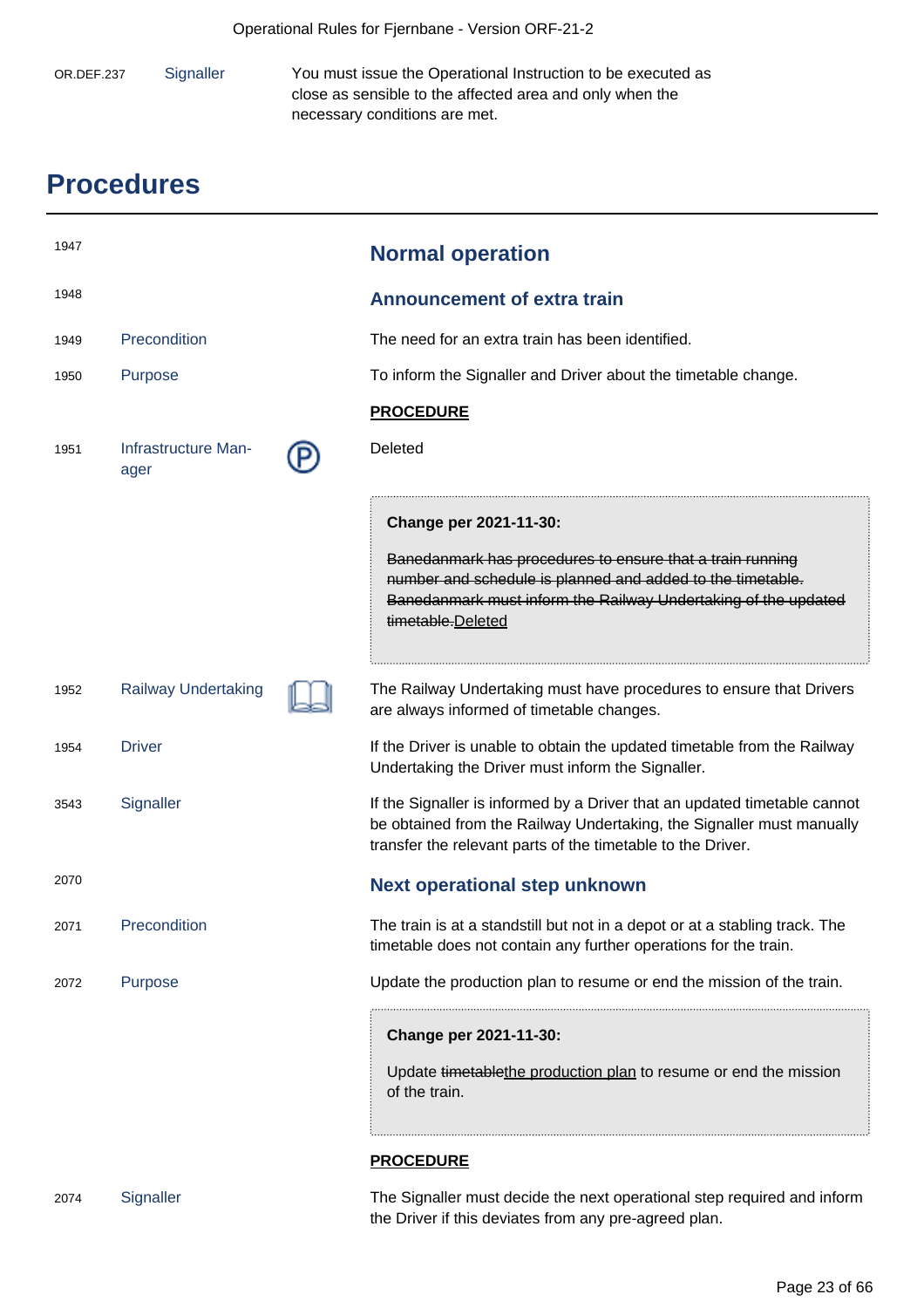| 2075 | Signaller                  | To resume or end the mission of the train the Signaller must update the<br>production plan or use manual route setting.                                                                                                                                 |
|------|----------------------------|---------------------------------------------------------------------------------------------------------------------------------------------------------------------------------------------------------------------------------------------------------|
| 2076 | <b>Driver</b>              | The Driver must accept any valid changes to the pre-agreed plan as<br>informed by the Signaller.                                                                                                                                                        |
| 2125 |                            | Rolling stock is not continuing as a train                                                                                                                                                                                                              |
| 2126 | Precondition               | A train has reached the last scheduled stopping location in the timetable.<br>The rolling stock is not going to continue as a train.                                                                                                                    |
| 2127 | Purpose                    | To end the mission by closing down the lead desk and parking the train,<br>or entering SH-mode to perform shunting movements.                                                                                                                           |
|      |                            | Change per 2021-11-30:                                                                                                                                                                                                                                  |
|      |                            | To end the mission by closing down the lead eabdesk and parking<br>the train, or entering SH-mode to perform shunting movements.                                                                                                                        |
|      |                            | <b>PROCEDURE</b>                                                                                                                                                                                                                                        |
| 2128 | <b>Driver</b>              | When the train has reached the last scheduled location in the timetable,<br>the Driver must determine if the train should be parked at the current<br>location or be prepared for shunting.                                                             |
| 2129 | <b>Railway Undertaking</b> | The Railway Undertaking must have procedures describing how the<br>Driver can perform a safe parking of rolling stock. This includes correct<br>application of parking brakes for the rolling stock concerned to prevent<br>any unintentional movement. |
| 2130 | <b>Driver</b>              | If the next operational step is to park the train at the current location, the<br>Driver must close the desk and secure the parked rolling stock against<br>any unintended movements according to Railway Undertaking<br>procedures.                    |
| 2132 | <b>Driver</b>              | If the next operational step is to prepare for shunting, the Driver must<br>apply the procedure Shunting - Prepare shunting movement.                                                                                                                   |
| 2134 | <b>Driver</b>              | If the Driver is not able to determine the next operational step from the<br>timetable, the Driver must contact the Railway Undertaking for further<br>instructions.                                                                                    |
|      |                            | If the Driver cannot obtain information about the next operational step<br>from the Railway Undertaking, the Driver must contact the Signaller for<br>further instructions.                                                                             |
| 2135 | Signaller                  | If the Driver informs the Signaller that the next operational step cannot<br>be determined, the Signaller must decide on the most convenient<br>location to park the train and inform the Driver.                                                       |
| 3103 |                            | <b>User worked crossing</b>                                                                                                                                                                                                                             |
| 3104 | Precondition               | A member of the public request to use a user worked crossing.                                                                                                                                                                                           |
| 3105 | Purpose                    | Prevent use of a user worked crossing endangering the safe passage of<br>trains.                                                                                                                                                                        |

## **PROCEDURE**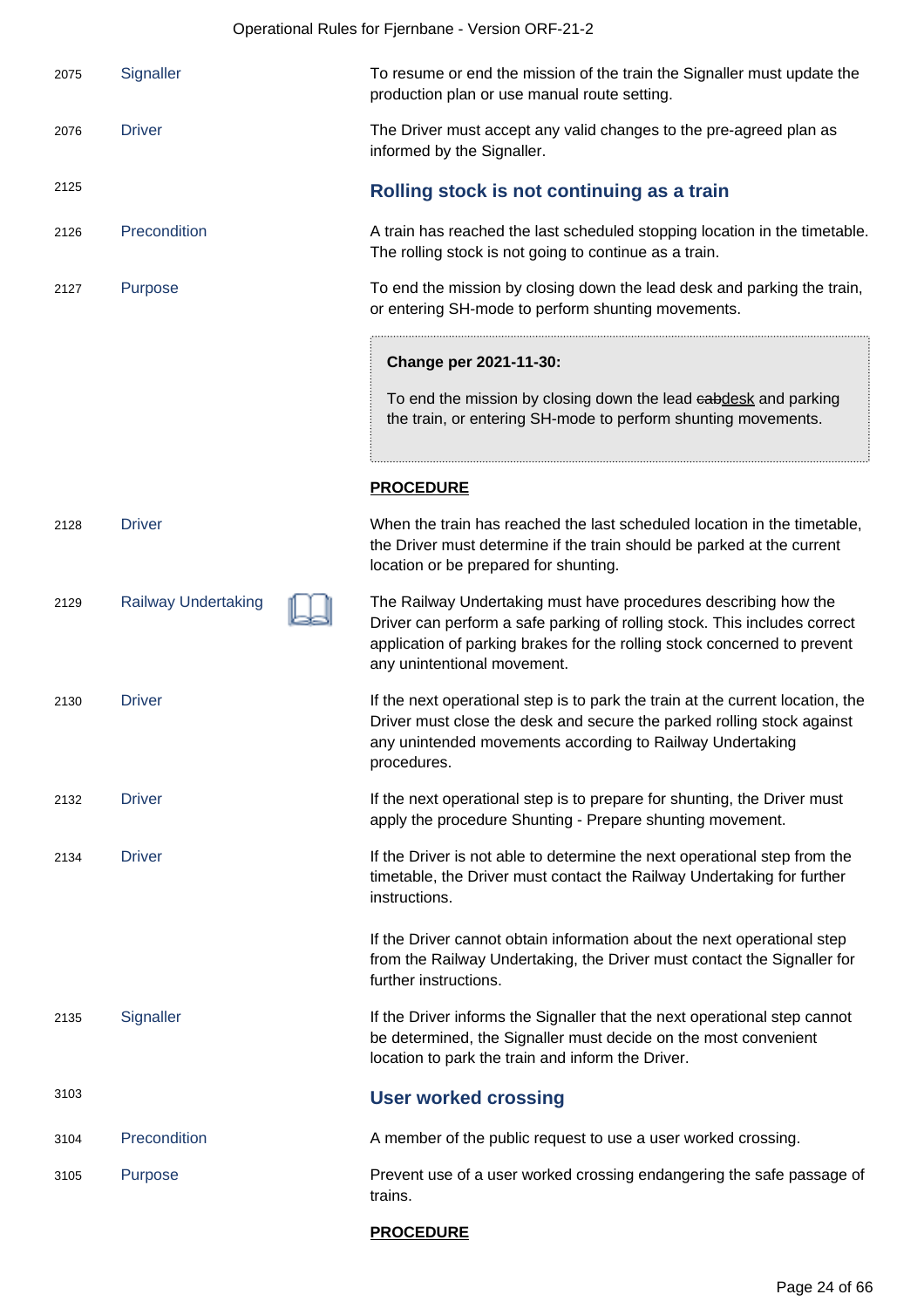## Operational Rules for Fjernbane - Version ORF-21-2

| 3106 | Infrastructure Man-<br>ager | Deleted                                                                                                                                                                                                                                                             |
|------|-----------------------------|---------------------------------------------------------------------------------------------------------------------------------------------------------------------------------------------------------------------------------------------------------------------|
|      |                             | Change per 2021-11-30:<br>Banedanmark has procedures in place to instruct necessary<br>members of the public on the safe working of a user worked<br>erossing.Deleted                                                                                               |
| 3107 | Signaller                   | For all user worked crossings a predefined temporary speed restriction<br>of 0 km/h is available extending 50 metres both sides of the crossing.                                                                                                                    |
|      |                             | All user worked crossings are identified by a unique ID-number and the<br>ID-numbers are available on the signalling control display.                                                                                                                               |
| 3108 | Signaller                   | When receiving a request from a member of the public to pass a user<br>worked crossing the Signaller must obtain the location and identity of the<br>crossing and verify that this corresponds to the user worked crossing.                                         |
|      |                             | The Signaller must make an entry in the Signaller log containing the ID-<br>number of the user worked crossing, the name and phone number of the<br>member of the public requesting to pass.                                                                        |
| 3109 | Signaller                   | If a train is approaching the crossing the Signaller must instruct the<br>member of the public to wait and call back when the train has passed.                                                                                                                     |
| 3110 | Signaller                   | If no train is approaching the crossing the Signaller must activate a<br>temporary speed restriction of 0 km/h at the crossing by applying the<br>predefined speed restriction identified by the ID-number of the user<br>worked crossing.                          |
| 3111 | Signaller                   | When the signalling system indicates that the temporary speed<br>restriction of 0 km/h is active the Signaller must observe the signalling<br>control display to verify that the temporary speed restriction is activated<br>at the requested user worked crossing. |
|      |                             | The Signaller must instruct the member of the public to report back<br>when the user worked crossing has been cleared and the gates closed.                                                                                                                         |
|      |                             | Then the Signaller may authorise the member of the public to cross at<br>the user worked crossing.                                                                                                                                                                  |
| 3112 | Signaller                   | When the Signaller is informed by the member of the public that the user<br>worked crossing has been cleared the Signaller may remove the<br>temporary speed restriction for the user worked crossing.                                                              |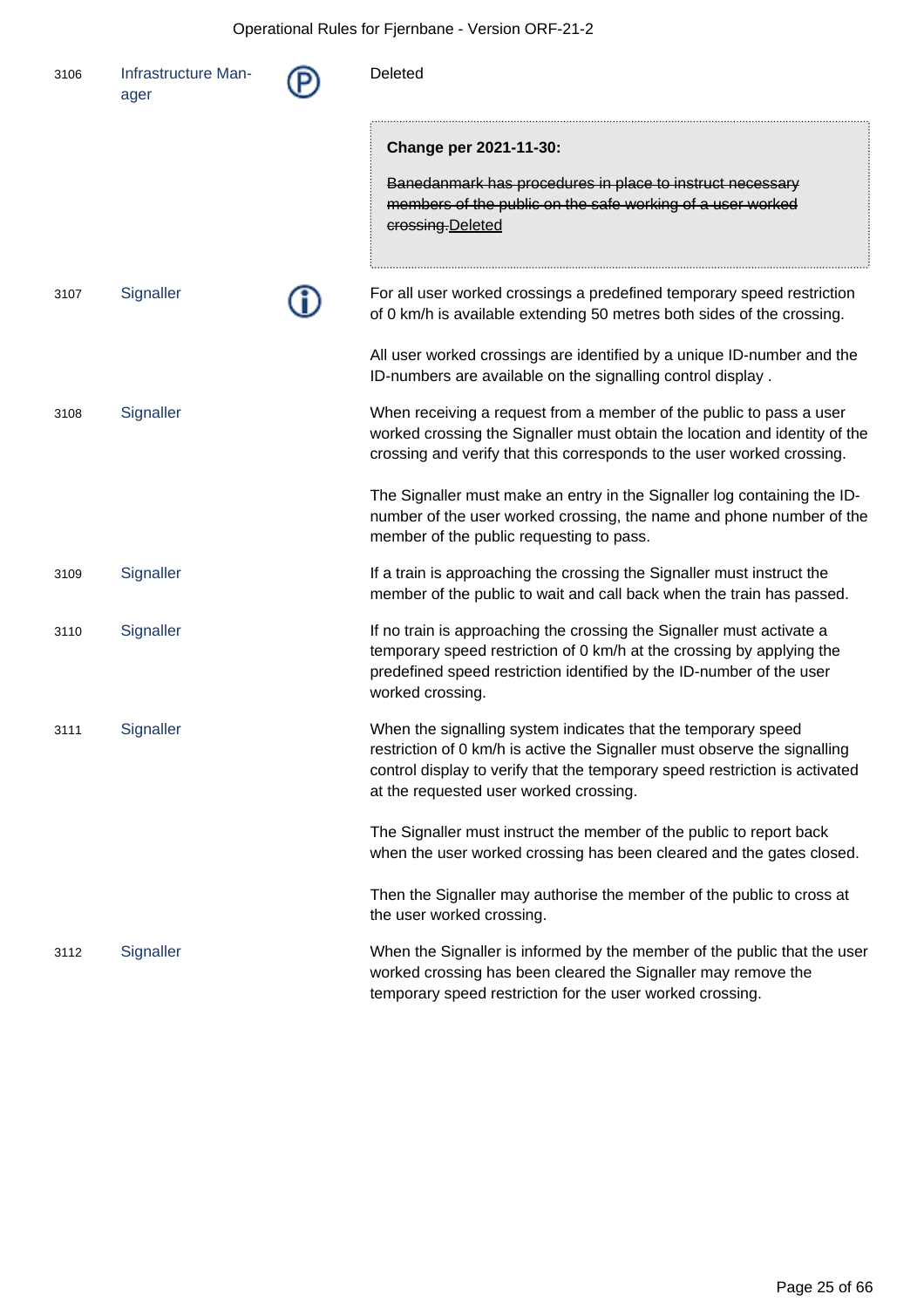| 3113 | Signaller                  | If the member of the public does not report back and the Signaller is<br>unable to contact the member of the public, the Signaller may request<br>assistance from the Driver of the next train approaching the crossing.                                                              |
|------|----------------------------|---------------------------------------------------------------------------------------------------------------------------------------------------------------------------------------------------------------------------------------------------------------------------------------|
|      |                            | The Signaller must instruct the Driver to complete an Operational<br>Instruction 6. The Operational Instruction 6 must include:                                                                                                                                                       |
|      |                            | - an instruction to run on sight<br>- location of the user worked crossing<br>- additional instructions to bring the train to a standstill before reaching<br>the user worked crossing and closing the gate<br>- instruction to report back to the Signaller when the gate is closed. |
|      |                            | When the Driver has completed the Operational Instruction 6, the<br>Signaller may deactivate the temporary speed restriction protecting the<br>user worked crossing.                                                                                                                  |
| 3114 | <b>Driver</b>              | When the Operational Instruction 6 is completed the Driver may proceed<br>to the user worked crossing, using the information contained in the<br>Operational Instruction 6, and close the gate.                                                                                       |
|      |                            | The Driver must report back to the Signaller when the crossing gates<br>have been closed.                                                                                                                                                                                             |
| 3115 | <b>Driver</b>              | When the gate is closed and the Signaller has been informed, the Driver<br>may continue driving according to the movement authority displayed on<br>the DMI.                                                                                                                          |
|      |                            |                                                                                                                                                                                                                                                                                       |
| 3224 |                            | Parking in an interlocked area                                                                                                                                                                                                                                                        |
| 3225 | Precondition               | A need for an unplanned parking in an interlocked area has occurred.                                                                                                                                                                                                                  |
| 3226 | <b>Purpose</b>             | To ensure the parking does not affect the production plan and ensure<br>this is updated to reflect the changes.                                                                                                                                                                       |
|      |                            | Change per 2021-11-30:                                                                                                                                                                                                                                                                |
|      |                            | To ensure the parking does not affect the timetable production plan<br>and ensure-the production planthis is updated to reflect the<br>changes.                                                                                                                                       |
|      |                            | <b>PROCEDURE</b>                                                                                                                                                                                                                                                                      |
| 3227 | <b>Railway Undertaking</b> | The Railway Undertaking must have procedures describing how the<br>Driver can perform a safe parking of rolling stock in an interlocked area.<br>This includes correct application of parking brakes for the concerned<br>rolling stock to prevent any unintentional movement.        |
| 3228 | <b>Driver</b>              | The Driver must request the Signaller for permission to park a train.                                                                                                                                                                                                                 |
|      |                            | The request must contain:                                                                                                                                                                                                                                                             |

- expected parking duration
- reason for parking.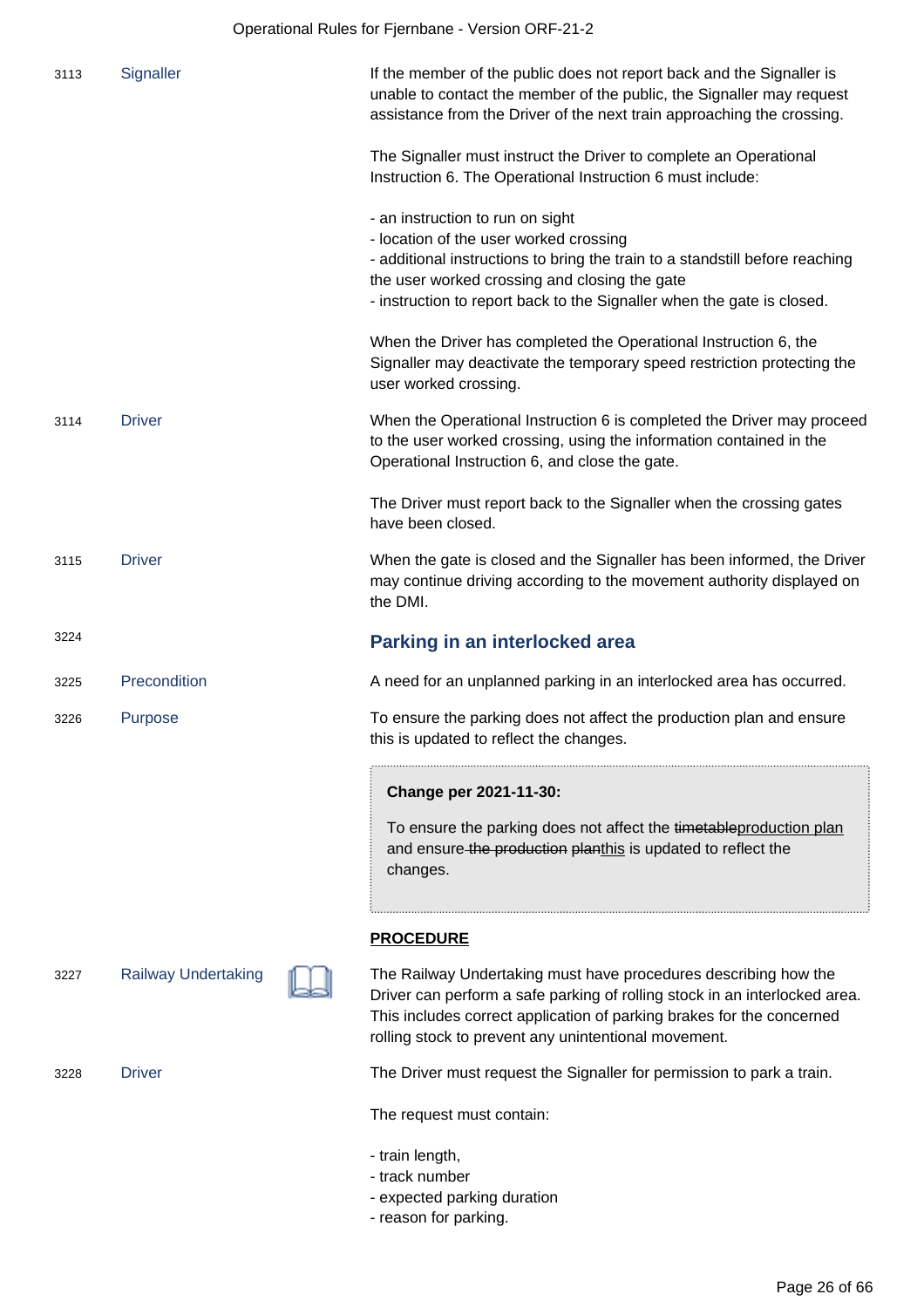Operational Rules for Fjernbane - Version ORF-21-2

| 3230 | Signaller                   | The Signaller must assess the request and decide if it can be approved.                                                                                                                                                |
|------|-----------------------------|------------------------------------------------------------------------------------------------------------------------------------------------------------------------------------------------------------------------|
|      |                             | If the request can be approved, the Signaller ensure it is noted in the<br>Signaller log and inform the Driver. The Signaller may then issue a<br>movement authority.                                                  |
| 3231 | Signaller                   | If the request cannot be approved, the Signaller must inform the Driver<br>and agree on an alternative.                                                                                                                |
| 3232 | <b>Driver</b>               | When the train has arrived at the agreed parking track, the Driver must<br>secure the parked rolling stock against any unintended movements<br>according to Railway Undertaking procedures.                            |
| 3163 |                             | <b>Signaller handling changes to operation</b>                                                                                                                                                                         |
| 3164 | Precondition                | The Signaller is aware of the need to perform a change to planned<br>operations.                                                                                                                                       |
| 3165 | Purpose                     | To ensure the change is either handled by the Signaller according to<br>service agreements or by the Signaller requesting instructions from the<br>Network manager.                                                    |
|      |                             | <b>PROCEDURE</b>                                                                                                                                                                                                       |
| 3166 | Infrastructure Man-<br>ager | Deleted                                                                                                                                                                                                                |
|      |                             | Change per 2021-11-30:<br>Banedanmark has service agreements with Railway Undertakings<br>defining standard responses to deviations in planned operations.<br>Deleted                                                  |
| 3168 | Signaller                   | Manual route setting can be used for last-minute re-scheduling by<br>requesting a route for the concerned train.                                                                                                       |
|      |                             | Any changes made by manual route setting will be automatically<br>reflected in the production plan.                                                                                                                    |
| 3169 | Signaller                   | If the change can be handled according to the service agreements the<br>Signaller must update the production plan.                                                                                                     |
|      |                             | If the change cannot be handled according to the service agreements<br>the Signaller must inform the Network manager.                                                                                                  |
| 3557 | Signaller                   | If the change in the production plan results in a change in the trains<br>mission, or a change in the scheduled stopping locations, the Signaller<br>must ensure that the Driver is informed about the changes.        |
| 3170 | Signaller                   | If the change in the production plan results in an altered train sequence<br>out of the level 2 area, the Signaller must inform the Legacy signaller of<br>the level 0 or level ATC area about the change.             |
|      |                             | If the change in the production plan results in an altered train sequence<br>for a train entering or exiting a depot, the Signaller must contact the<br>person controlling the depot and coordinate necessary changes. |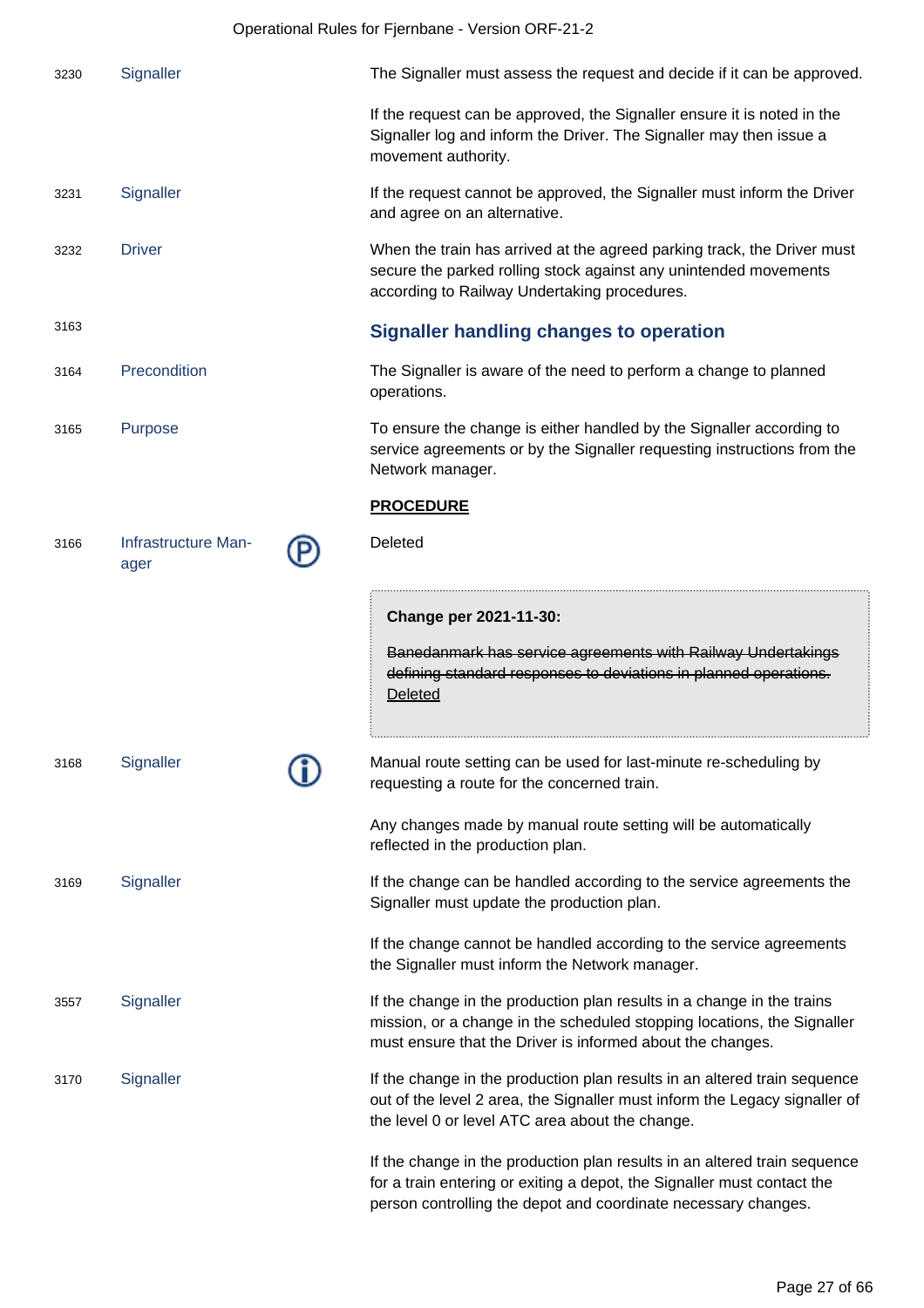|      |                             | Change per 2021-11-30:                                                                                                                                                                                                                                                                       |
|------|-----------------------------|----------------------------------------------------------------------------------------------------------------------------------------------------------------------------------------------------------------------------------------------------------------------------------------------|
|      |                             | If the change in the production plan results in an altered train<br>sequence toout adjacentof Infrastructurethe Managerslevel 2 area,<br>the Signaller must inform the adjacentLegacy Signallersignaller<br>aboutof the changelevel in 0 trainor sequencelevel ATC area about<br>the change. |
|      |                             | If the change in the production plan results in an altered train<br>sequence for a train entering or exiting a depot, the Signaller must<br>contact the person controlling the depot and coordinate necessary<br>changes.                                                                    |
| 3593 | Signaller                   | The Signaller must ensure that the Signallers affected by the change are<br>informed.                                                                                                                                                                                                        |
| 3172 |                             | <b>Banedanmark handling changes to operations</b>                                                                                                                                                                                                                                            |
| 3173 | Precondition                | The deadline for requesting changes to timetable has not expired. The<br>change is to be handled by the planning department and not the<br>Signaller.                                                                                                                                        |
| 3174 | Purpose                     | To ensure the change is addressed by the appropriate department in<br>Banedanmark, ensure Railway Undertaking involvement and updating<br>the signalling system with the changes.                                                                                                            |
|      |                             | <b>PROCEDURE</b>                                                                                                                                                                                                                                                                             |
| 3175 | Infrastructure Man-<br>ager | Deleted                                                                                                                                                                                                                                                                                      |
|      |                             | Change per 2021-11-30:                                                                                                                                                                                                                                                                       |
|      |                             | Banedanmark has procedures for ordering changes to planned<br>operation.                                                                                                                                                                                                                     |
|      |                             | The procedure contains e.g.:                                                                                                                                                                                                                                                                 |
|      |                             | - deadline for ordering changes                                                                                                                                                                                                                                                              |
|      |                             | -relevant contact information<br>-collaboration with Railway Undertakings                                                                                                                                                                                                                    |
|      |                             | -description of signalling system interaction.                                                                                                                                                                                                                                               |
|      |                             | The changes are handled offline and then updated into the<br>production plan. Deleted                                                                                                                                                                                                        |
| 2731 |                             | <b>Degraded operation</b>                                                                                                                                                                                                                                                                    |
| 2732 |                             | Authorised passing of the end of authority                                                                                                                                                                                                                                                   |
|      |                             |                                                                                                                                                                                                                                                                                              |

standstill and voice communication has been established between the Driver and the Signaller.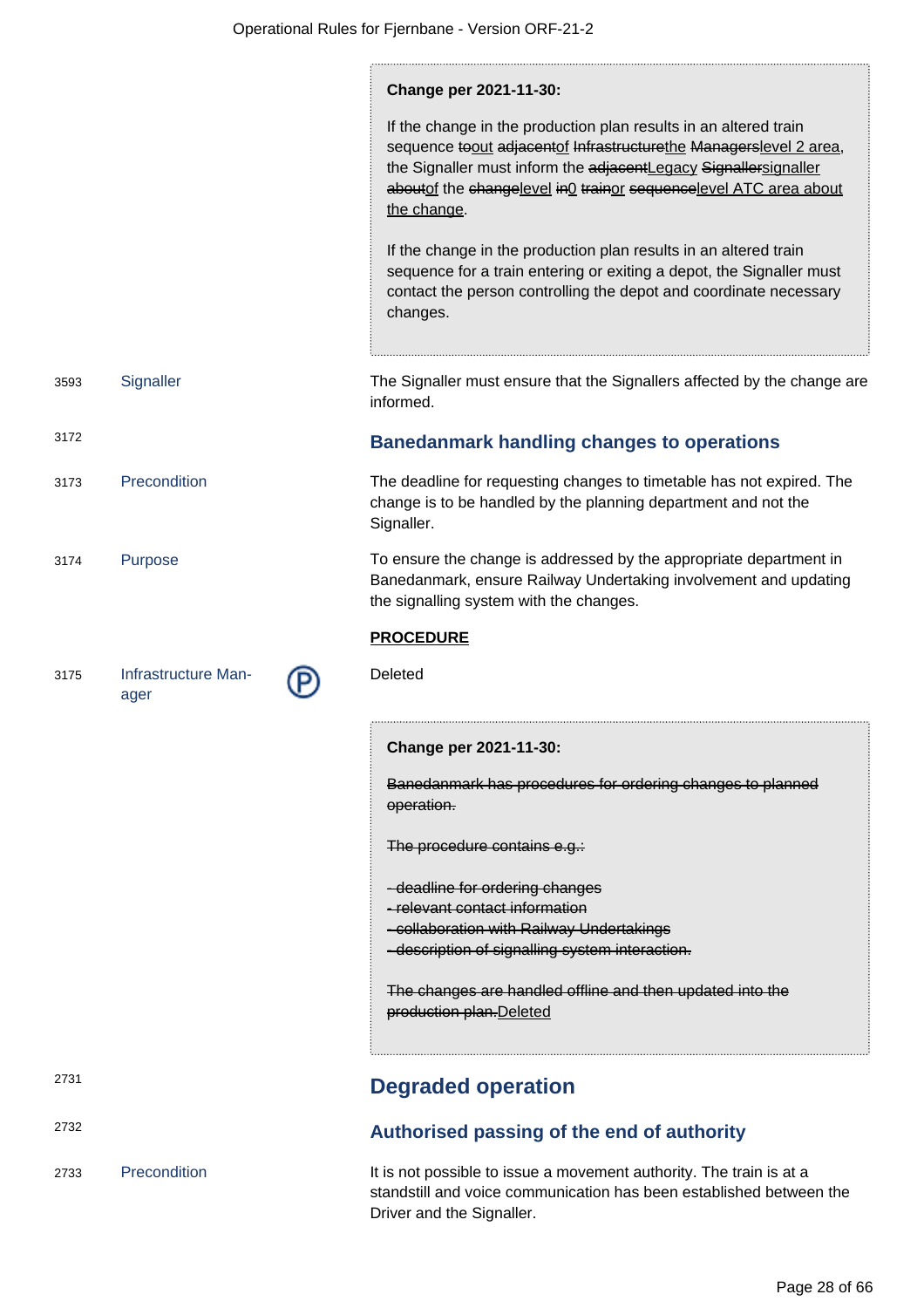| 2734 | Purpose       | For the Signaller to ensure adequate protection to allow the train to<br>continue driving and authorise the Driver to pass the end of authority by<br>use of Operational Instruction 1.                                                                                                                                                                                                                                                                                                                                                                                                                                                                                                                                                                                                                                                                                                                                                                                                                                                                                                                                                                                                                                                     |
|------|---------------|---------------------------------------------------------------------------------------------------------------------------------------------------------------------------------------------------------------------------------------------------------------------------------------------------------------------------------------------------------------------------------------------------------------------------------------------------------------------------------------------------------------------------------------------------------------------------------------------------------------------------------------------------------------------------------------------------------------------------------------------------------------------------------------------------------------------------------------------------------------------------------------------------------------------------------------------------------------------------------------------------------------------------------------------------------------------------------------------------------------------------------------------------------------------------------------------------------------------------------------------|
|      |               | <b>PROCEDURE</b>                                                                                                                                                                                                                                                                                                                                                                                                                                                                                                                                                                                                                                                                                                                                                                                                                                                                                                                                                                                                                                                                                                                                                                                                                            |
| 2735 | <b>Driver</b> | The Driver must report current location to the Signaller and request<br>authority to proceed.                                                                                                                                                                                                                                                                                                                                                                                                                                                                                                                                                                                                                                                                                                                                                                                                                                                                                                                                                                                                                                                                                                                                               |
| 2736 | Signaller     | When the Signaller has exhausted all possibilities for issuing a<br>movement authority, the Signaller must protect the continued driving of<br>the train and authorise the Driver to proceed past the end of authority<br>and to the next ETCS stop marker, or other unambiguous location.                                                                                                                                                                                                                                                                                                                                                                                                                                                                                                                                                                                                                                                                                                                                                                                                                                                                                                                                                  |
|      |               | To allow the continued driving of the train, the Signaller must ensure<br>that:                                                                                                                                                                                                                                                                                                                                                                                                                                                                                                                                                                                                                                                                                                                                                                                                                                                                                                                                                                                                                                                                                                                                                             |
|      |               | 1. Moveable elements in the track section where authority to move on<br>Operational Instruction 1 will be valid are detected in the correct lie and<br>prevented from further throwing or any moveable elements in the track<br>section where authority to move on Operational Instruction 1 will be valid<br>are safe to pass according to the procedure Infrastructure fault -<br>Handling of an undetected point that is not trailed, Infrastructure fault -<br>Handling of a trailed point or location specific description<br>2. The track section where authority to move on Operational Instruction<br>1 will be valid is unoccupied, unless the Signaller requires the train to<br>enter an occupied track section, a possession or a shunting area<br>3. No other trains have authority to move within or into the track section<br>where authority to move on Operational Instruction 1 will be valid<br>4. No other trains have authority to move within or into the track section<br>which follows the track section where authority to move on Operational<br>Instruction 1 will be valid, unless the Operational Instruction 1 will apply<br>to an occupied track section, a buffer stop, a possession or a shunting<br>area. |
| 2737 | Signaller     | The Signaller must assess if any of the following restrictions apply to the<br>continued driving of the train on Operational Instruction 1:                                                                                                                                                                                                                                                                                                                                                                                                                                                                                                                                                                                                                                                                                                                                                                                                                                                                                                                                                                                                                                                                                                 |
|      |               | - unusual transport restrictions,<br>- electric traction unit restriction,<br>- restrictions specified in location specific descriptions.                                                                                                                                                                                                                                                                                                                                                                                                                                                                                                                                                                                                                                                                                                                                                                                                                                                                                                                                                                                                                                                                                                   |
| 2738 | Signaller     | If a level crossing is located between the train and the end of authority of<br>the Operational Instruction 1, the Signaller must apply the procedure<br>Degraded operation - Passing a level crossing without a movement<br>authority.                                                                                                                                                                                                                                                                                                                                                                                                                                                                                                                                                                                                                                                                                                                                                                                                                                                                                                                                                                                                     |
| 2739 | Signaller     | If the Signaller requires the train to enter an occupied track and it is not<br>according to the production plan, the Signaller must inform the Driver (if<br>relevant) of the occupying train that another train is to approach.                                                                                                                                                                                                                                                                                                                                                                                                                                                                                                                                                                                                                                                                                                                                                                                                                                                                                                                                                                                                           |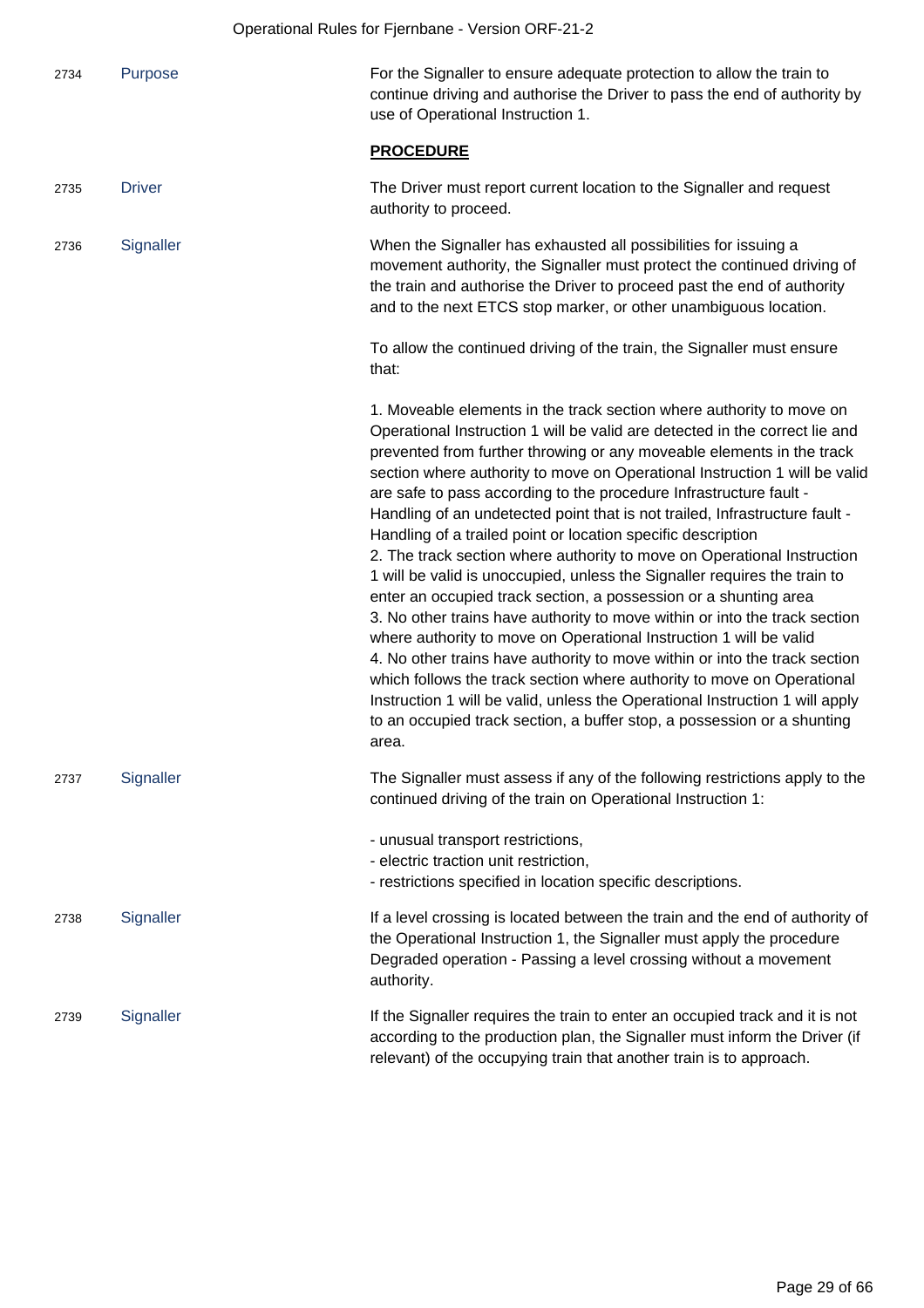|      |               | Change per 2021-11-30:                                                                                                                                                                                                                                                                                                                             |
|------|---------------|----------------------------------------------------------------------------------------------------------------------------------------------------------------------------------------------------------------------------------------------------------------------------------------------------------------------------------------------------|
|      |               | If the Signaller requires the train to enter an occupied track and it is<br>not according to the timetable production plan, the Signaller must<br>inform the Driver (if relevant) of the occupying train that another<br>train is to approach.                                                                                                     |
| 3772 | Signaller     | If the Signaller wants to authorise the train into a possession or shunting<br>area, the Signaller must first contact the PICOP or Shunting area<br>manager (if relevant) and request permission for the movement.                                                                                                                                 |
| 2740 | Signaller     | When the continued driving of the train is protected, the Signaller must<br>instruct the Driver to complete an Operational Instruction 1. The<br>Operational Instruction 1 must include (as required):                                                                                                                                             |
|      |               | - any speed restriction below 40 km/h<br>- information about any occupied track<br>- information about any level crossing not protected<br>- stopping location if it is not the next ETCS stop marker<br>- information about possessions or shunting areas.                                                                                        |
| 2743 | Signaller     | The Signaller must ensure that the continued driving of the train remains<br>protected until one of the following conditions is fulfilled:                                                                                                                                                                                                         |
|      |               | - the train has reached the end of authority of Operational Instruction 1<br>and has changed into supervised driving<br>- the Operational Instruction is revoked by an Operational Instruction 3<br>- the Driver reporting that the train is at a standstill at the end of authority<br>of Operational Instruction 1 without a movement authority. |
| 2744 | <b>Driver</b> | When the Operational Instruction 1 is completed, the Driver must check<br>the location of the end of authority of the Operational Instruction 1 either<br>by using the Route Book or by local area knowledge.                                                                                                                                      |
|      |               | The Driver is then authorised to press override to enter SR-mode and<br>proceed to the next ETCS stop marker, or the location instructed, using<br>the information contained in the Operational Instruction 1.                                                                                                                                     |
|      |               | If the movement ends in a possession or shunting area, the Driver may<br>only start the movement according to Operational Instruction 1 when the<br>movement inside the area has been agreed with the PICOP or Shunting<br>area manager. The Driver must immediately after entering the area<br>make sure that the onboard changes to SH-mode.     |
| 2745 | <b>Driver</b> | If Operational Instruction 1 contains additional information of a level<br>crossing not protected, the Driver must proceed on sight with a<br>maximum of 10 km/h, while using sound signal "Warning", until the lead<br>cab has passed the level crossing.                                                                                         |
|      |               | The Driver may omit the use of sound signal "Warning", when staff<br>present at the level crossing is applying the hand signal "road traffic,<br>stop".                                                                                                                                                                                            |
| 3091 |               | <b>Supervised passing of failed level crossing</b>                                                                                                                                                                                                                                                                                                 |
| 3092 | Precondition  | A supervised train is approaching a level crossing.                                                                                                                                                                                                                                                                                                |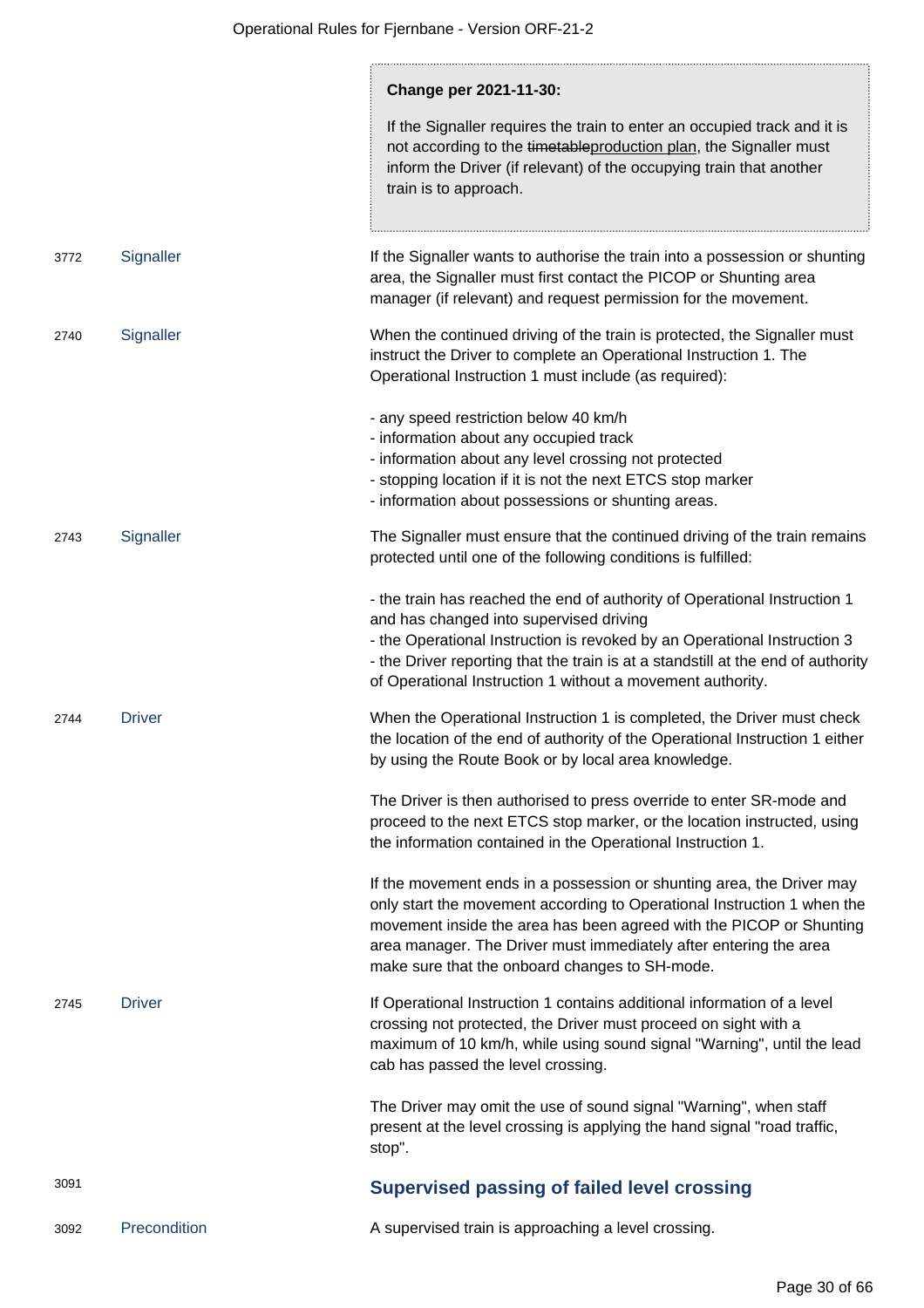|      | Operational Rules for Fjernbane - Version ORF-21-2 |  |                                                                                                                                                                                                                                                                                           |  |
|------|----------------------------------------------------|--|-------------------------------------------------------------------------------------------------------------------------------------------------------------------------------------------------------------------------------------------------------------------------------------------|--|
| 3093 | Purpose                                            |  | To pass a level crossing not automatically activated by the signalling<br>system without causing any harm to infrastructure, rolling stock,<br>passengers or road users.                                                                                                                  |  |
|      |                                                    |  | <b>PROCEDURE</b>                                                                                                                                                                                                                                                                          |  |
| 3094 | Driver, Signaller                                  |  | All level crossings are equipped with a local control box enabling on site<br>operation of the level crossing. The local control box is used in case of<br>failures, fault correction or planned maintenance.                                                                             |  |
| 3095 | <b>Driver</b>                                      |  | When the train is supervised to a speed restriction of 10 km/h, and the<br>unprotected level crossing symbol is displayed on the DMI, the Driver<br>must bring the train to a standstill at the ETCS stop marker protecting<br>the level crossing and inform the Signaller.               |  |
|      |                                                    |  | The information must include the ID number of the level crossing and, if<br>possible, the nature of the fault.                                                                                                                                                                            |  |
| 3096 | Signaller                                          |  | When the Signaller is informed by a Driver that the train is at a standstill<br>at an unprotected level crossing, the Signaller must try to operate the<br>level crossing manually.                                                                                                       |  |
|      |                                                    |  | If the level crossing cannot be operated manually, the Signaller must<br>request the Driver to operate the level crossing using the local control<br>box.                                                                                                                                 |  |
|      |                                                    |  | If the level crossing cannot be operated using the local control box, the<br>Signaller must instruct the Driver to pass the unprotected level crossing<br>using a verbal safety message.                                                                                                  |  |
|      |                                                    |  | The verbal safety message must include train running number and level<br>crossing ID.                                                                                                                                                                                                     |  |
| 3097 | Signaller                                          |  | If the Signaller knows that the level crossing cannot be protected by<br>using the manual controls or the local control box, the Signaller may<br>omit the process for manual activation and instruct the Driver to pass the<br>unprotected level crossing using a verbal safety message. |  |
|      |                                                    |  | The verbal safety message must include train running number and level<br>crossing ID.                                                                                                                                                                                                     |  |
| 3098 | <b>Driver</b>                                      |  | The Driver may continue driving if the level crossing speed restriction of<br>10 km/h is lifted.                                                                                                                                                                                          |  |
|      |                                                    |  | When instructed by the Signaller to operate the level crossing, the Driver<br>must use the local control box.                                                                                                                                                                             |  |
|      |                                                    |  | If the level crossing cannot be protected, the Driver must inform the<br>Signaller.                                                                                                                                                                                                       |  |
| 3099 | <b>Driver</b>                                      |  | When the Signaller has authorised the passing an unprotected level<br>crossing by a verbal safety message, the Driver must pass the level<br>crossing on sight using sound signal "Warning" until the lead cab has<br>passed the level crossing.                                          |  |
|      |                                                    |  | The Driver may omit the use of sound signal "Warning", when staff<br>present at the level crossing is applying the hand signal "road traffic,<br>stop".                                                                                                                                   |  |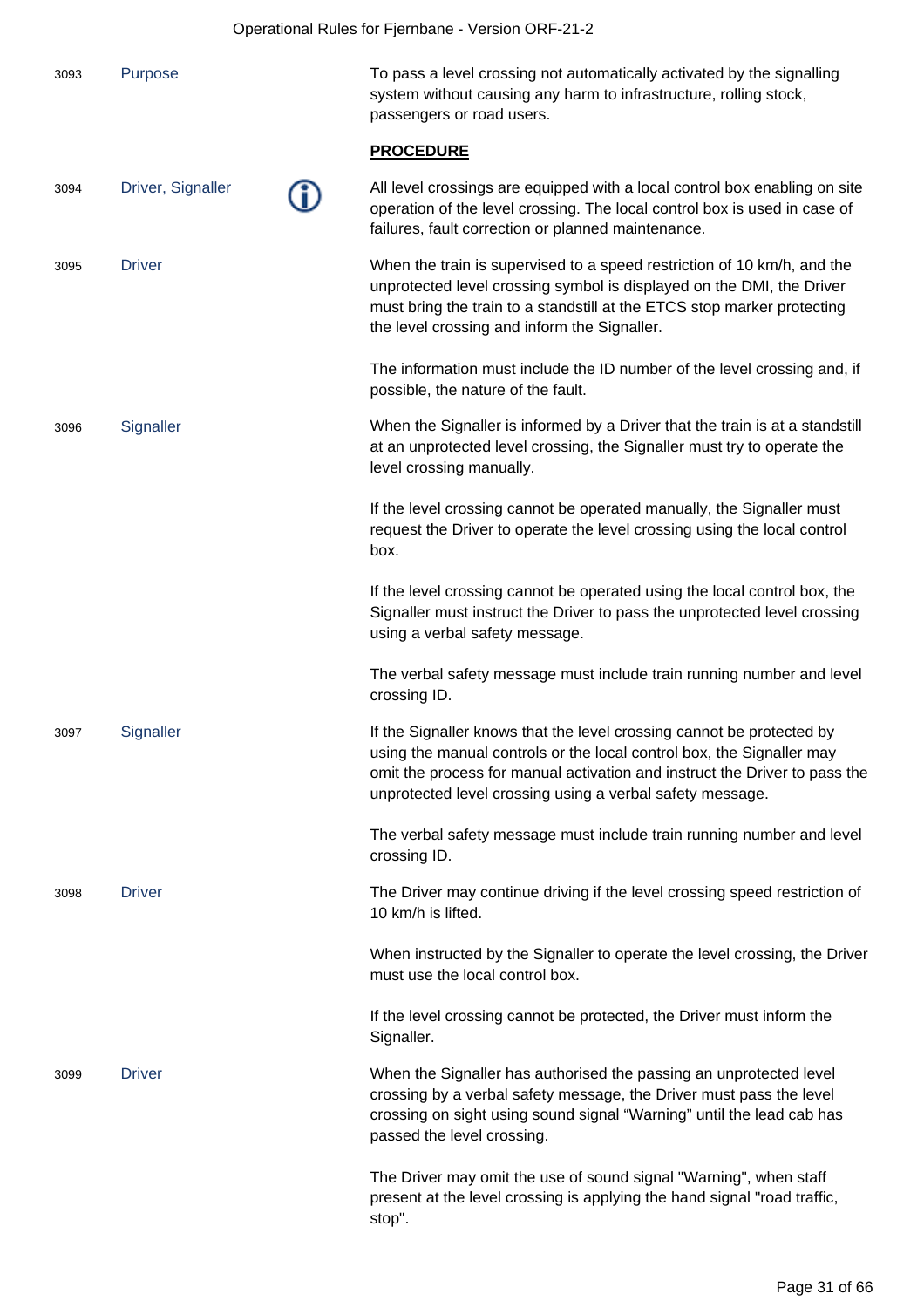|      |                            | Change per 2021-11-30:                                                                                                                                                                                                                                                                                            |
|------|----------------------------|-------------------------------------------------------------------------------------------------------------------------------------------------------------------------------------------------------------------------------------------------------------------------------------------------------------------|
|      |                            | When instructed by the Signaller tohas passauthorised the passing<br>an unprotected level crossing by a verbal safety message, the<br>Driver must pass the level crossing on sight using sound signal<br>"Warning" until the lead cab has passed the level crossing.                                              |
|      |                            | The Driver may omit the use of sound signal "Warning", when staff<br>present at the level crossing is applying the hand signal "road<br>traffic, stop".                                                                                                                                                           |
| 3100 | Signaller                  | If the level crossing cannot be protected automatically or manually, the<br>Signaller must apply the procedure Infrastructure fault - Handling report<br>of infrastructure fault.                                                                                                                                 |
| 3255 |                            | <b>Overrunning/routed in wrong direction</b>                                                                                                                                                                                                                                                                      |
| 3256 | Precondition               | A train has overrun its scheduled stopping location or is routed in a<br>wrong direction and is at a standstill.                                                                                                                                                                                                  |
| 3257 | Purpose                    | To assess if the train will remain at the current location, continue, or be<br>moved to another location.                                                                                                                                                                                                         |
|      |                            | <b>PROCEDURE</b>                                                                                                                                                                                                                                                                                                  |
| 3258 | <b>Railway Undertaking</b> | The Railway Undertaking must have procedures describing if backwards<br>movements are permitted with trains not carrying passengers.                                                                                                                                                                              |
|      |                            | The procedures must describe how to inform passengers in the train in<br>case of an overrun.                                                                                                                                                                                                                      |
| 3259 | <b>Driver</b>              | If a scheduled stopping location is overrun or a train is routed in the<br>wrong direction the Driver must inform the Signaller, providing additional<br>information regarding the actual location of the train and any expected<br>delays to current operations.                                                 |
| 3260 | Signaller                  | When informed of an overrun, or a train routed in a wrong direction, the<br>Signaller must in close cooperation with the Driver determine the<br>appropriate response.                                                                                                                                            |
|      |                            | The Signaller must determine if:                                                                                                                                                                                                                                                                                  |
|      |                            | - the passengers may be exchanged without moving the train<br>- the train must continue<br>- the Driver must be instructed to close the desk and perform train<br>awakening in the other end of the train<br>- the train must perform a backwards movement (provided that the train<br>is not a passenger train). |
|      |                            |                                                                                                                                                                                                                                                                                                                   |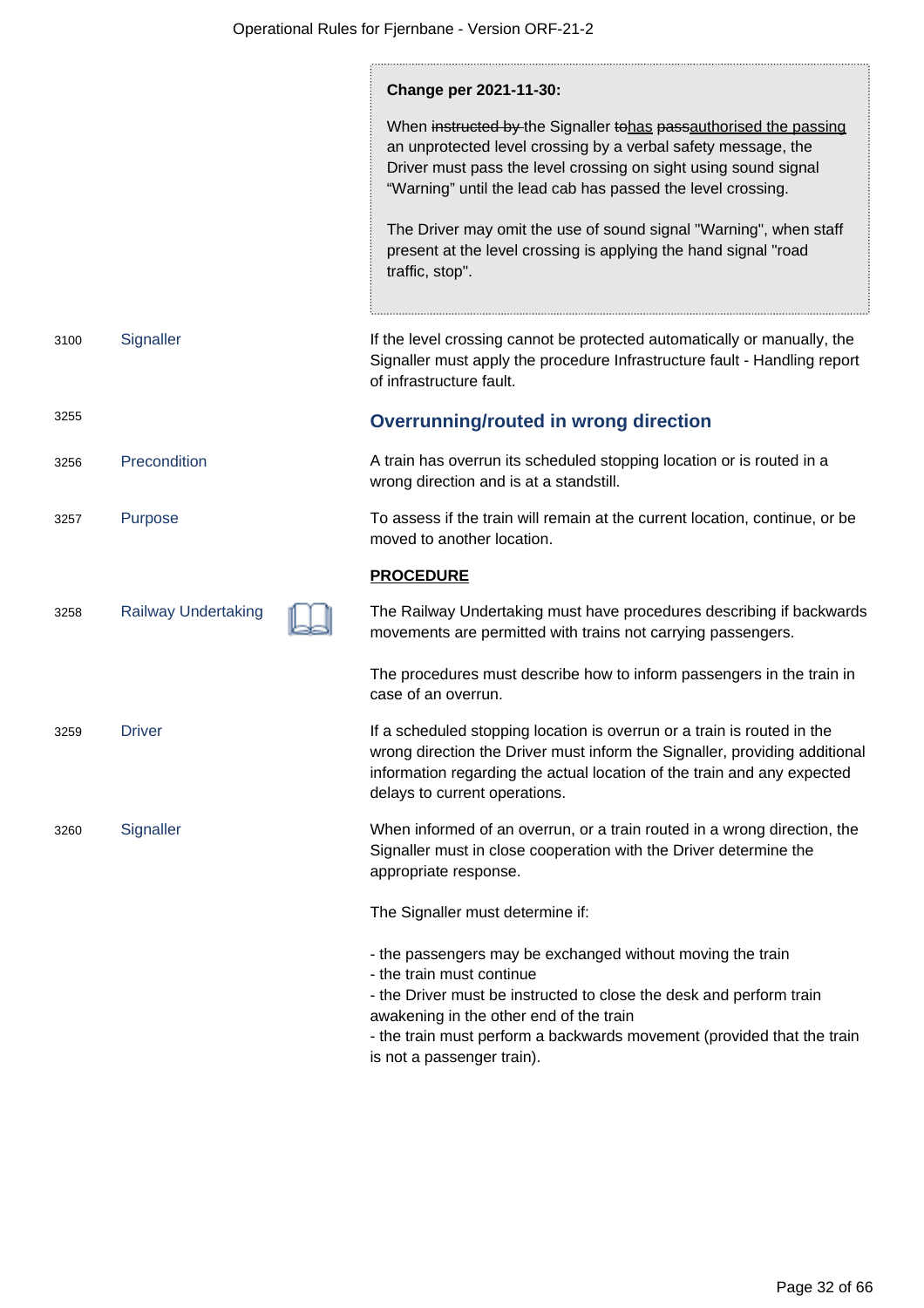|      |               | Change per 2021-11-30:                                                                                                                                                                                                                                                                                                                                                                                                            |
|------|---------------|-----------------------------------------------------------------------------------------------------------------------------------------------------------------------------------------------------------------------------------------------------------------------------------------------------------------------------------------------------------------------------------------------------------------------------------|
|      |               | When informed of an overrun, or a train routed in a wrong direction,<br>the Signaller must in close cooperation with the Driver determine<br>the appropriate response.                                                                                                                                                                                                                                                            |
|      |               | The Signaller must determine if:                                                                                                                                                                                                                                                                                                                                                                                                  |
|      |               | - the passengers may be exchanged without moving the train<br>- the train must continue<br>- the Driver must be instructed to close the eabdesk and perform<br>train awakening in the other end of the train<br>- the train must perform a backwards movement (provided that the<br>train is not a passenger train).                                                                                                              |
|      |               |                                                                                                                                                                                                                                                                                                                                                                                                                                   |
| 3261 | Signaller     | The Signaller must instruct the Driver about how to proceed.                                                                                                                                                                                                                                                                                                                                                                      |
| 3262 | Signaller     | If the train has to perform a backwards movement, and the train does<br>not carry passengers, the Signaller must:                                                                                                                                                                                                                                                                                                                 |
|      |               | - disable automatic route setting<br>- revoke any movement authority into the area behind the train<br>- ensure no train or vehicle has authority to move into the necessary<br>track section(s) behind the train<br>- establish a temporary shunting area around the train, or set a route for<br>shunting, to allow the backwards movement<br>- instruct the Driver to complete the form "Backwards movement<br>authorisation". |
| 3263 | <b>Driver</b> | When instructed by the Signaller, the Driver must complete the form<br>"Backwards movement authorisation", provided that backwards<br>movements are permitted by the Railway Undertaking.                                                                                                                                                                                                                                         |
|      |               | When the form backwards movement authorisation is completed, the<br>Driver must press "Shunt" to enter SH-mode and perform the movement<br>as instructed. The Driver must inform the Signaller when the movement<br>is completed, and the train is at a standstill.                                                                                                                                                               |
| 3264 | Signaller     | When the Driver informs the Signaller that the backwards movement is<br>completed, and the train is at a standstill, the Signaller must instruct the<br>Driver to exit SH-mode and prepare the train to continue its mission.                                                                                                                                                                                                     |
|      |               | When the train has exited SH-mode, the Signaller must end the<br>temporary shunting area, or ensure the entire route for shunting is<br>released, as applicable.                                                                                                                                                                                                                                                                  |
| 3561 | <b>Driver</b> | When instructed by the Signaller, the Driver must exit SH-mode and<br>initiate the procedure Normal operation - Enter onboard train data to<br>continue the mission.                                                                                                                                                                                                                                                              |
| 3563 |               | <b>Speed restriction</b>                                                                                                                                                                                                                                                                                                                                                                                                          |
| 3564 |               | Activate planned temporary speed restriction                                                                                                                                                                                                                                                                                                                                                                                      |
| 3565 | Precondition  | A temporary speed restriction has been planned in the signalling<br>system.                                                                                                                                                                                                                                                                                                                                                       |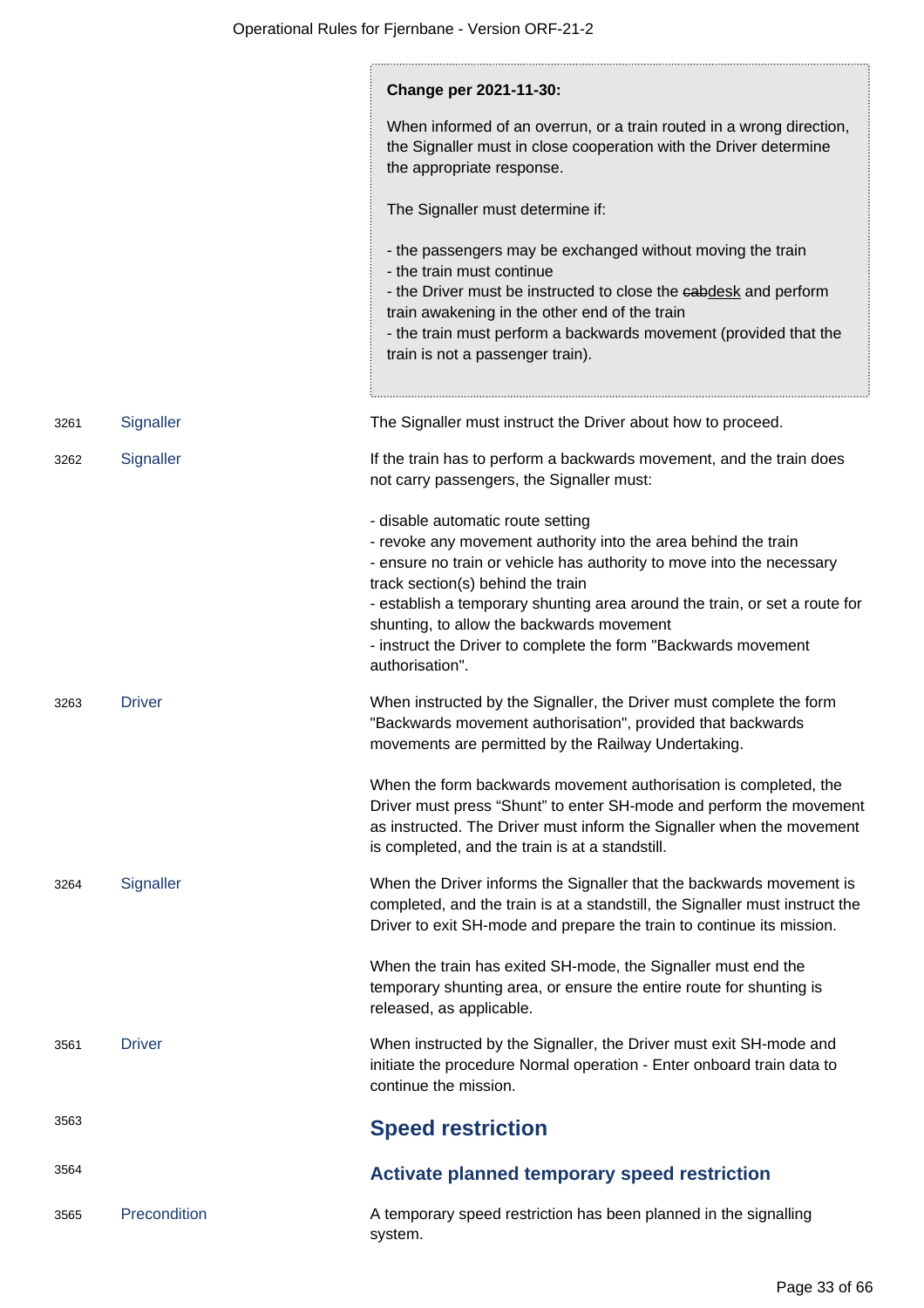| Operational Rules for Fjernbane - Version ORF-21-2 |                             |                                                                                                                                                                                                                                                                                                |  |
|----------------------------------------------------|-----------------------------|------------------------------------------------------------------------------------------------------------------------------------------------------------------------------------------------------------------------------------------------------------------------------------------------|--|
| 3566                                               | Purpose                     | To establish the temporary speed restriction to ensure that all<br>supervised trains are supervised according to the temporary speed<br>restriction, and updating the Signaller log.                                                                                                           |  |
|                                                    |                             | <b>PROCEDURE</b>                                                                                                                                                                                                                                                                               |  |
| 3783                                               | Infrastructure man-<br>ager | Deleted                                                                                                                                                                                                                                                                                        |  |
|                                                    |                             | Change per 2021-11-30:                                                                                                                                                                                                                                                                         |  |
|                                                    |                             | Banedanmark has a procedure to ensure that the Signaller has<br>access to an overview of all planned temporary speed restrictions<br>within their area of responsibility. The list contains as a minimum<br>the following information:                                                         |  |
|                                                    |                             | -speed restriction ID<br>-applicable speed<br>-start and end location of the speed restriction (in kilometres)<br>- expected start and end timing<br>-reason for the speed restriction. Deleted                                                                                                |  |
| 3784                                               | Maintainer                  | When the Maintainer wishes to activate a planned temporary speed<br>restriction, the Maintainer must contact the Signaller and request<br>activation.                                                                                                                                          |  |
|                                                    |                             | The request must contain the speed restriction ID, applicable speed and<br>the location.                                                                                                                                                                                                       |  |
| 3568                                               | Signaller                   | When the Maintainer requests the activation of a planned temporary<br>speed restriction, the Signaller must check that the requested speed<br>restriction ID is shown on the overview of planned temporary speed<br>restrictions.                                                              |  |
|                                                    |                             | Prior to activating the speed restriction, the Signaller must ensure that:                                                                                                                                                                                                                     |  |
|                                                    |                             | - no supervised trains are currently running in the area<br>- the Driver of any unsupervised movement in the area is informed when<br>the speed restriction is below 40 km/h<br>- the Shunter of any shunting movement in the area is informed when<br>the speed restriction is below 25 km/h. |  |
| 3840                                               | Signaller                   | The Signaller must then check that the indication of the speed restriction<br>on the signalling control display is consistent with the planning. If the<br>indication is consistent with the planning, the Signaller must activate the<br>speed restriction in the signalling system.          |  |
|                                                    |                             | If the indication of the speed restriction on the signalling control display<br>is NOT consistent with the planning, the Signaller must ensure that the<br>speed restriction is updated in the signalling system according to the<br>planning.                                                 |  |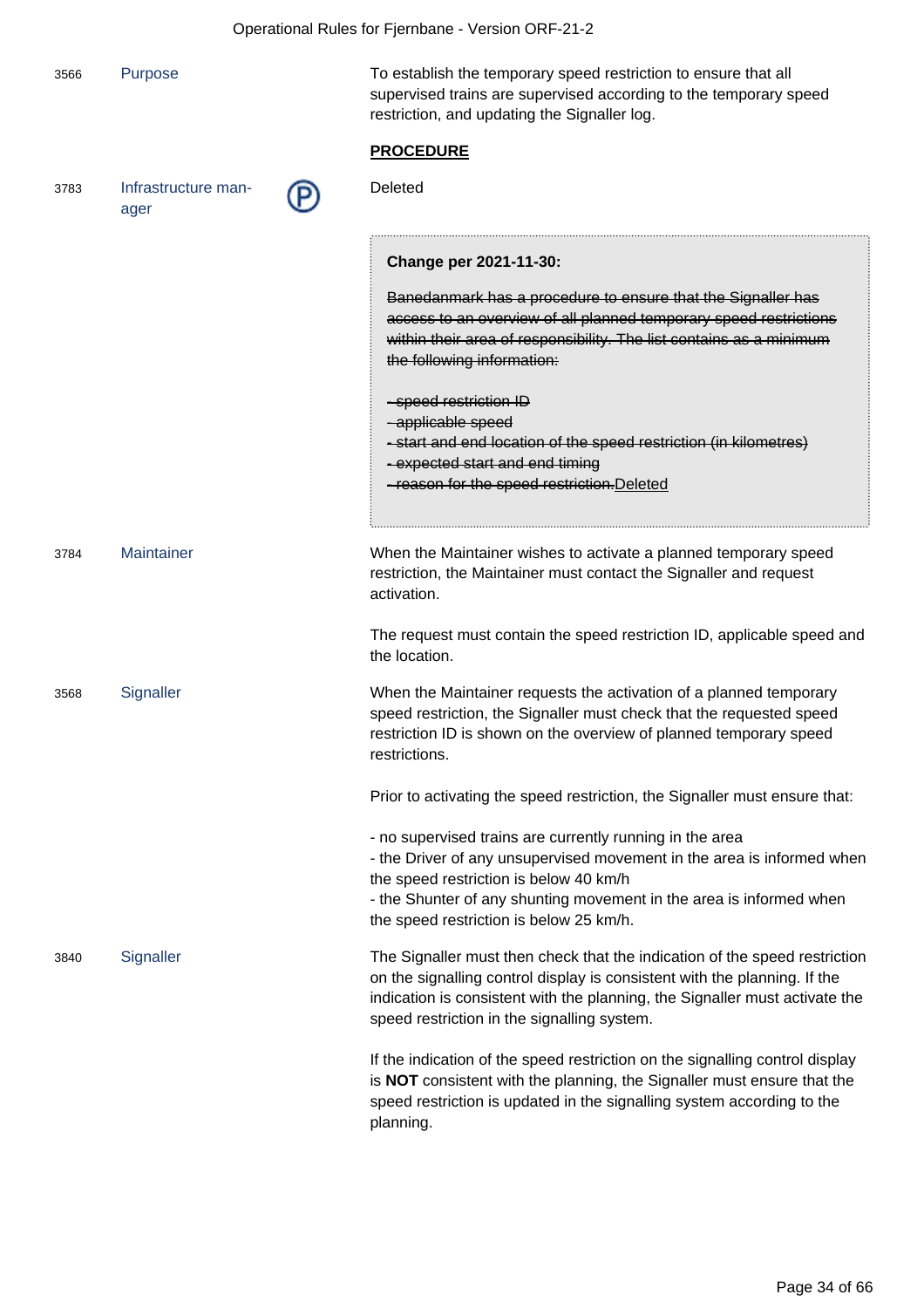|      | Operational Rules for Fjernbane - Version ORF-21-2 |                                                                                                                                                                                                                                                                                                                                                                                                                            |  |  |
|------|----------------------------------------------------|----------------------------------------------------------------------------------------------------------------------------------------------------------------------------------------------------------------------------------------------------------------------------------------------------------------------------------------------------------------------------------------------------------------------------|--|--|
| 3569 | Signaller                                          | When the temporary speed restriction is activated and indicated on the<br>signalling control display, the Signaller must make an entry in the<br>Signaller log. The entry must include the applicable speed, name of the<br>person requesting the activation of the speed restriction and the location<br>where the speed restriction applies.                                                                             |  |  |
| 3570 | Signaller                                          | If the Signaller knows that the planned temporary speed restriction is not<br>needed, or is faulty, the Signaller must reject the request and inform the<br>O&M coordinator.                                                                                                                                                                                                                                               |  |  |
| 3774 |                                                    | Handling of an unplanned speed restriction in a<br>transition area                                                                                                                                                                                                                                                                                                                                                         |  |  |
| 3775 | Precondition                                       | The need for an unplanned speed restriction in a transition area has<br>been reported to the Signaller.                                                                                                                                                                                                                                                                                                                    |  |  |
| 3776 | <b>Purpose</b>                                     | Ensuring that the speed of the train does not exceed the speed<br>restriction when passing the transition point.                                                                                                                                                                                                                                                                                                           |  |  |
|      |                                                    | <b>PROCEDURE</b>                                                                                                                                                                                                                                                                                                                                                                                                           |  |  |
| 3778 | Infrastructure Man-<br>ager                        | Deleted                                                                                                                                                                                                                                                                                                                                                                                                                    |  |  |
|      |                                                    | Change per 2021-11-30:<br>Banedanmark has procedures to ensure that speed restrictions<br>which occur in a transition area is always extended across the<br>transition point to ensure that the speed of the train does not<br>exceed the speed restriction when passing the transition point.<br><b>Deleted</b>                                                                                                           |  |  |
| 3779 | Signaller                                          | When the need for a speed restriction is reported between the "Start of<br>ETCS-signalling" marker and the first ETCS stop marker, the Signaller<br>must apply the procedure Speed restriction - Handling an unplanned<br>speed restriction to ensure that no trains or vehicles exceed the speed<br>restriction.                                                                                                          |  |  |
|      |                                                    | The Signaller must contact the Legacy signaller responsible for the area<br>on the other side of the transition area and request that the speed<br>restriction is also established in the neighbouring system.                                                                                                                                                                                                             |  |  |
|      |                                                    | The Signaller ensure that the speed restriction is planned in the<br>signalling system according to procedure Speed restriction -<br>Implementing an unplanned speed restriction. The Signaller ensure that<br>the speed restriction is planned to start at the "Start of ETCS-signalling"<br>marker and end at least 50 meters after the opposite facing "Start of<br>ATC-signalling" or "End of ETCS-signalling" marker. |  |  |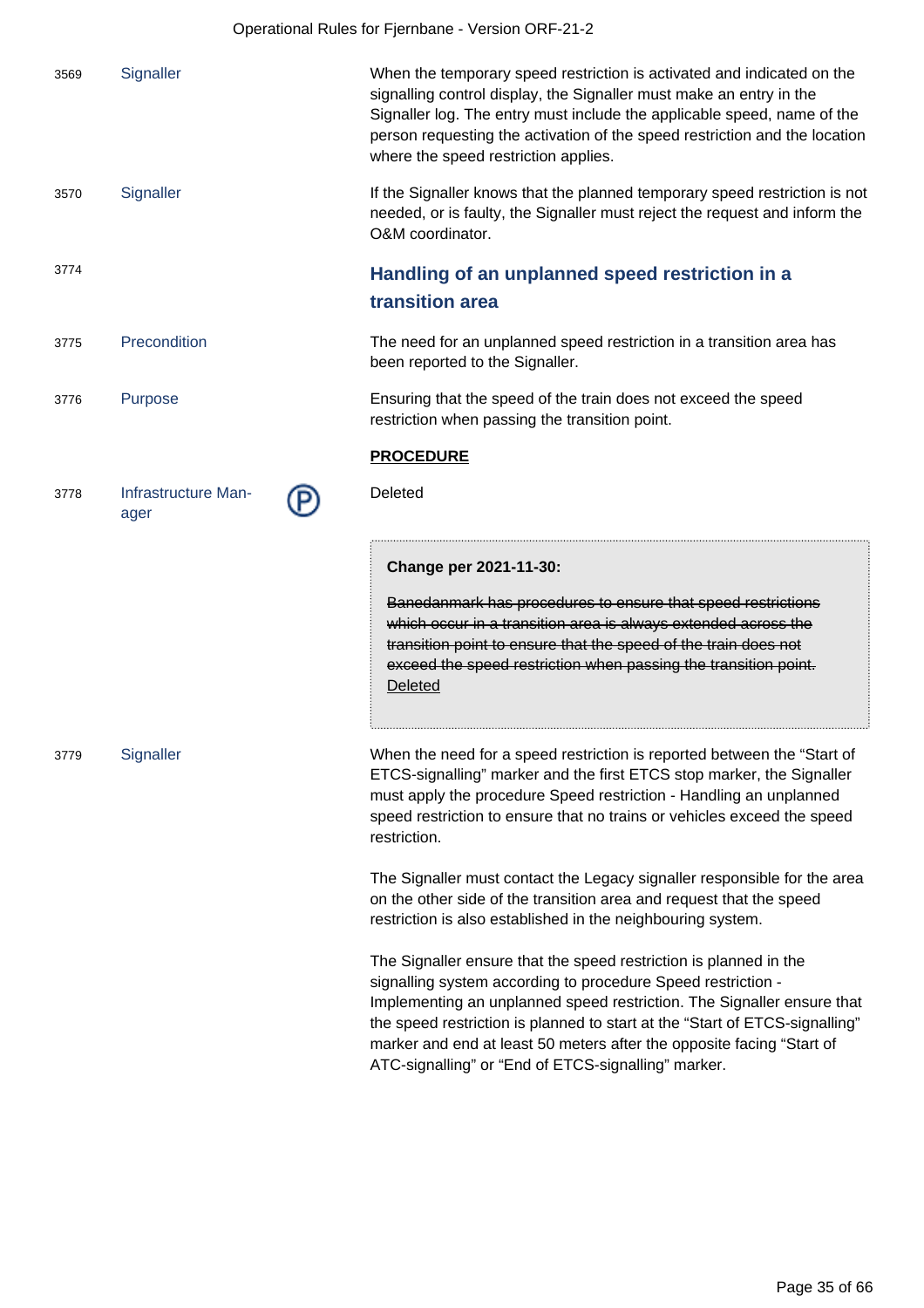| 3780 | Signaller                   | When the need for a speed restriction is reported between the "Start of<br>ATC-signalling" or "End of ETCS-signalling" marker and the first main<br>signal, the Signaller must apply the procedure Speed restriction -<br>Handling an unplanned speed restriction to ensure that no trains or<br>vehicles exceed the speed restriction.                                                                                           |
|------|-----------------------------|-----------------------------------------------------------------------------------------------------------------------------------------------------------------------------------------------------------------------------------------------------------------------------------------------------------------------------------------------------------------------------------------------------------------------------------|
|      |                             | The Signaller must then ensure that the speed restriction is planned in<br>the signalling system according to procedure Speed restriction -<br>Implementing an unplanned speed restriction. The Signaller must<br>ensure that the speed restriction is planned to start 50 metres before the<br>"Start of ATC-signalling" or "End of ETCS-signalling" marker and end at<br>the opposite facing "Start of ETCS-signalling" marker. |
| 3818 | Signaller                   | Before granting an authority to move past the last ETCS stop marker<br>towards the transition point, the Signaller must inform the Driver that the<br>speed restriction in the transition area is also valid past the transition<br>point.                                                                                                                                                                                        |
|      |                             | The Signaller may omit informing the Driver when the Legacy signaller<br>has confirmed that the speed restriction is managed from the transition<br>point.                                                                                                                                                                                                                                                                        |
| 3799 | <b>Driver</b>               | When the Driver is informed via the DMI, or on an Operational<br>Instruction, about a temporary speed restriction which is valid up to the<br>transitions point, the Driver must assume that the speed restriction is<br>also valid beyond the transition point, unless other information is<br>received.                                                                                                                         |
| 3117 |                             | <b>Tunnel</b>                                                                                                                                                                                                                                                                                                                                                                                                                     |
| 3118 |                             | Train triggers alarm from tunnel protection system                                                                                                                                                                                                                                                                                                                                                                                |
| 3119 | Precondition                | A train exceeding the tunnel values has passed the tunnel protection<br>system and triggered an alarm.                                                                                                                                                                                                                                                                                                                            |
| 3120 | Purpose                     | The train is stopped and examined before entering the tunnel to avoid<br>causing any harm to humans, or damage to infrastructure or rolling<br>stock.                                                                                                                                                                                                                                                                             |
|      |                             | <b>PROCEDURE</b>                                                                                                                                                                                                                                                                                                                                                                                                                  |
| 3121 | Infrastructure Man-<br>ager | Deleted                                                                                                                                                                                                                                                                                                                                                                                                                           |
|      |                             | Change per 2021-11-30:<br>Banedanmark has location specific descriptions defining the<br>preferred inspection tracks and the stopping locations for trains<br>triggering alarms. Deleted                                                                                                                                                                                                                                          |

3122 Driver, Signaller If a supervised train triggers an alarm, the movement authority will be<br>
emergency shortened to the location specified in the location specific emergency shortened to the location specified in the location specific descriptions.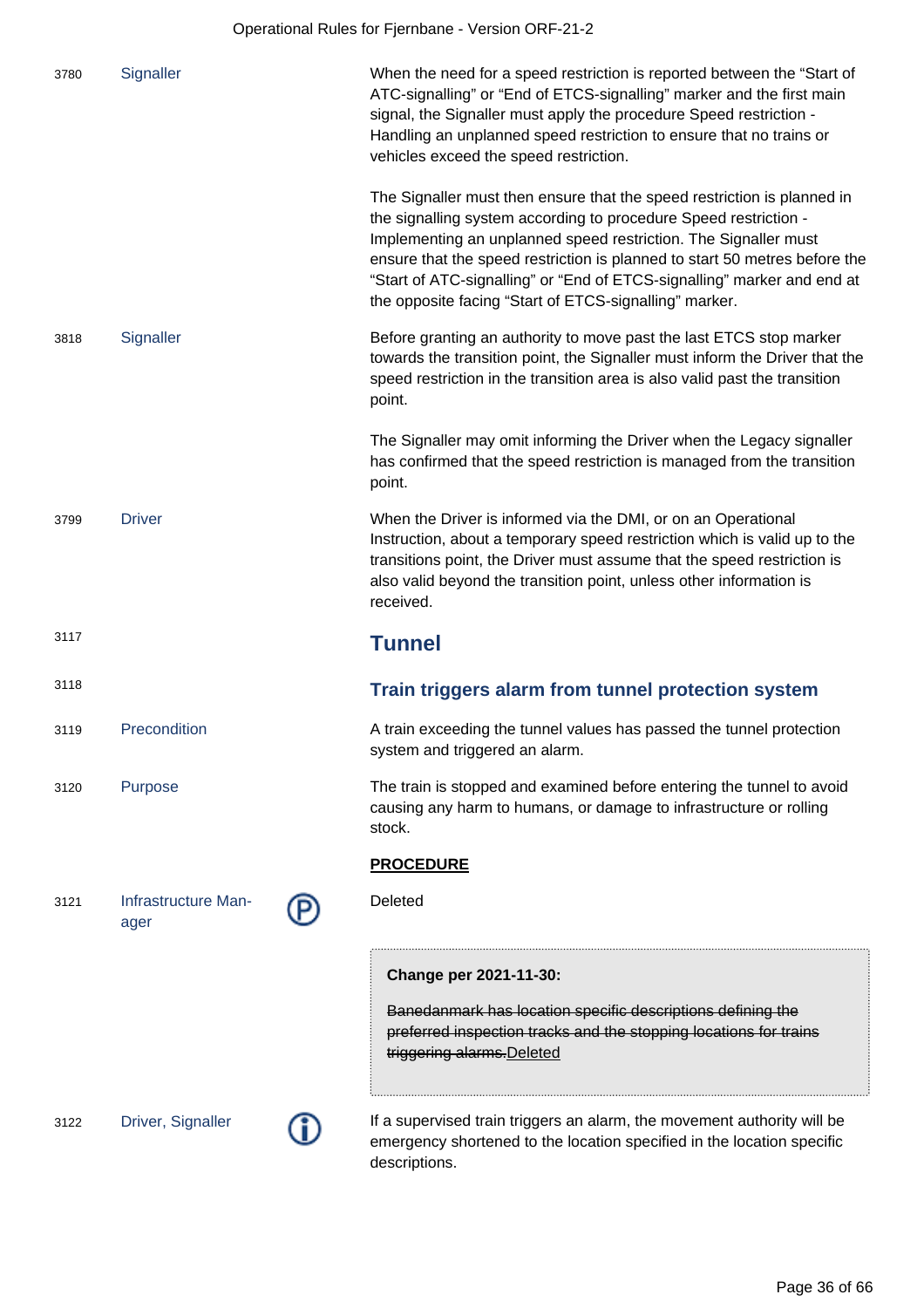| 3123 | Signal |
|------|--------|
|      |        |

1123 Iler Signaller When receiving an alarm from the tunnel protection system the Signaller must:

- inform the Driver why the train has been stopped

- provide the Driver with available useful information concerning the alarm

- instruct the Driver where to inspect the train
- inform the Network manager.

When the Driver is informed the Signaller may route the train into the inspection track.

3124 Railway Undertaking The Railway undertaking must have procedures in place for the Drivers describing when the train can resume operation after inspection.

3125 Driver The Driver must ensure that the train is inspected train in the assigned inspection track. If the Driver cannot inspect the train safely, the Driver may request the Signaller to provide additional protection by applying the procedure Incidents - Signaller protected area requested by staff.

> After inspection the Driver must inform the Signaller about if and how the train can continue operation.

#### **Change per 2021-11-30:**

When The instructed Driver by must the ensure Signaller, that the Driver musttrain inspectis the inspected train at in the assigned inspection track. If the Driver cannot inspect the train safely, the Driver may request the Signaller to provide additional protection by applying the procedure [Incidents - Signaller protected area requested by staff].

After inspection the Driver must inform the Signaller about if and how the train can continue operation.

## <sup>3128</sup> **Handling of a train with a defective train radio in a tunnel**

3129 Precondition A train has a defective train radio. The train is either on approach to a tunnel, or already in the tunnel.

3130 Purpose To ensure that all trains passing through a tunnel can be contacted by the Signaller.

#### **PROCEDURE**

Deleted

ager

- 
- 



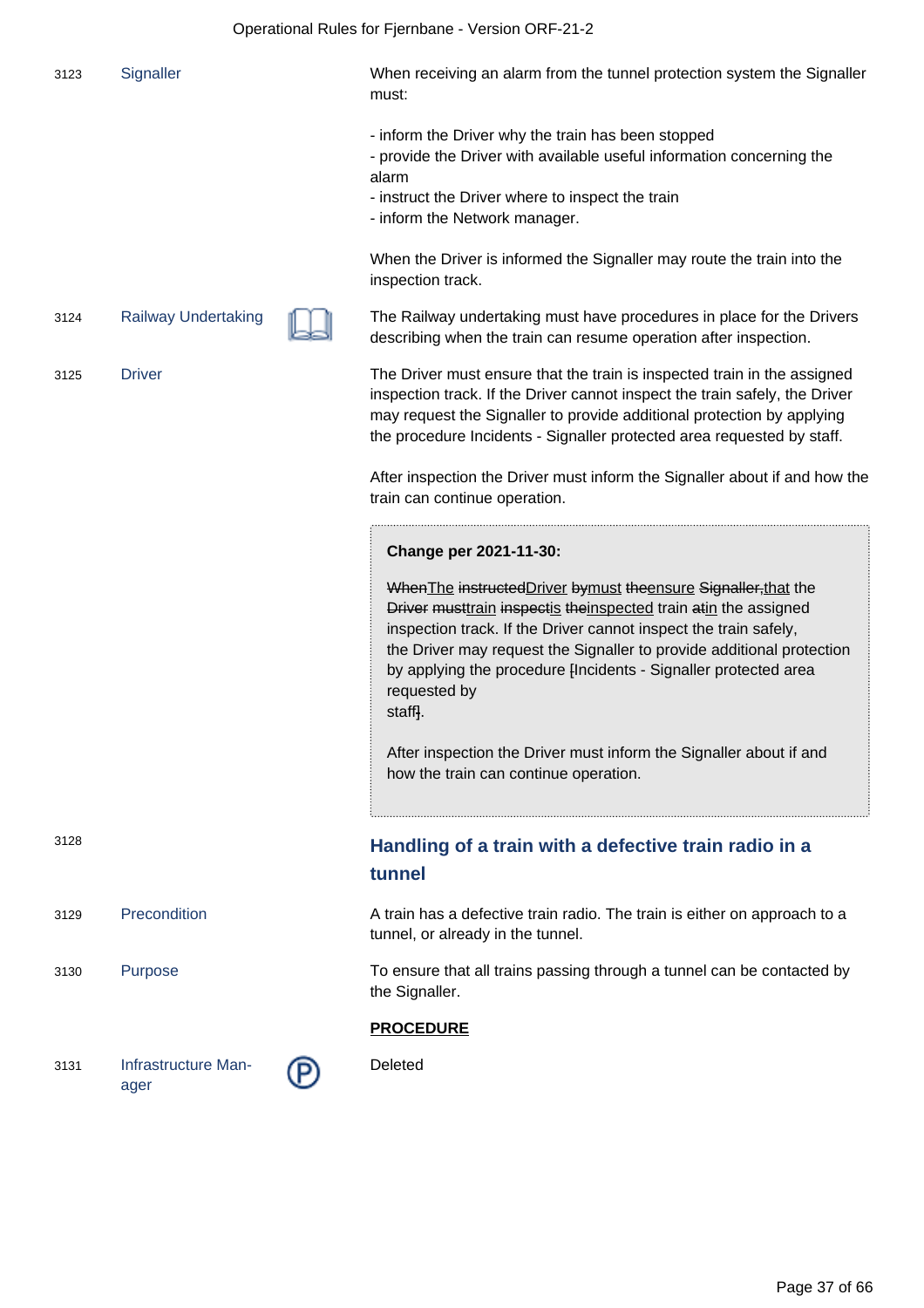|      |                             | Change per 2021-11-30:<br>Banedanmark has location specific descriptions containing<br>information about restrictions applying to specific tunnels, tunnel<br>approach locations and information on when restrictions must<br>change due to tunnel equipment maintenance. Deleted       |
|------|-----------------------------|-----------------------------------------------------------------------------------------------------------------------------------------------------------------------------------------------------------------------------------------------------------------------------------------|
| 3133 | <b>Driver</b>               | If the Driver observes that the train radio has failed before passing the<br>tunnel approach location the train must not enter the tunnel. The Driver<br>must bring the train to a standstill and apply the procedure Train failure -<br>Train and/or onboard failure during a mission. |
| 3134 | <b>Driver</b>               | If the Driver observes that the train radio has failed after passing the<br>tunnel approach location, the Driver must inform the Signaller about<br>which mobile phone number can be used to contact the Driver.                                                                        |
| 3135 | Signaller                   | If the Driver reports that the train radio has failed or the Signaller through<br>other sources is informed about a failed radio, the Signaller must apply<br>tunnel restrictions for that train to ensure the application of tunnel<br>distance as far as practicable.                 |
| 3514 |                             | <b>Incidents</b>                                                                                                                                                                                                                                                                        |
| 3515 |                             | <b>Reporting incident</b>                                                                                                                                                                                                                                                               |
| 3516 | Precondition                | An incident considered being a threat to the safety of people or the<br>operation of the railway is reported or detected.                                                                                                                                                               |
|      |                             | Change per 2021-11-30:<br>An incident considered being a threat to the operations afety of the<br>railwaypeople or the safetyoperation of peoplethe railway is<br>reported or detected.                                                                                                 |
| 3517 | Purpose                     | To ensure that the incident is reported and appropriate actions are<br>taken.                                                                                                                                                                                                           |
|      |                             | <b>PROCEDURE</b>                                                                                                                                                                                                                                                                        |
| 3518 | Infrastructure Man-<br>ager | Deleted                                                                                                                                                                                                                                                                                 |
|      |                             | Change per 2021-11-30:<br>Banedanmark has procedures describing how to handle reported<br>incidents affecting the operation of the railway or the safety of<br>people or infrastructure. This includes how to report and to whom.<br>Deleted                                            |

÷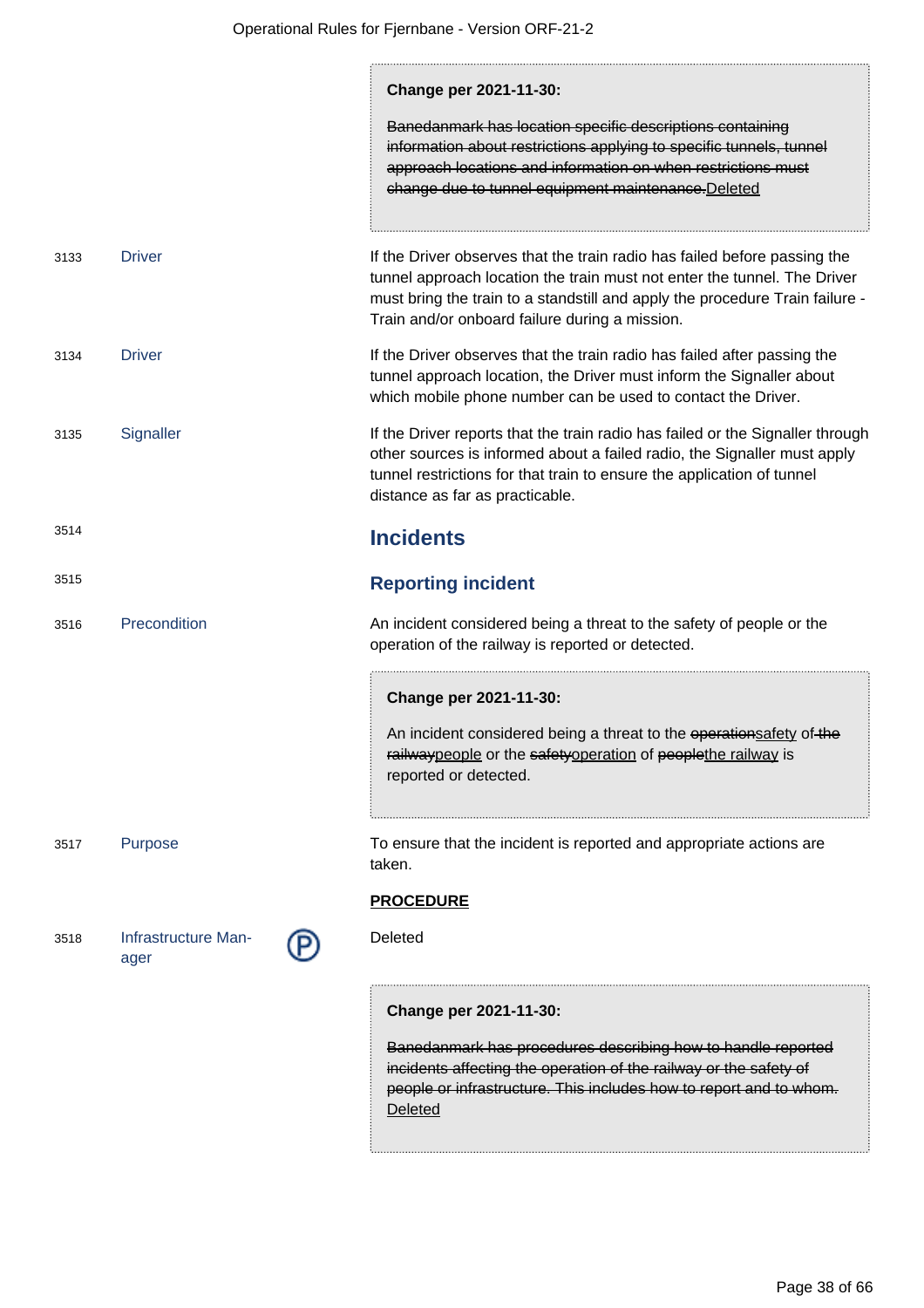|      |           | Operational Rules for Fjernbane - Version ORF-21-2                                                                                                                                                                                                                                                                                                                     |
|------|-----------|------------------------------------------------------------------------------------------------------------------------------------------------------------------------------------------------------------------------------------------------------------------------------------------------------------------------------------------------------------------------|
| 3519 | All       | When an incident is observed this must be reported to the Signaller<br>immediately. This report has to include the name and contact<br>information of the observer, location of the incident, what the incident is<br>and any other observations or information that may be relevant.                                                                                  |
| 3520 | Signaller | When the Signaller observes, is involved in or is informed of an incident,<br>the incident must be reported according to the Banedanmark procedure<br>for handling incidents.                                                                                                                                                                                          |
| 3521 | Signaller | If the severity of the reported incident could escalate, the Signaller must<br>attempt to prevent or reduce this by any available means.                                                                                                                                                                                                                               |
| 3522 | Signaller | If the incident:<br>- was caused by a possible Driver error<br>- has affected the capability of the Driver to safely drive the train<br>- was caused by defective rolling stock                                                                                                                                                                                        |
|      |           | the Signaller must have permission from the Banedanmark incident<br>investigator prior to allowing the train or vehicle to continue.                                                                                                                                                                                                                                   |
|      |           | Change per 2021-11-30:<br>If the incident:<br>- was caused by a possible Driver error,<br>- has affected the capability of the Driver erto safely drive the train<br>- was caused by defective rolling stock-<br>the Signaller must have permission from the NetworkBanedanmark<br>managerincident investigator prior to allowing the train or vehicle to<br>continue. |
| 3523 | Signaller | If the incident was caused by failure in the infrastructure or the<br>infrastructure is damaged, the Signaller must obtain confirmation from<br>the O&M coordinator that the infrastructure is safe to resume operations.                                                                                                                                              |
| 3872 | Signaller |                                                                                                                                                                                                                                                                                                                                                                        |
|      |           | Change per 2021-11-30:                                                                                                                                                                                                                                                                                                                                                 |
|      |           | If the incident concerns a motorist who passes an activated level<br>crossing, passes right in front of a train or vehicle in an user worked<br>crossing or holds between the barriers in a level crossing, the<br>Signaller must ensure that it is reported to the police.<br>The notification must, as far as possible, contain information about:                   |
|      |           | - registration number or the type, brand and color,                                                                                                                                                                                                                                                                                                                    |
|      |           | - possible company name and other special characteristics.<br>- the direction of travel of the car and the distance from the train or                                                                                                                                                                                                                                  |
|      |           | vehicle,                                                                                                                                                                                                                                                                                                                                                               |
|      |           | - the number and location of the level crossing<br>- information about the notifier.                                                                                                                                                                                                                                                                                   |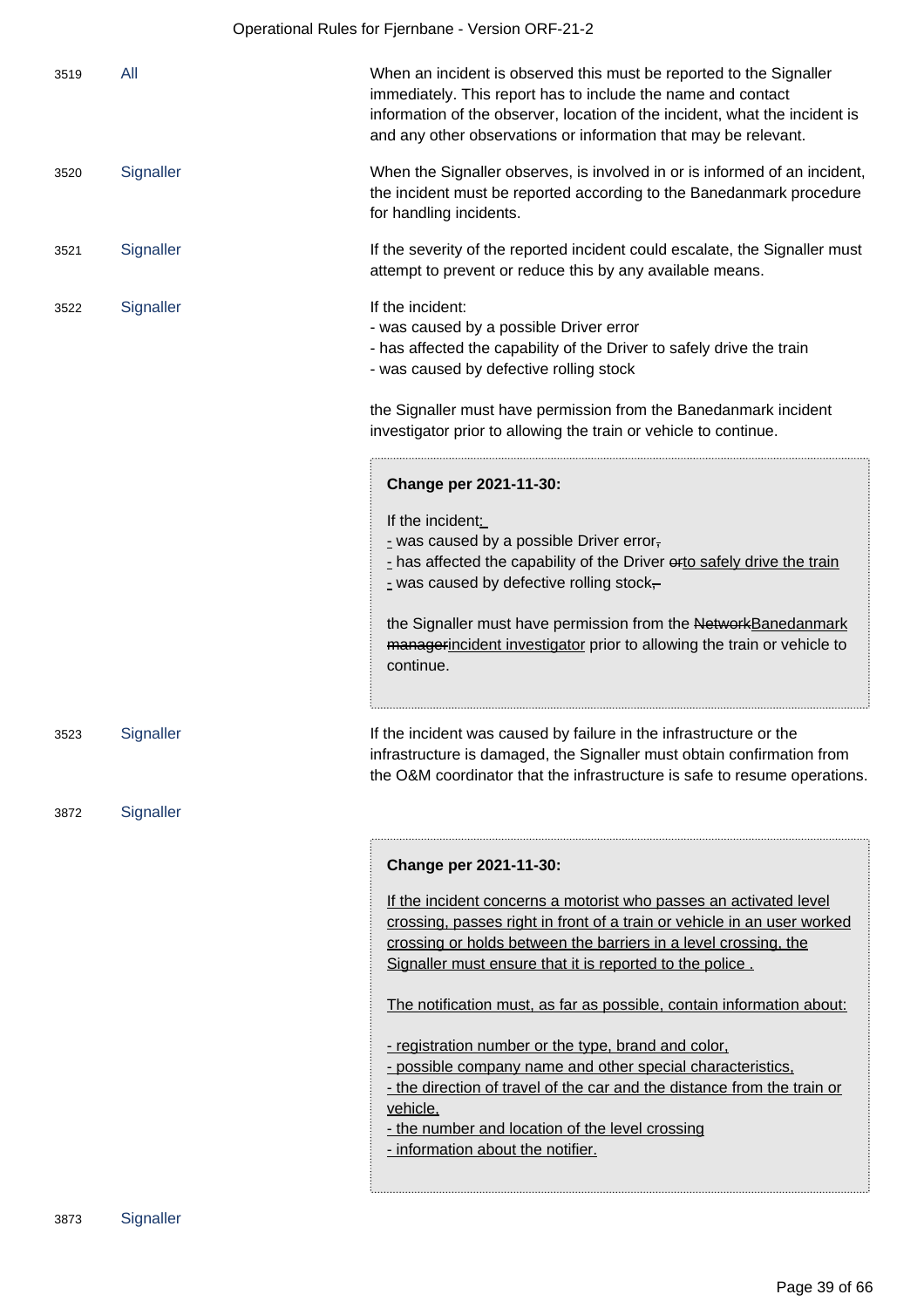**Change per 2021-11-30:**

In the event of an incident in connection with a level crossing, the Signaller must immediately ensure that a Maintainer is called in and inform the Banedanmark investigation investigator.

<sup>3507</sup> **Signaller protected area requested by Emergency services** 3508 Precondition A need, identified by the Emergency services, to allow Emergency services access to the track has occurred. 3509 Purpose To set up safe conditions to protect the area requested. **PROCEDURE** 3510 Infrastructure Manager **Deleted Change per 2021-11-30:** Banedanmark has procedures in place to direct all Emergency services communication to the Network manager, who will then distribute the information to the appropriate Signaller.Deleted 3511 Signaller When the Signaller is requested by the Network manager to provide a protected area to allow Emergency services access to the track, the Signaller must take appropriate measures to safeguard the area requested. The Signaller must have in mind that it is not persons with knowledge of the railway who are involved when assessing the area to be protected. 3512 Signaller When the area is protected the Signaller must inform Network manager about the boundaries of the area. 3796 Signaller The Signaller must ensure that an entry is made in the Signaller log detailing the signaller protected area. 3513 Signaller The Signaller must only remove protection after receiving a report from the Network manager that the need for protection is no longer required. <sup>2977</sup> **Emergency** <sup>2978</sup> **Impact with object and/or derailment** 2979 Precondition A train or a vehicle has had an impact with an object and/or a derailment severe enough to cause possible damage or threat to any train, vehicle, infrastructure or people. 2980 Purpose To prevent the incident from worsening, require relevant help, investigate rolling stock and infrastructure for visible damage and to restore normal operation.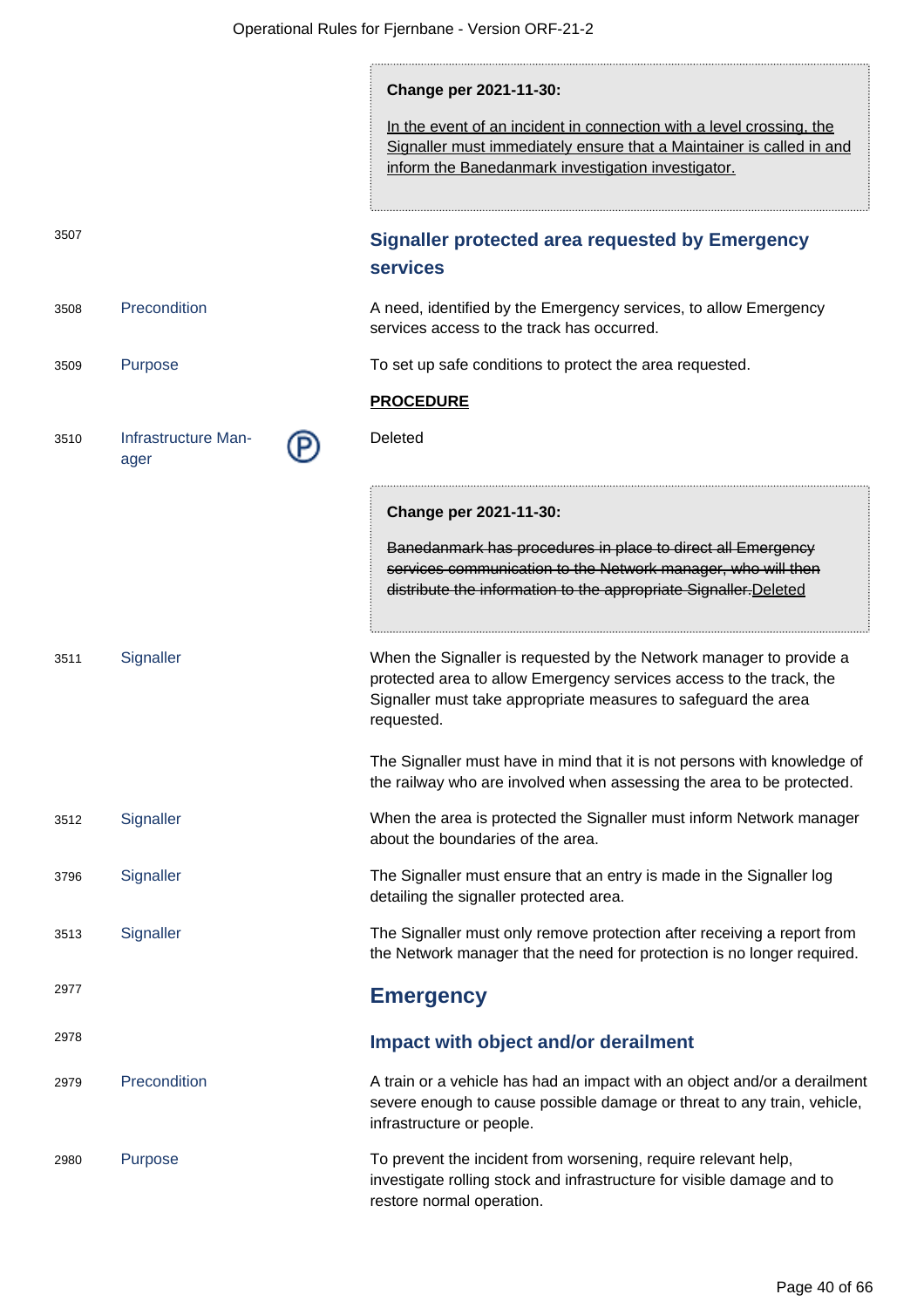Operational Rules for Fjernbane - Version ORF-21-2

|      |                            | <b>PROCEDURE</b>                                                                                                                                                                                                                                                                                                                                                                                                                                                  |
|------|----------------------------|-------------------------------------------------------------------------------------------------------------------------------------------------------------------------------------------------------------------------------------------------------------------------------------------------------------------------------------------------------------------------------------------------------------------------------------------------------------------|
| 2981 | <b>Driver</b>              | When a train or a vehicle has had an impact with an object and/or a<br>derailment the Driver must do an immediate assessment of the severity<br>of the situation. The Driver must establish if the incident presents any<br>danger to other operations in the area.                                                                                                                                                                                               |
| 2982 | <b>Driver</b>              | If the incident presents a danger to other operations in the area or if the<br>Driver is not able to assess if there is any danger to other operations the<br>Driver must:                                                                                                                                                                                                                                                                                        |
|      |                            | 1. Emergency brake the train<br>2. Immediately contact the Signaller using the railway emergency call<br>function by applying the procedure Emergency - Handling railway<br>emergency call<br>3. Report any immediate danger to other operations in the area.                                                                                                                                                                                                     |
| 2983 | <b>Railway Undertaking</b> | The Railway undertaking must have procedures in place to handle the<br>situation where the Driver believes that the train has struck a person.                                                                                                                                                                                                                                                                                                                    |
| 2984 | <b>Driver</b>              | If the Driver believes that the train has struck a person the Driver must<br>follow relevant Railway undertaking procedures and report to the<br>Signaller that the train has struck a person.                                                                                                                                                                                                                                                                    |
| 2986 | Signaller                  | When the Signaller is informed about a situation where a person is<br>believed to have been struck and/or the train may have derailed, or<br>other immediate danger to other operations in the area exists, the<br>Signaller must immediately stop supervised trains in the relevant area.<br>The Signaller must stop all other movements in the relevant area by<br>applying the procedure Emergency - Stop trains and vehicles from<br>entering hazardous area. |
| 3874 | Signaller                  |                                                                                                                                                                                                                                                                                                                                                                                                                                                                   |
|      |                            | Change per 2021-11-30:<br>In case rolling stock is derailed, the Signaller must ensure that<br>operation in the affected area remains suspended until the<br>infrastructure is inspected by the relevant Maintainers.                                                                                                                                                                                                                                             |
| 2988 | <b>Driver</b>              | When the train involved in the impact is at standstill the Driver must<br>expect the movement authority to be shortened and without exposing<br>people to danger:                                                                                                                                                                                                                                                                                                 |
|      |                            | 1. Attempt to identify the object involved in the impact<br>2. Re-evaluate danger to other operations in the area<br>3. Report further findings to the Signaller if any and an estimated time<br>frame for investigating possible damages.                                                                                                                                                                                                                        |
| 2989 | <b>Railway Undertaking</b> | The Railway undertaking must have procedures in place for the Drivers<br>describing when an impact with an object requires assessment from a<br>technical rolling stock specialist before the train can resume operation.                                                                                                                                                                                                                                         |
| 2990 | <b>Driver</b>              | When the Driver has reported the findings to the Signaller the Driver<br>must try to establish the possible damage the impact has caused on<br>rolling stock and infrastructure without exposing people to danger.                                                                                                                                                                                                                                                |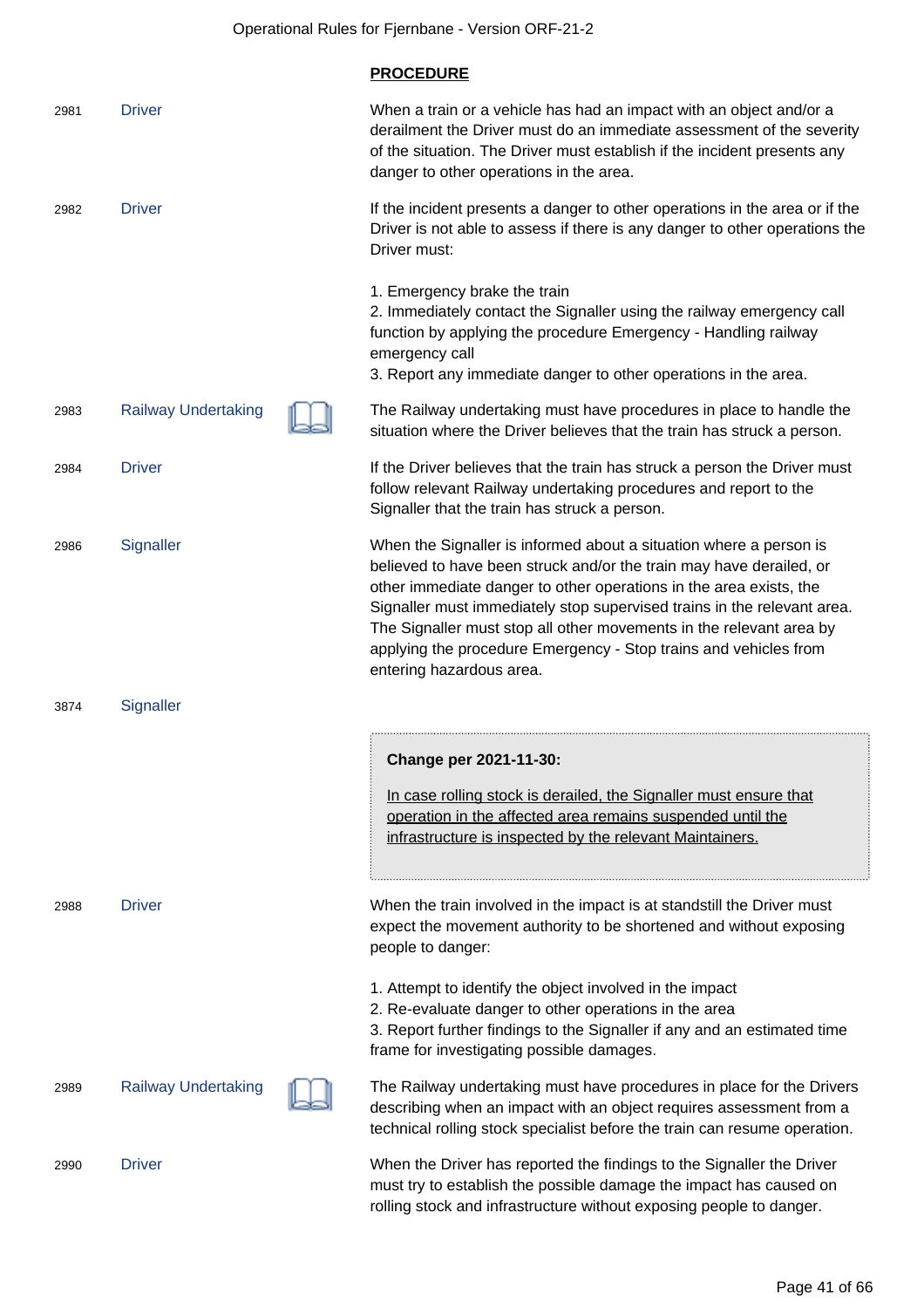## Operational Rules for Fjernbane - Version ORF-21-2

| 2992 | <b>Driver</b>     | If there is no visible damage to the infrastructure, and the train can<br>resume normal operation, the Driver must inform the Signaller, and may<br>then request a movement authority.                                                                                                                                                                                                |
|------|-------------------|---------------------------------------------------------------------------------------------------------------------------------------------------------------------------------------------------------------------------------------------------------------------------------------------------------------------------------------------------------------------------------------|
| 2993 | <b>Driver</b>     | If the train can continue with restrictions applied and/or there is visible<br>damage to the infrastructure, the Driver must inform the Signaller about<br>the restrictions and/or the damage. When the Signaller has been<br>informed, the Driver may request a movement authority.                                                                                                  |
| 2994 | <b>Driver</b>     | If the train cannot be moved the Driver must inform the Signaller.                                                                                                                                                                                                                                                                                                                    |
| 2995 | Signaller         | If any damage to the infrastructure has been detected or has been<br>reported by the Driver the Signaller must apply the procedure<br>Infrastructure fault - Handling report of infrastructure fault.                                                                                                                                                                                 |
| 2996 | Signaller         | If the Driver requests a new movement authority with no information on<br>restricted train capabilities, the Signaller may allow a new movement<br>authority for the train.                                                                                                                                                                                                           |
| 2997 | Signaller         | If the Signaller is informed by the Driver that the train has restricted<br>capabilities the Signaller must update the production plan according to<br>the procedure Normal operation - Signaller handling changes to<br>operation.                                                                                                                                                   |
| 2998 | Signaller         | If the Signaller is informed by the Driver that the train is not to be moved<br>the Signaller must apply the procedure Train failure - Assisting a<br>disabled train.                                                                                                                                                                                                                 |
| 3000 | Signaller         | If the Signaller needs additional information to assess the situation the<br>Signaller may apply the procedure Normal operation - Observations<br>while driving.                                                                                                                                                                                                                      |
| 3003 |                   | Stop trains and vehicles from entering hazardous area                                                                                                                                                                                                                                                                                                                                 |
| 3004 | Precondition      | A train or vehicle is in, about to enter or about to traverse an area<br>identified as hazardous.                                                                                                                                                                                                                                                                                     |
| 3005 | Purpose           | Reduce the risk of a serious incident by bringing trains and vehicles<br>within or about to enter a hazardous area to a standstill.                                                                                                                                                                                                                                                   |
|      |                   | <b>PROCEDURE</b>                                                                                                                                                                                                                                                                                                                                                                      |
| 3007 | Driver, Signaller | Emergency shortening of a movement authority immediately replaces<br>the movement authority held by the train onboard with the new<br>movement authority:                                                                                                                                                                                                                             |
|      |                   | If the train has already passed the new end of authority the train will<br>enter TR-mode. In case the train runs at a speed above the intervention<br>curve of the new movement authority, an automatic brake application<br>will occur.                                                                                                                                              |
| 3008 | Signaller         | If any supervised trains have movement authorities within, entering or<br>traversing the hazardous area the Signaller must protect supervised<br>trains from entering or moving in the hazardous area by applying an<br>emergency stop or emergency shortening any movement authorities to a<br>location as far as possible preventing the train from entering the<br>hazardous area. |
| 3009 | Signaller         | The Signaller must ensure that any further setting of routes entering or<br>traversing the hazardous area is prevented.                                                                                                                                                                                                                                                               |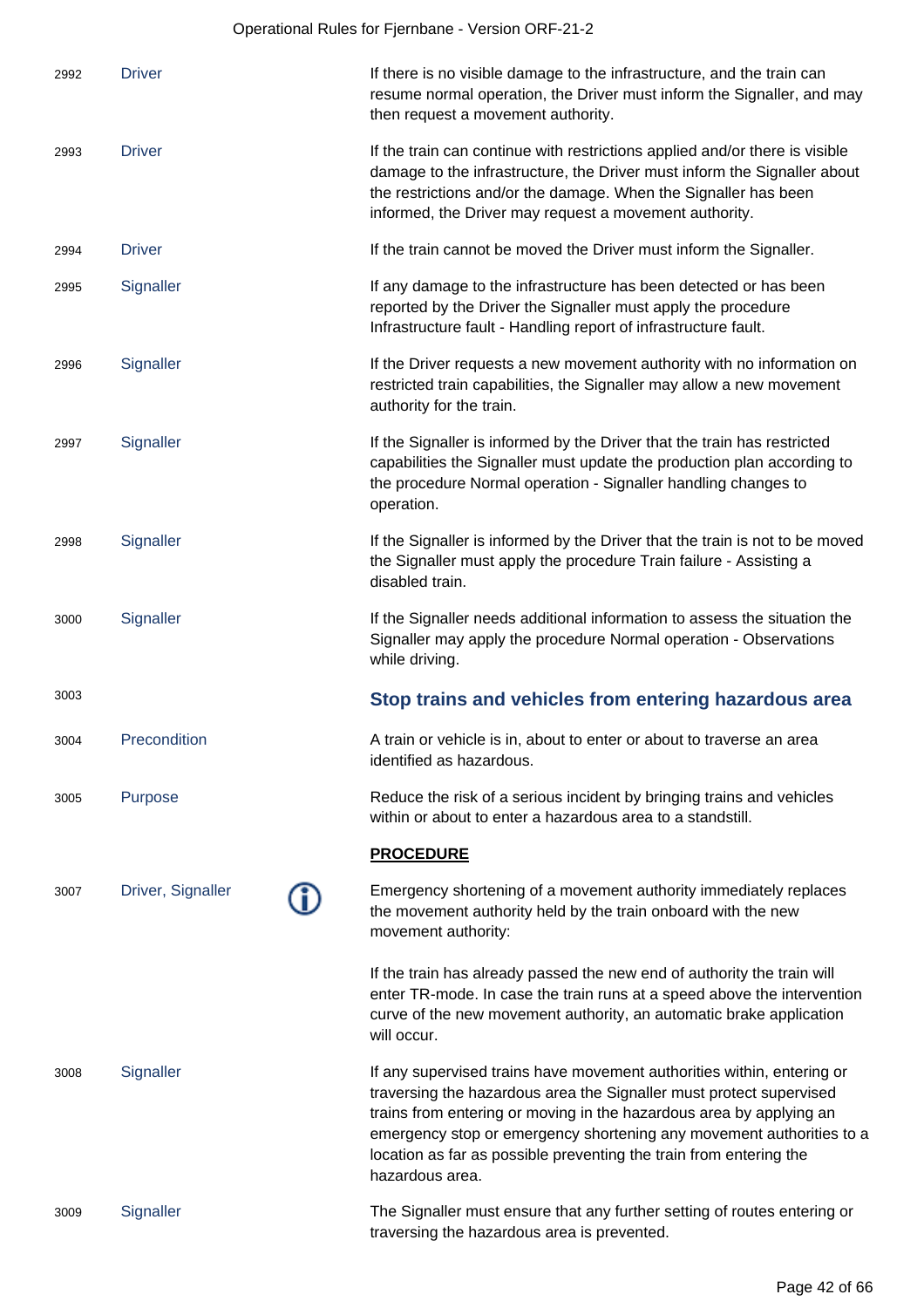| 3010 | Signaller                  | If one unsupervised train or vehicle has authority to move in or into the<br>hazardous area the Signaller must use an emergency call to order the<br>Driver to bring the train or vehicle to a standstill.                                                                                                                                                                                                 |
|------|----------------------------|------------------------------------------------------------------------------------------------------------------------------------------------------------------------------------------------------------------------------------------------------------------------------------------------------------------------------------------------------------------------------------------------------------|
|      |                            | If more than one unsupervised train or vehicle has authority to move in<br>or into the hazardous area the Signaller must use a group emergency<br>call to order the Drivers to bring the train(s) and/or vehicle(s) to a<br>standstill. Following the group call the Signaller must individually contact<br>each Driver in the group to verify that the train(s) and/or vehicle(s) are at<br>a standstill. |
|      |                            | If there are railway lines running adjacent to the hazardous area on the<br>Fjernbane infrastructure, the Signaller must ensure that the Signaller or<br>Legacy signaller in charge of the adjacent line is informed that the<br>hazardous area involves their line.                                                                                                                                       |
|      |                            | Change per 2021-11-30:                                                                                                                                                                                                                                                                                                                                                                                     |
|      |                            | If one unsupervised train or vehicle has authority to move in or into<br>the hazardous area the Signaller must use an emergency call to<br>order the Driver to bring the train or vehicle to a standstill.                                                                                                                                                                                                 |
|      |                            | If more than one unsupervised train or vehicle has authority to<br>move in or into the hazardous area the Signaller must use a group<br>emergency call to order the Drivers to bring the train(s) and/or<br>vehicle(s) to a standstill. Following the group call the Signaller must<br>individually contact each Driver in the group to verify that the<br>train(s) and/or vehicle(s) are at a standstill. |
|      |                            | If there are railway lines running adjacent to the hazardous area on<br>the Fjernbane infrastructure, the Signaller must ensure that the<br>Signaller or Legacy signaller in charge of the adjacent line is<br>informed that the hazardous area involves their line.                                                                                                                                       |
| 3011 | Signaller                  | If a shunting area is active within the hazardous area the Signaller must<br>contact the Shunting area manager and order that all movements are<br>brought to a standstill.                                                                                                                                                                                                                                |
|      |                            | If shunting movements, on routes for shunting, are being performed<br>within the hazardous area, the Signaller must contact the Shunter and<br>order that the movement is brought to a standstill.                                                                                                                                                                                                         |
| 3013 | Shunting area man-<br>ager | If ordered by the Signaller to bring all movements to a standstill, the<br>Shunting area manager must immediately inform the Shunter.                                                                                                                                                                                                                                                                      |
| 3558 | <b>Shunter</b>             | If the Shunter is ordered by the Signaller or Shunting area manager to<br>bring the shunting movement to a standstill, the Shunter must do so<br>immediately.                                                                                                                                                                                                                                              |
| 3012 | <b>Driver</b>              | If the Driver is ordered by the Signaller or Shunter to bring the train or<br>vehicle to a standstill the Driver must do so immediately.                                                                                                                                                                                                                                                                   |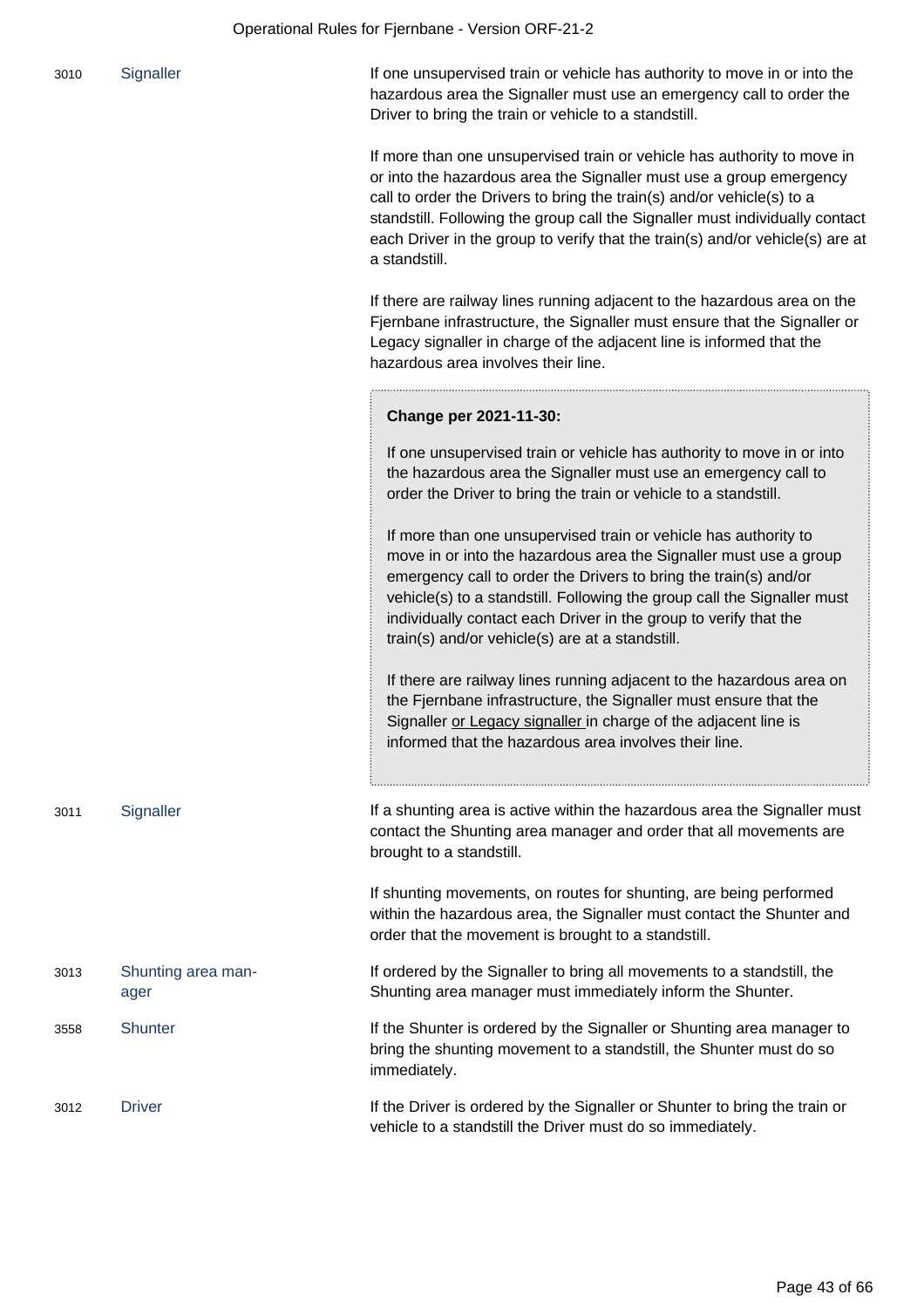|      |                             | Operational Rules for Fjernbane - Version ORF-21-2 |                                                                                                                                                                                                                                                            |
|------|-----------------------------|----------------------------------------------------|------------------------------------------------------------------------------------------------------------------------------------------------------------------------------------------------------------------------------------------------------------|
| 3788 | Signaller                   |                                                    | When all traffic in the hazardous area has been suspended, the<br>Signaller must inform the Network manager.                                                                                                                                               |
|      |                             |                                                    | The Signaller must ensure that traffic remains suspended until it is<br>confirmed that it is safe to resume traffic in the area.                                                                                                                           |
|      |                             |                                                    | When the Emergency services has been called, the Signaller must only<br>resume traffic in the area when the Network manager has given<br>permission to do so.                                                                                              |
| 3025 |                             |                                                    | <b>Evacuation of train</b>                                                                                                                                                                                                                                 |
| 3026 | Precondition                |                                                    | Remaining on the train is hazardous to people on the train and the train<br>must be evacuated.                                                                                                                                                             |
| 3027 | Purpose                     |                                                    | Safe evacuation from a disabled train or a train exposed to any kind of<br>danger as a rescue or precautionary measure.                                                                                                                                    |
|      |                             |                                                    | <b>PROCEDURE</b>                                                                                                                                                                                                                                           |
| 3028 | <b>Railway Undertaking</b>  |                                                    | The Railway undertaking must have procedures in place describing how<br>and when to conduct an evacuation from all types of rolling stock.                                                                                                                 |
| 3029 | <b>Driver</b>               |                                                    | When the Driver has identified that the train must be evacuated the<br>Driver must inform the Signaller about the exact location of the train and<br>request authorisation from the Signaller to ensure safe operational<br>conditions for the evacuation. |
| 3032 | Signaller                   |                                                    | When the Signaller is informed that an evacuation of a train is to be<br>performed, the Signaller must ensure that all other trains or vehicles<br>vacate the area, or are brought to a standstill.                                                        |
|      |                             |                                                    | The Signaller must ensure that unsupervised trains and vehicles are not<br>authorised to move in the area.                                                                                                                                                 |
| 3033 | Signaller                   |                                                    | If the Signaller has knowledge of a broken overhead wire in the<br>proximity of the "emergency" train the Signaller must apply the<br>procedure Catenary isolation - Emergency catenary isolation.                                                         |
| 3034 | Infrastructure Man-<br>ager |                                                    | Deleted                                                                                                                                                                                                                                                    |
|      |                             |                                                    | Change per 2021-11-30:                                                                                                                                                                                                                                     |
|      |                             |                                                    | Banedanmark has location specific descriptions describing how to<br>conduct an evacuation in an area not easily accessible e.g. on a<br>bridge or in a tunnel in their respective infrastructure areas. Deleted                                            |
| 3035 | Signaller                   |                                                    | The Signaller must carry out any relevant procedures included in<br>location specific descriptions before authorising the evacuation of the<br>train.                                                                                                      |
| 3037 | Signaller                   |                                                    | When the area is operationally safe for evacuation the Signaller may<br>authorise the Driver to begin evacuation. The Signaller must inform the<br>Network manager that evacuation has been authorised.                                                    |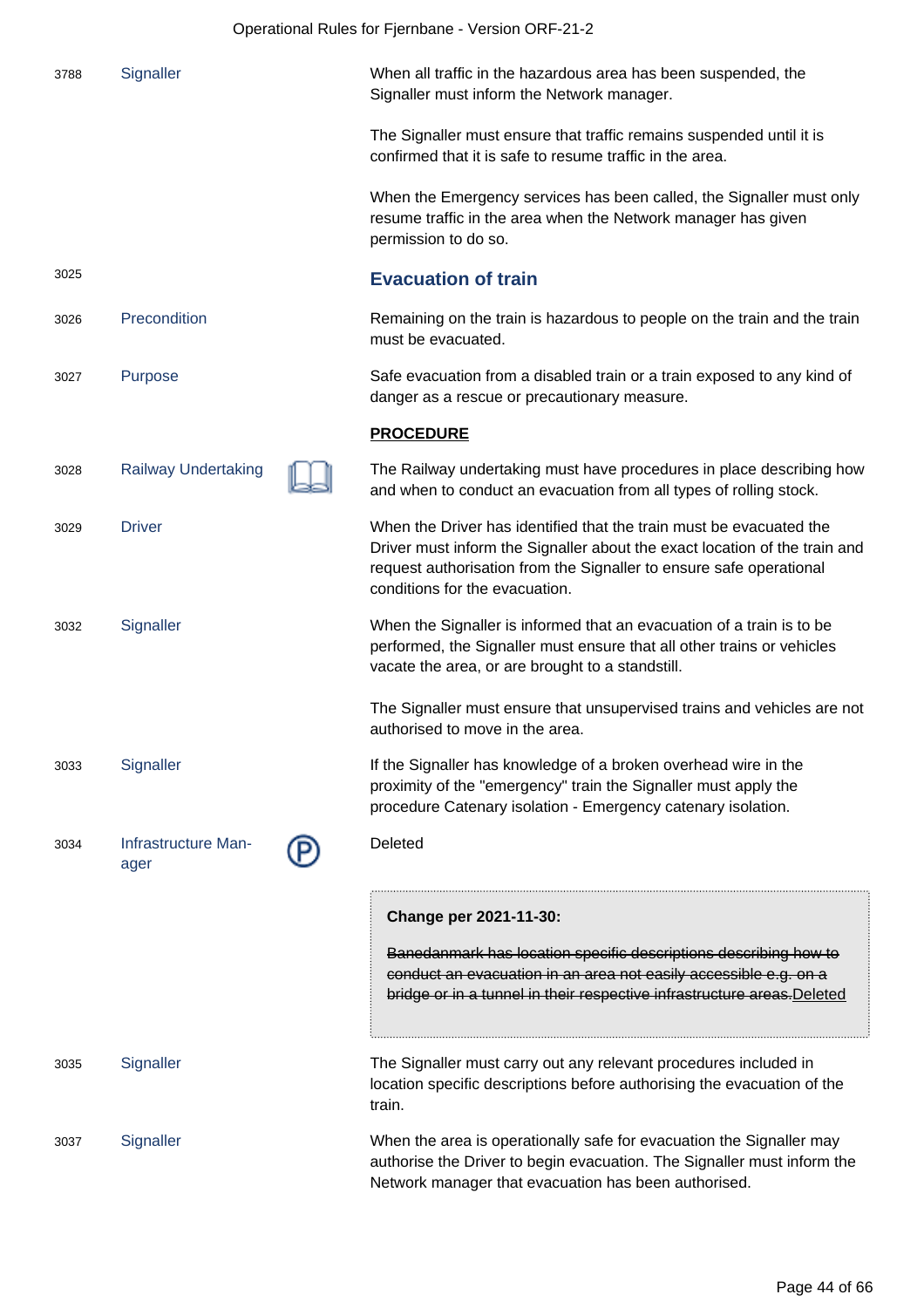|      | Operational Rules for Fjernbane - Version ORF-21-2 |                                                                                                                                                                                                                                                                                                                     |  |  |
|------|----------------------------------------------------|---------------------------------------------------------------------------------------------------------------------------------------------------------------------------------------------------------------------------------------------------------------------------------------------------------------------|--|--|
| 3041 | <b>Driver</b>                                      | When the Driver is authorised by the Signaller the Driver must follow<br>Railway Undertaking procedures and procedures in location specific<br>descriptions to ensure safe evacuation of the train.                                                                                                                 |  |  |
| 3042 | <b>Driver</b>                                      | When the evacuation is completed and the track is clear of staff and<br>passengers the Driver must inform the Signaller that the evacuation is<br>completed.                                                                                                                                                        |  |  |
| 3043 | Signaller                                          | When the Signaller is informed that the evacuation is completed and the<br>track is clear of staff and passengers the Signaller must inform the<br>Network manager and then allow operations to resume.                                                                                                             |  |  |
| 2846 |                                                    | <b>Emergency brake activated by person</b>                                                                                                                                                                                                                                                                          |  |  |
| 2847 | Precondition                                       | Emergency brake is activated by a passenger or train crew member.                                                                                                                                                                                                                                                   |  |  |
| 2848 | Purpose                                            | To examine the reason for the activation and how to proceed if possible.                                                                                                                                                                                                                                            |  |  |
|      |                                                    | <b>PROCEDURE</b>                                                                                                                                                                                                                                                                                                    |  |  |
| 3089 | <b>Driver</b>                                      | If a train is braked without the Driver applying the brake, the Driver must:                                                                                                                                                                                                                                        |  |  |
|      |                                                    | - inform the Signaller<br>- provide an estimate for the time needed for examination<br>- examine the reason for the brake application.                                                                                                                                                                              |  |  |
|      |                                                    | The Driver must expect any movement authority to be shortened<br>immediately.                                                                                                                                                                                                                                       |  |  |
| 2849 | Infrastructure Man-<br>ager                        | Deleted                                                                                                                                                                                                                                                                                                             |  |  |
|      |                                                    | Change per 2021-11-30:<br>Banedanmark has defined non-stopping areas. Location specific<br>descriptions will contain information on what the Driver must do in<br>event of receiving an emergency brake application inside a non-<br>stopping area-Deleted                                                          |  |  |
| 2850 | <b>Railway Undertaking</b>                         | The Railway Undertaking must have procedures for handling an<br>emergency brake activation inside a non-stopping area. This must<br>include enabling the Driver to override the emergency brake application<br>when within a non-stopping area. The route book will indicate the<br>location of non-stopping areas. |  |  |
| 2851 | <b>Driver</b>                                      | If the train is inside a non-stopping area, the Driver must override the<br>emergency brake activation and react according to the location specific<br>description.                                                                                                                                                 |  |  |
| 2854 | Signaller                                          | When the Signaller is informed of an unplanned standstill the Signaller<br>must mark the train with the failed train marking, and use the information<br>on an expected timeframe for fault investigation to update routing of<br>trains to minimise impact to the production plan.                                 |  |  |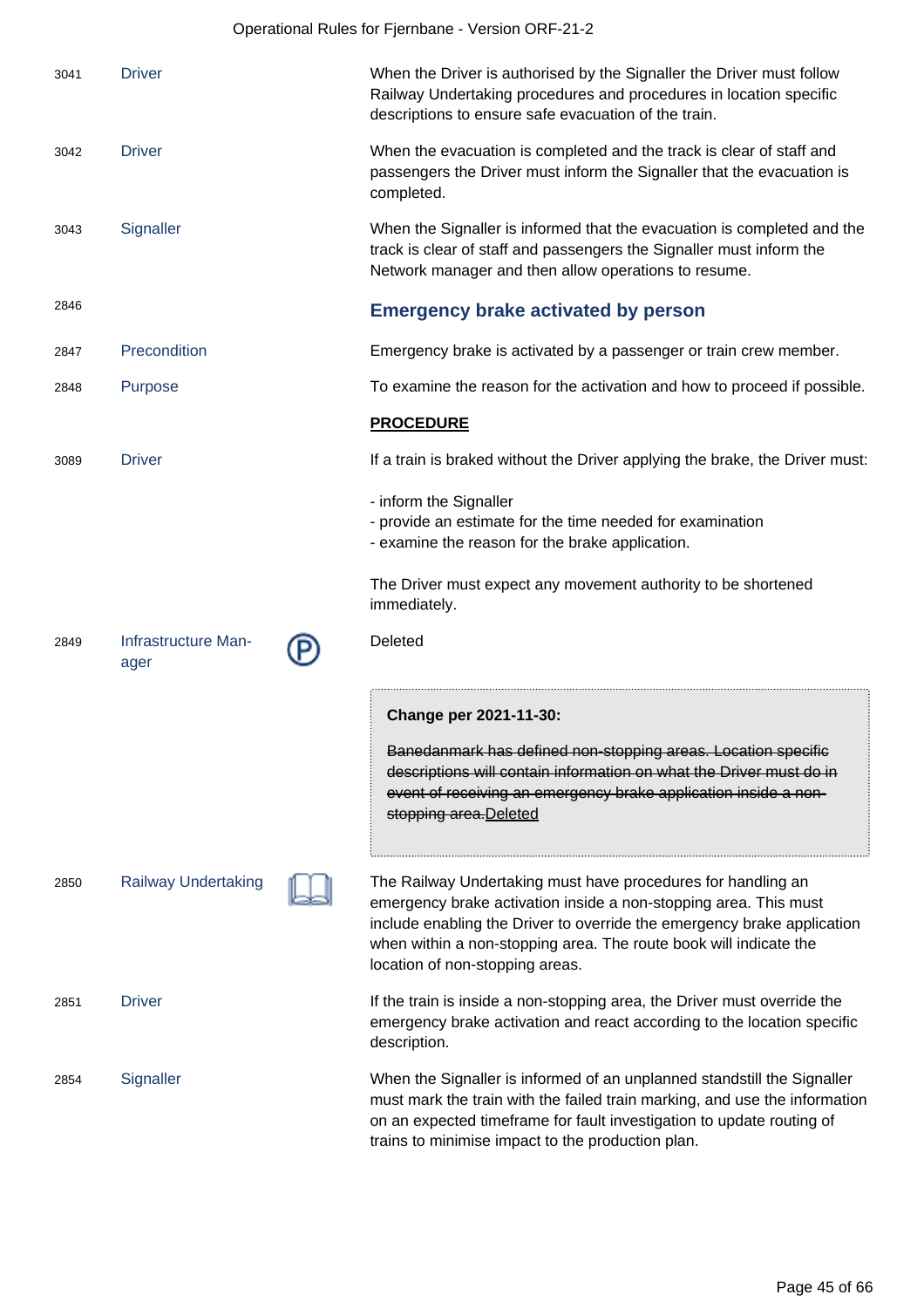|      |               | Change per 2021-11-30:<br>When the Signaller is informed of an unplanned standstill the<br>Signaller must mark the train with the failed train marking, and use<br>the information on an expected timeframe for fault investigation to<br>update routing of trains to minimise impact to the timetable<br>production plan. |
|------|---------------|----------------------------------------------------------------------------------------------------------------------------------------------------------------------------------------------------------------------------------------------------------------------------------------------------------------------------|
| 2855 | <b>Driver</b> | If the situation can be resolved with no restrictions, the Driver must<br>inform the Signaller. When the Signaller has been informed, the Driver<br>may request a movement authority.                                                                                                                                      |
|      |               | If the situation can be resolved but requires restrictions, the Driver must<br>inform the Signaller about the restrictions. When the Signaller has been<br>informed, the Driver may request a movement authority.                                                                                                          |
|      |               | If the situation requires the train to be kept at a standstill, the Driver must<br>contact the Signaller.                                                                                                                                                                                                                  |
| 2856 | Signaller     | If the Driver requests a new movement authority with no information on<br>restricted train capabilities the Signaller must remove the marking of<br>"failed train" to allow a new movement authority for the train.                                                                                                        |
| 2857 | Signaller     | If the Signaller is informed by the Driver that the train has restricted<br>capabilities the Signaller must:                                                                                                                                                                                                               |
|      |               | 1. Update the production plan according to the procedure Normal<br>operation - Signaller handling changes to operation<br>2. Remove the failed train marking to allow a new movement authority<br>for the train.                                                                                                           |
|      |               | Change per 2021-11-30:                                                                                                                                                                                                                                                                                                     |
|      |               | If the Signaller is informed by the Driver that the train has restricted<br>capabilities the Signaller must:                                                                                                                                                                                                               |
|      |               | 1. Update the timetable production plan according to the procedure<br>[Normal operation - Signaller handling changes to operation]<br>2. Remove the failed train marking to allow a new movement<br>authority for the train.                                                                                               |
| 2858 | Signaller     | If the Signaller is informed by the Driver that the train is not to be moved<br>the Signaller must initiate the procedure Train failure - Assisting a<br>disabled train.                                                                                                                                                   |
| 3058 |               | <b>Bridge collision alarm</b>                                                                                                                                                                                                                                                                                              |
| 3059 | Precondition  | A potential collision with a railway bridge has been reported by a<br>competent person or detected by a collision detection system.                                                                                                                                                                                        |
| 3060 | Purpose       | To avoid any trains or vehicles being trapped on the bridge when a<br>potential collision has been identified.                                                                                                                                                                                                             |
|      |               |                                                                                                                                                                                                                                                                                                                            |

## **PROCEDURE**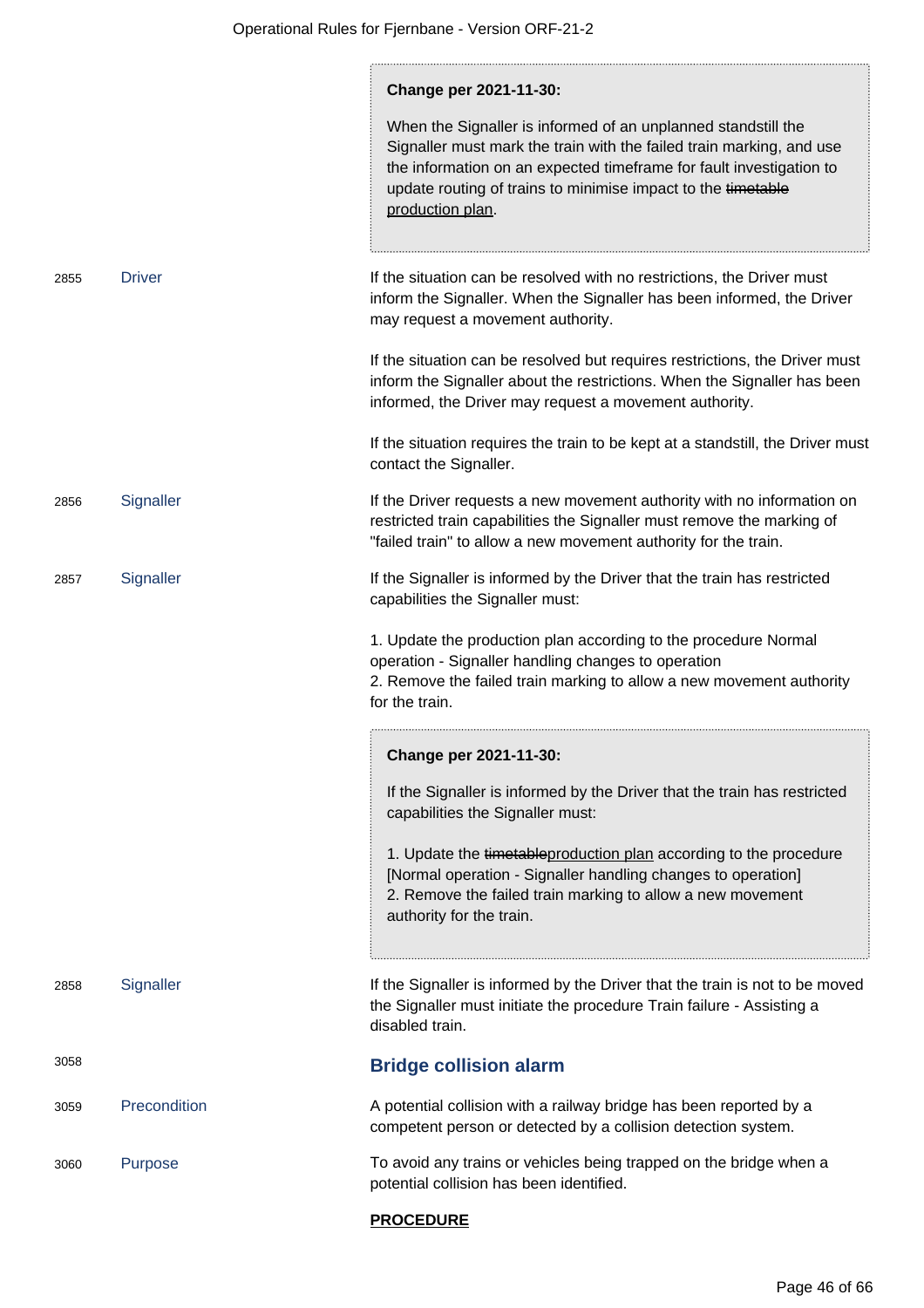| 3061 | Infrastructure Man-<br>ager | Deleted                                                                                                                                                                                                                                                                                                                                            |
|------|-----------------------------|----------------------------------------------------------------------------------------------------------------------------------------------------------------------------------------------------------------------------------------------------------------------------------------------------------------------------------------------------|
|      |                             | Change per 2021-11-30:                                                                                                                                                                                                                                                                                                                             |
|      |                             | Banedanmark has agreements with the bridge supervising<br>authorities for a bridge collision alarm to provide a minimum of 10<br>minutes warning before a predicted ship to bridge collision. The<br>Signaller can receive the alarm generated via the SCADA<br>(Supervisory Control And Data Acquisition) system or by a verbal<br>report.Deleted |
| 3062 | Signaller                   | The "Bridge collision" function will stop all trains approaching the bridge<br>and let trains already on the bridge continue.                                                                                                                                                                                                                      |
| 3063 | Signaller                   | When the Signaller receives a bridge collision alarm the Signaller must:                                                                                                                                                                                                                                                                           |
|      |                             | 1. Use the "Bridge collision" function to prevent supervised trains from<br>approaching the bridge.                                                                                                                                                                                                                                                |
|      |                             | 2. Contact any Drivers stopped on the bridge to make immediate<br>arrangements for their trains or vehicles to be moved to a safe location.<br>3. Follow the location specific instructions for moving trains running on<br>Operational Instructions.<br>4. Contact any Shunter or PICOP with authority on the bridge.                             |
| 3064 | Signaller                   | The Signaller must inform the Network manager that further traffic<br>crossing the bridge is suspended due to a potential bridge collision.                                                                                                                                                                                                        |
| 3065 | Signaller                   | The Signaller may only resume traffic after receiving authorisation from<br>the person responsible for the specific bridge.                                                                                                                                                                                                                        |
| 2171 |                             | <b>Infrastructure work</b>                                                                                                                                                                                                                                                                                                                         |
| 2172 |                             | Plan possession for corrective maintenance                                                                                                                                                                                                                                                                                                         |
| 2173 | Precondition                | Corrective maintenance has been agreed with the O&M coordinator and<br>a need for a possession has been identified.                                                                                                                                                                                                                                |
| 2174 | Purpose                     | Planning of possession for corrective maintenance and issuing of<br>possession documentation.                                                                                                                                                                                                                                                      |
|      |                             | <b>PROCEDURE</b>                                                                                                                                                                                                                                                                                                                                   |
| 3712 | Infrastructure man-<br>ager | Deleted                                                                                                                                                                                                                                                                                                                                            |
|      |                             | Change per 2021-11-30:                                                                                                                                                                                                                                                                                                                             |
|      |                             | Banedanmark has a procedure that ensures that persons with<br>competences as a Signaller are always available to check and<br>approve the planning of possessions for corrective maintenance.                                                                                                                                                      |

The procedure ensures that the check and approval of the planning can be done in due time.Deleted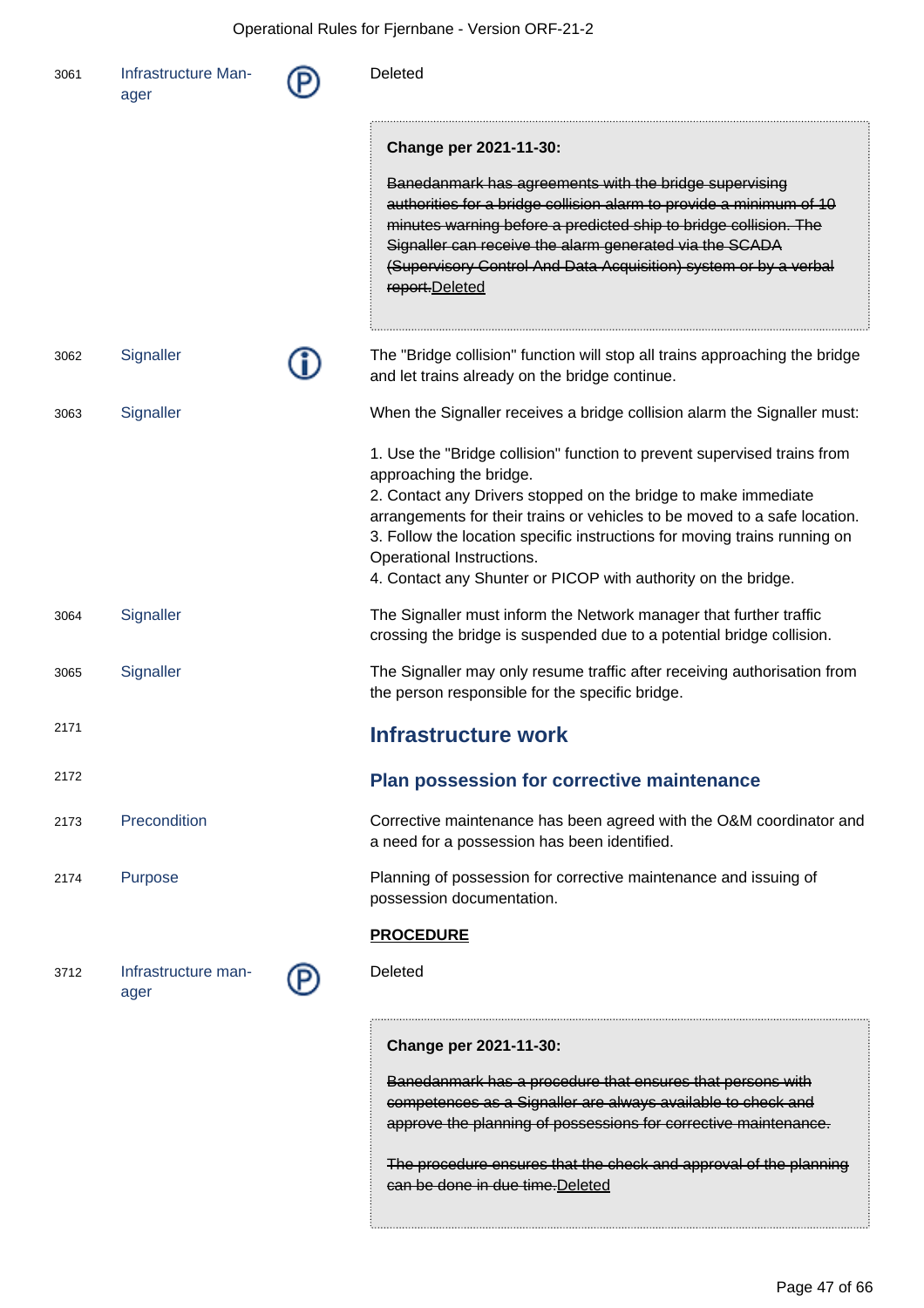|      |              | Operational Rules for Fjernbane - Version ORF-21-2                                                                                                                                                                                                                                              |
|------|--------------|-------------------------------------------------------------------------------------------------------------------------------------------------------------------------------------------------------------------------------------------------------------------------------------------------|
| 2175 | <b>PICOP</b> | The PICOP must contact the Signaller and request a possession for<br>corrective maintenance. The request must contain:                                                                                                                                                                          |
|      |              | - a geographical location<br>- a list of ETCS stop markers marking the boundaries of the requested<br>possession<br>- an estimate of the time required for the work.                                                                                                                            |
| 2176 | Signaller    | The Signaller must ensure that the possession, including protection<br>requirements, is planned in the signalling system to meet the request of<br>the PICOP.                                                                                                                                   |
|      |              | The Signaller must ensure that the planning of the possession is<br>checked and approved by another person with competences as a<br>Signaller.                                                                                                                                                  |
|      |              | Change per 2021-11-30:                                                                                                                                                                                                                                                                          |
|      |              | The Signaller must ensure that the possession, including<br>possession-protection requirements, is planned in the signalling<br>system to meet the request of the PICOP.                                                                                                                        |
|      |              | The Signaller must ensure that the planning of the possession is<br>checked and approved by another person with competences as a<br>Signaller.                                                                                                                                                  |
| 2177 | Signaller    | When the planning of the possession is checked and approved, the<br>signalling system will generate a unique possession ID number.                                                                                                                                                              |
| 2178 | Signaller    | If the possession can be planned according to the PICOP's request, the<br>Signaller must inform the PICOP about the possession ID number and<br>the timing of the possession.                                                                                                                   |
| 2179 | Signaller    | If the possession cannot be planned according to the request, the<br>Signaller must reject the request and inform the PICOP.                                                                                                                                                                    |
| 2192 |              | <b>Establish possession with handheld terminal</b>                                                                                                                                                                                                                                              |
| 2193 | Precondition | The PICOP is at the possession site and has requested a planned<br>possession using the handheld terminal. The possession request has<br>been assessed and accepted by the Signaller.                                                                                                           |
| 2194 | Purpose      | Establish a planned possession.                                                                                                                                                                                                                                                                 |
|      |              | <b>PROCEDURE</b>                                                                                                                                                                                                                                                                                |
| 2195 | Signaller    | When the Signaller has accepted the possession request, the signalling<br>system will commence the protection requirements and present the<br>possession to the Signaller on the signalling control display and request<br>the Signaller to confirm. The possession protection requirements are |

implemented once the Signaller has confirmed the possession.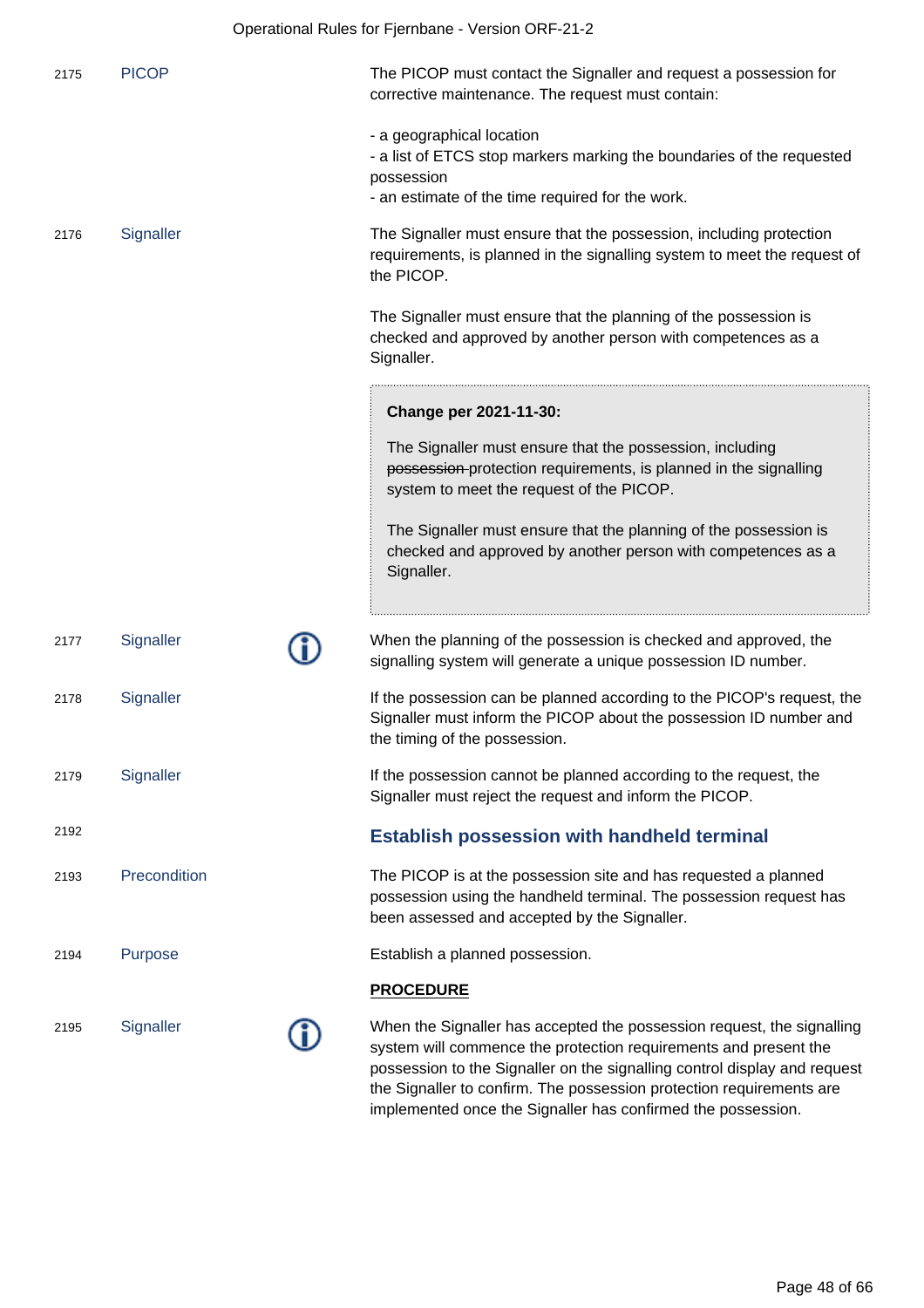|      |                  | Change per 2021-11-30:<br>When the Signaller has accepted the possession request, the<br>signalling system will commence the possession-protection<br>requirements and present the possession to the Signaller on the<br>signalling control display and request the Signaller to confirm. The<br>possession protection requirements are implemented once the<br>Signaller has confirmed the possession. |
|------|------------------|---------------------------------------------------------------------------------------------------------------------------------------------------------------------------------------------------------------------------------------------------------------------------------------------------------------------------------------------------------------------------------------------------------|
| 2196 | Signaller        | When the Signaller is presented with the possession on the signalling<br>control display, the Signaller must check that the possession data<br>indicated on the signalling control display is consistent with the<br>possession planning.                                                                                                                                                               |
|      |                  | If the possession data indicated on the signalling control display is<br>consistent with the possession planning, the Signaller must confirm that<br>the protection requirements can be implemented.                                                                                                                                                                                                    |
|      |                  | Change per 2021-11-30:                                                                                                                                                                                                                                                                                                                                                                                  |
|      |                  | When the Signaller is presented with the possession on the<br>signalling control display, the Signaller must check that the<br>possession data indicated on the signalling control display is<br>consistent with the possession planning.                                                                                                                                                               |
|      |                  | If the possession data indicated on the signalling control display is<br>consistent with the possession planning, the Signaller must confirm<br>that the possession-protection requirements can be implemented.                                                                                                                                                                                         |
| 3725 | Signaller        | If the possession data indicated on the signalling control display is NOT<br>consistent with the possession planning, the Signaller must reject the<br>possession and as far as possible plan a new possession in co-<br>operation with the PICOP.                                                                                                                                                      |
| 2198 | Signaller, PICOP | Once the Signaller has confirmed the possession and the protection<br>requirements are implemented, the signalling system will request the<br>PICOP to prove their location according to possession data. The<br>possession cannot be established until the PICOPs location has been<br>proven correctly.                                                                                               |
| 2199 | <b>PICOP</b>     | When requested by the signalling system, the PICOP must prove their<br>location by scanning an RFID-tag (Radio-frequency identification) at an<br>ETCS stop marker, or other infrastructure object associated with the<br>possession.                                                                                                                                                                   |
| 2200 | Signaller, PICOP | Scanning an ID-tag not associated with the possession will result in the<br>PICOP receiving an error message on the handheld terminal.                                                                                                                                                                                                                                                                  |
| 2201 | <b>PICOP</b>     | If the PICOP cannot prove their location correctly, the PICOP must<br>inform the Signaller.                                                                                                                                                                                                                                                                                                             |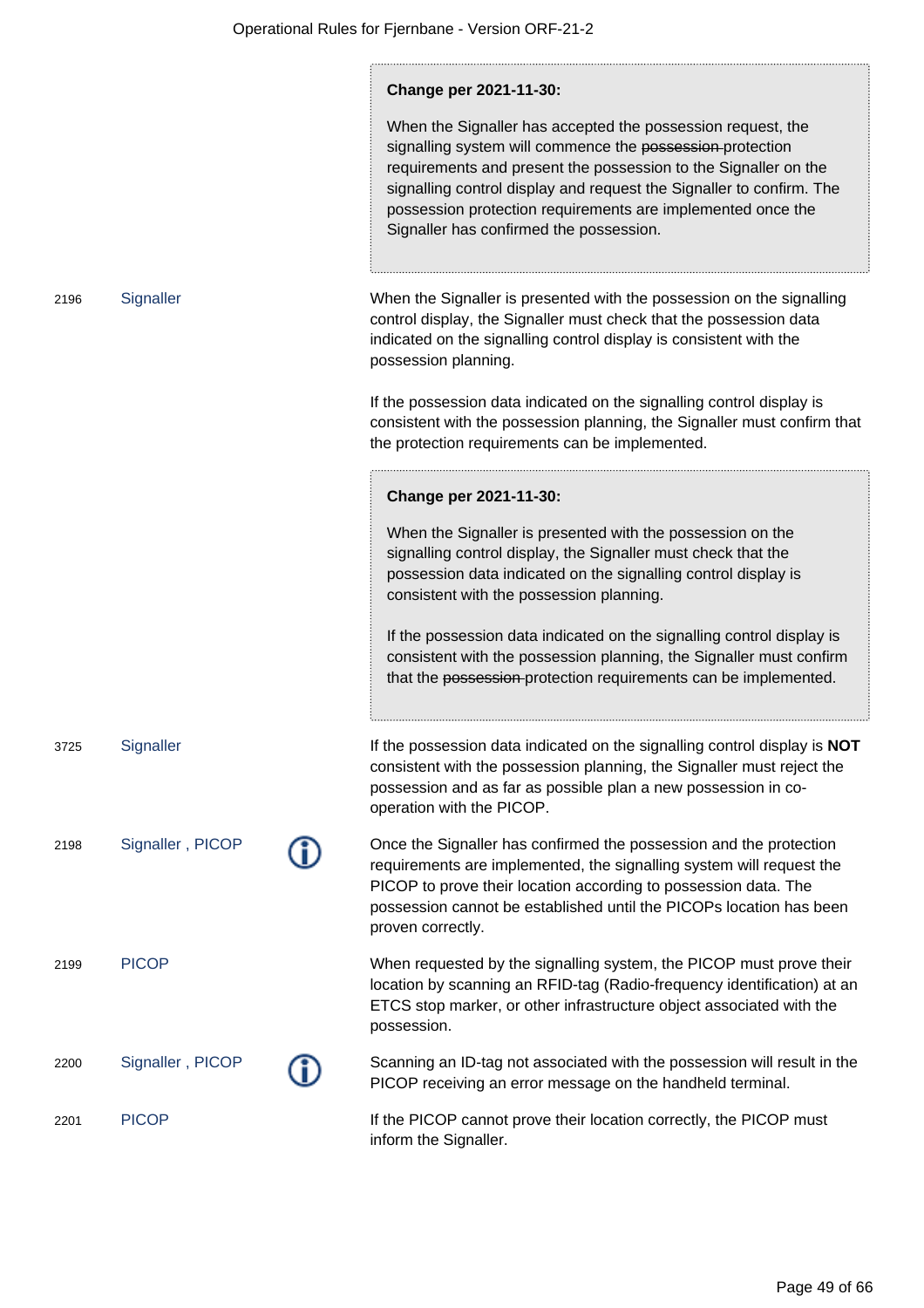## Operational Rules for Fjernbane - Version ORF-21-2

| 2202 | Signaller, PICOP | When the location of the PICOP is proven correctly, the signalling<br>system will establish the possession and send a message to the<br>handheld terminal confirming to the PICOP that the possession is<br>established.                  |
|------|------------------|-------------------------------------------------------------------------------------------------------------------------------------------------------------------------------------------------------------------------------------------|
| 3789 | Signaller        | The Signaller must ensure that the establishing time and possession<br>data is recorded in the Signaller log.                                                                                                                             |
| 2203 | <b>PICOP</b>     | When the handheld terminal indicates that the possession is<br>established, the PICOP must note the time in the PICOP log. The<br>PICOP must then setup worksite protection.                                                              |
| 2206 |                  | <b>Establish possession without handheld terminal</b>                                                                                                                                                                                     |
| 2207 | Precondition     | The PICOP has arrived at the site and is ready to initiate a planned<br>possession. A handheld terminal is not available.                                                                                                                 |
| 2208 | Purpose          | Indicating that the PICOP is ready at the site and, if possible,<br>establishing the possession as planned.                                                                                                                               |
|      |                  | <b>PROCEDURE</b>                                                                                                                                                                                                                          |
| 2209 | <b>PICOP</b>     | When the PICOP is ready to initiate the planned possession in an<br>interlocked area, the PICOP must contact the Signaller to request the<br>planned possession. The request must contain:                                                |
|      |                  | - possession ID number<br>- PICOP ID<br>- PICOP mobile phone number<br>- location in the infrastructure.                                                                                                                                  |
|      |                  | If the possession is outside the interlocked area and a Shunting area<br>manager is present on site, the PICOP makes the arrangements with<br>the Shunting area manager.                                                                  |
| 2210 | Signaller        | When the Signaller is contacted by a PICOP requesting a planned<br>possession, the Signaller must assess if there are any conditions<br>preventing the possession from being established as planned.                                      |
|      |                  | If the possession can be established as planned, the Signaller must<br>manually request the possession in the signalling system.                                                                                                          |
|      |                  | If the possession cannot be established as planned, the Signaller must<br>contact the PICOP and inform about the reason for the rejection.                                                                                                |
| 2211 | Signaller        | The signalling system can only activate a possession if all elements of<br>the area are not locked by a route, or by an overlap, or reserved by<br>another established temporary shunting area or possession.                             |
| 3726 | Signaller        | When the Signaller is presented with the possession on the signalling<br>control display, the Signaller must check that the possession data<br>indicated on the signalling control display is consistent with the<br>possession planning. |
|      |                  | If the possession data indicated on the signalling control display is<br>consistent with the possession planning, the Signaller must confirm that<br>the protection requirements can be implemented.                                      |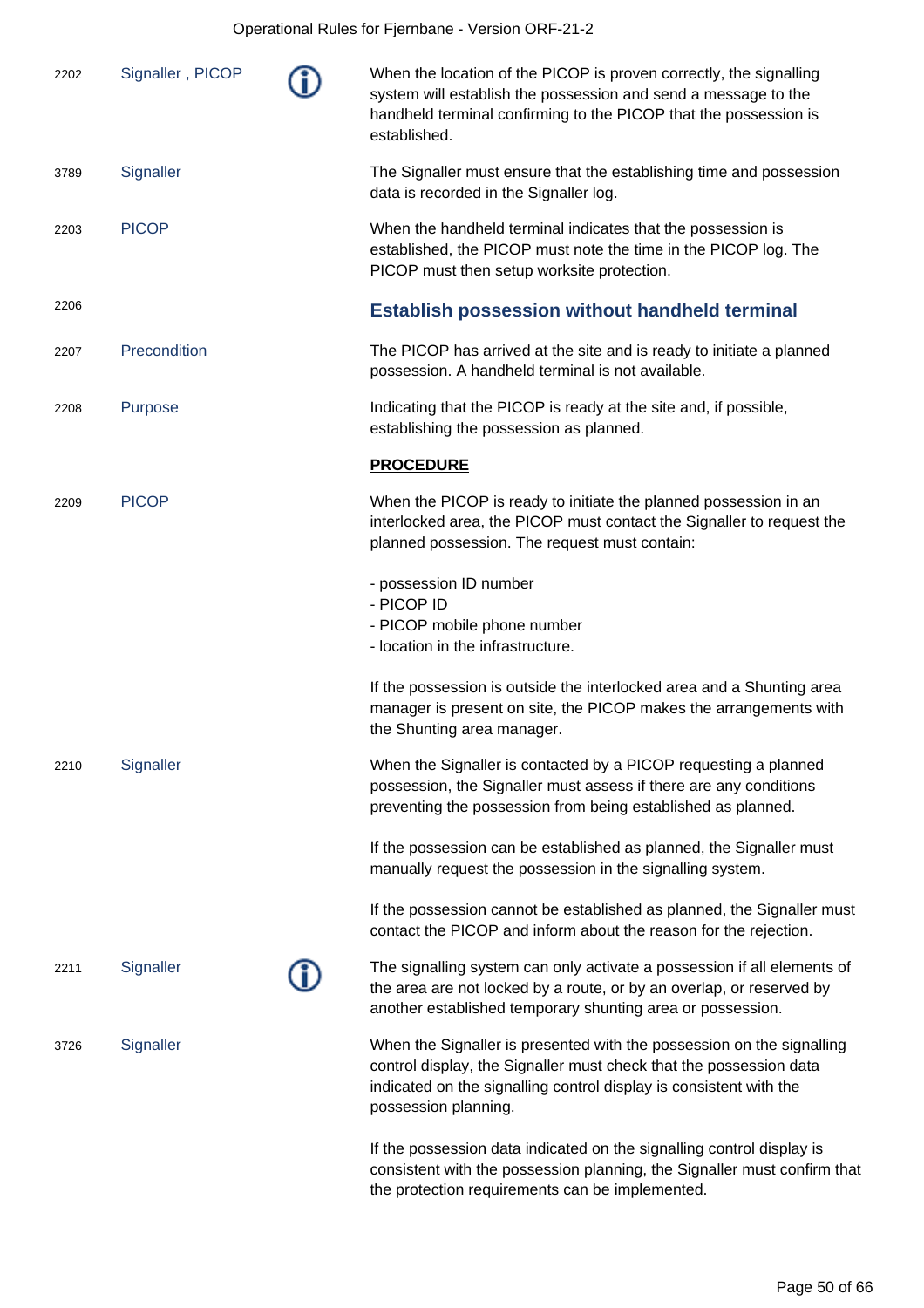|      |                             | Change per 2021-11-30:                                                                                                                                                                                                                                   |
|------|-----------------------------|----------------------------------------------------------------------------------------------------------------------------------------------------------------------------------------------------------------------------------------------------------|
|      |                             | When the Signaller is presented with the possession on the<br>signalling control display, the Signaller must check that the<br>possession data indicated on the signalling control display is<br>consistent with the possession planning.                |
|      |                             | If the possession data indicated on the signalling control display is<br>consistent with the possession planning, the Signaller must confirm<br>that the possession-protection requirements can be implemented.                                          |
| 3727 | Signaller                   | If the possession data indicated on the signalling control display is NOT<br>consistent with the possession planning, the Signaller must reject the<br>possession and as far as possible plan a new possession in co-<br>operation with the PICOP.       |
| 3724 | Signaller                   | The possession is established when the Signaller has approved it.                                                                                                                                                                                        |
| 3790 | Signaller                   | The Signaller must ensure that the establishing time and possession<br>data is recorded in the Signaller log.                                                                                                                                            |
| 2212 | Signaller                   | When the possession is approved, the Signaller must request the<br>PICOP to prove their location.                                                                                                                                                        |
| 3838 | <b>PICOP</b>                | After request from the Signaller, the PICOP must prove their location in<br>the infrastructure by reading the ID-number on the plate of an ETCS<br>stop marker associated with the possession.                                                           |
| 3839 | Signaller                   | When the PICOP has proven their location correctly, the Signaller must<br>inform the PICOP that the possession is etablished (including<br>establishing time) and inform about the boundaries of the possession<br>and planned end time.                 |
| 2213 | <b>PICOP</b>                | When instructed by the Signaller that the possession is established, the<br>PICOP must register the name of the Signaller as well as time and date<br>of establishing the possession in the PICOP log. The PICOP must then<br>setup worksite protection. |
| 3747 |                             | <b>Establish possession in a transition area</b>                                                                                                                                                                                                         |
| 3748 | Precondition                | The PICOP is ready to establish possessions on both sides of the<br>transition point in the transition area.                                                                                                                                             |
| 3749 | Purpose                     | Establishing of possessions in the transition area and ensuring that all<br>relevant agreements are made with the Signallers on both sides of the<br>transition point.                                                                                   |
|      |                             | <b>PROCEDURE</b>                                                                                                                                                                                                                                         |
| 3751 | Infrastructure man-<br>ager | Deleted                                                                                                                                                                                                                                                  |

ager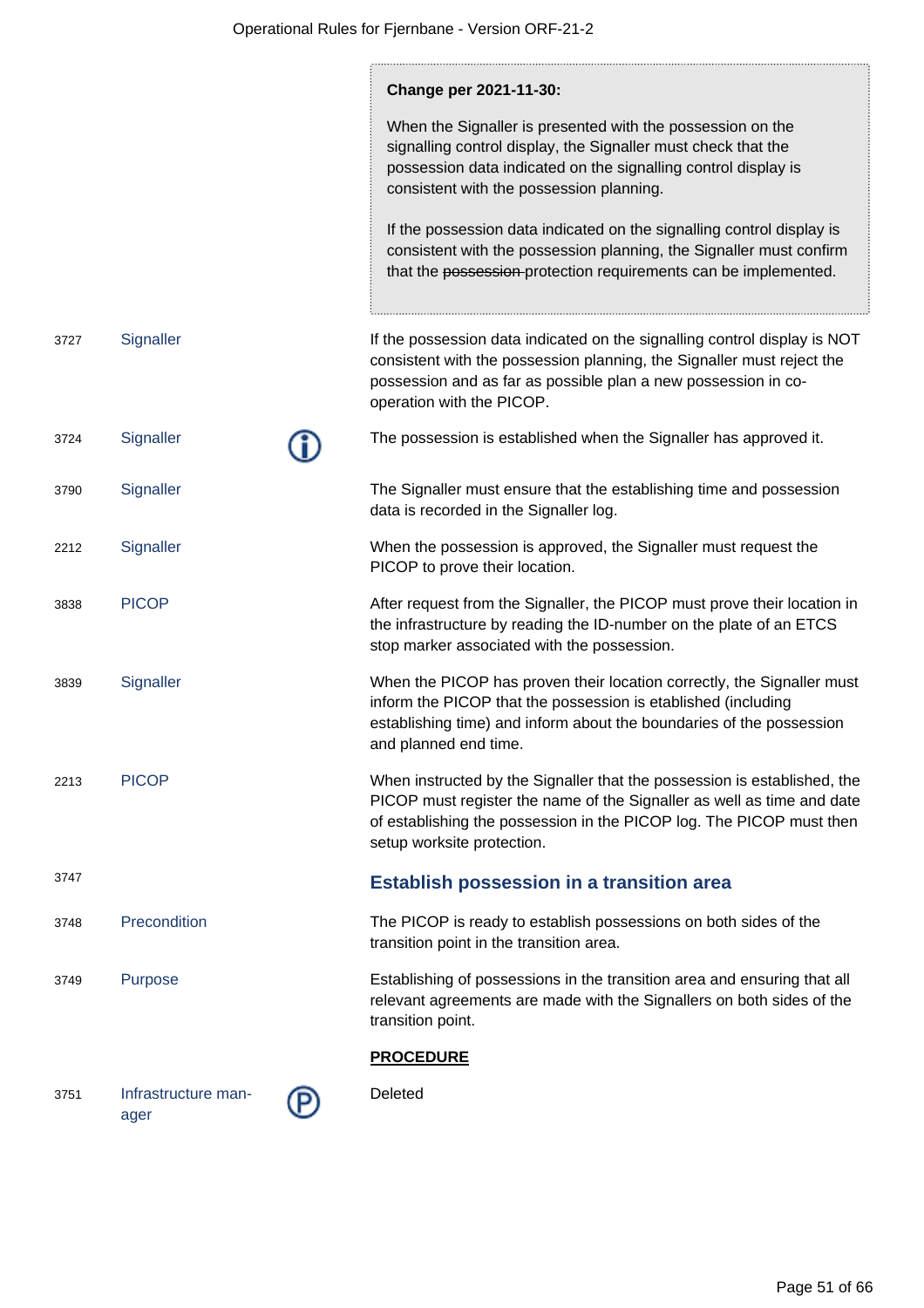|      |               | Change per 2021-11-30:                                                                                                                                                                                                                                              |
|------|---------------|---------------------------------------------------------------------------------------------------------------------------------------------------------------------------------------------------------------------------------------------------------------------|
|      |               | The Infrastructure manager must ensure that possessions in the<br>transition area are planned and executed as individual possessions<br>on both sides of the transition point with the same PICOP.                                                                  |
|      |               | In addition, the Infrastructure manager must ensure that the PICOP<br>is competent to establish possessions on both sides of the<br>transition point. Deleted                                                                                                       |
| 3752 | <b>PICOP</b>  | The PICOP must apply the procedure Infrastructure work - Request<br>planned possession with handheld terminal or Infrastructure work -<br>Establish possession without handheld terminal to establish the<br>possession in the level 2 area.                        |
| 3753 | Signaller     | When receiving a request to establish a possession in a transition area,<br>the Signaller must first contact the Legacy signaller and request that<br>signalling to the transition area is prevented.                                                               |
|      |               | The Signaller may then apply the procedure Infrastructure work -<br>Request planned possession with handheld terminal or Infrastructure<br>work - Establish possession without handheld terminal.                                                                   |
| 3754 | <b>PICOP</b>  | Only when possessions on both sides of the transition point are<br>established and the worksite protection is placed the PICOP may<br>authorise the work to commence.                                                                                               |
| 3755 | PICOP, Driver | The signalling system will only allow driving between the two<br>possessions in the direction towards level 2 past the transition point<br>provided that the onboard is in SH-mode and the Driver presses<br>"Override" just prior to passing the transition point. |
|      |               | If the Driver does not press "Override" when passing the transition point,<br>the onboard will change to TR-mode.                                                                                                                                                   |
| 3756 | <b>PICOP</b>  | The PICOP may allow driving between the two possessions past the<br>transition point without further authorisation from the Signaller.                                                                                                                              |
| 3757 | <b>Driver</b> | If the onboard changes to TR-mode when driving past the transition<br>point towards level 2 in a possession, the Driver must acknowledge the<br>change to TR-mode and select "Shunting" on the DMI to request SH-<br>mode from the signalling system.               |
| 2297 |               | <b>Catenary isolation</b>                                                                                                                                                                                                                                           |
| 2298 |               | <b>Plan catenary isolation</b>                                                                                                                                                                                                                                      |
| 2299 | Precondition  | A need for a catenary isolation has been identified.                                                                                                                                                                                                                |
| 2300 | Purpose       | To ensure that the catenary isolation is properly planned in respect to<br>the production plan. If needed all agreements with Railway Undertakings<br>are made to make a changed production plan.                                                                   |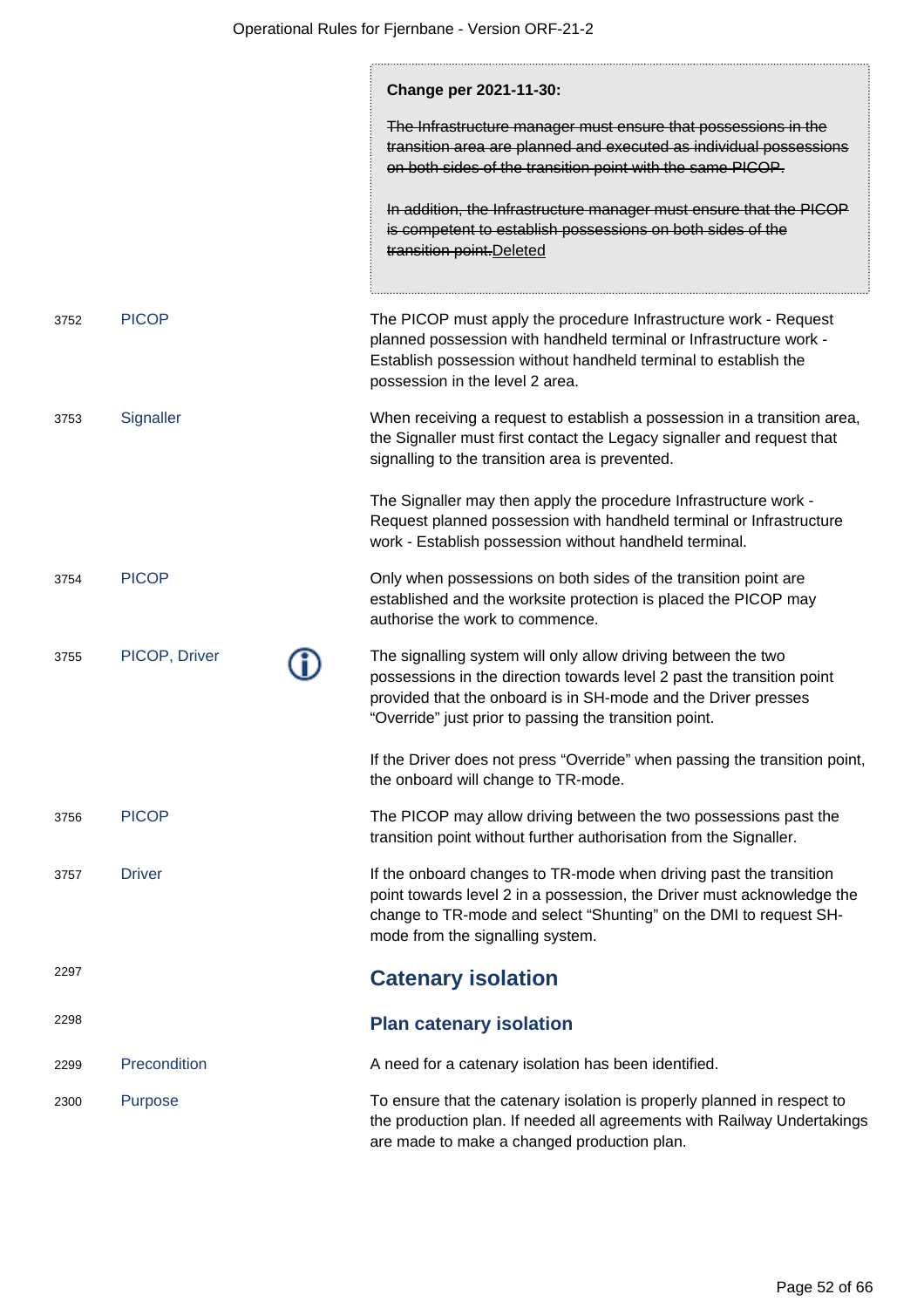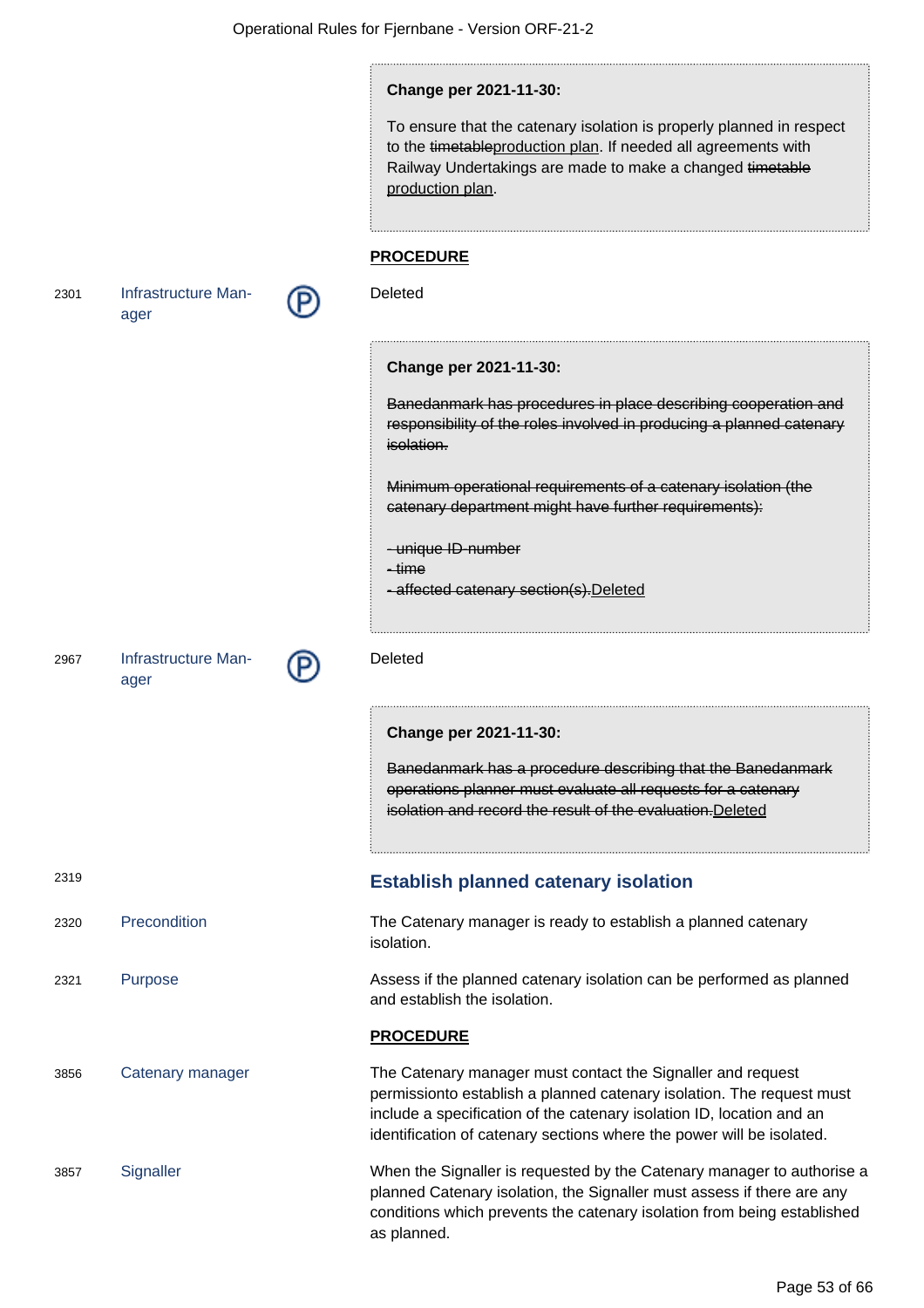|      | Operational Rules for Fjernbane - Version ORF-21-2 |  |                                                                                                                                                                                                                                                                                                |  |
|------|----------------------------------------------------|--|------------------------------------------------------------------------------------------------------------------------------------------------------------------------------------------------------------------------------------------------------------------------------------------------|--|
| 3858 | Signaller                                          |  | If there are any conditions which prevents the catenary isolation from<br>being established as planned, the Signaller must inform the Catenary<br>manager about the reason for the rejection and, if possible, agree on an<br>alternative timing for establishing.                             |  |
| 2323 | Signaller                                          |  | The Signaller must ensure that no electrical rolling stock has authority to<br>move in, or into, the area where the planned catenary isolation will be<br>established.                                                                                                                         |  |
| 2324 | Signaller                                          |  | If there is NO electrical rolling stock in the area, the Signaller may<br>authorise the Catenary manager to establish the catenary isolation.                                                                                                                                                  |  |
| 2326 | Signaller                                          |  | If there is electrical rolling stock in the area, the Signaller must contact<br>the relvant Railway Undertakings to request that the pantographs are<br>lowered and all electrical trains in the area closes down their driving<br>desks.                                                      |  |
| 2327 | <b>Railway Undertaking</b>                         |  | The Railway Undertaking has procedures ensuring lowering and<br>reporting on lowered pantographs when requested.                                                                                                                                                                               |  |
| 2328 | Signaller                                          |  | When confirmation from the Railway Undertakings is received that<br>electrical rolling stock in the affected area has lowered their pantographs<br>and all electrical trains have closed their desks, the Signaller may<br>authorise the Catenary manager to establish the catenary isolation. |  |
| 3859 | Signaller                                          |  | The Signaller must ensure that the establishing time of the catenary<br>isolation and other relevant information is recorded in the Signaller log.                                                                                                                                             |  |
| 2332 | Infrastructure Man-<br>ager                        |  | Deleted                                                                                                                                                                                                                                                                                        |  |
|      |                                                    |  | Change per 2021-11-30:<br>The FKI contains instructions ensuring the safe isolation of<br>catenary, and instructions ensuring the safety of work crews,<br>including catenary worksite protection. Deleted                                                                                     |  |
| 2331 | Catenary manager                                   |  | When the Catenary manager receives authorisation from the Signaller<br>the Catenary manager may isolate the power to the catenary sections<br>specified in the agreed catenary isolation plan.                                                                                                 |  |
| 2343 |                                                    |  | <b>End catenary isolation</b>                                                                                                                                                                                                                                                                  |  |
| 2344 | Precondition                                       |  | The work task taking place under catenary isolation has ended.                                                                                                                                                                                                                                 |  |
| 2345 | Purpose                                            |  | To safely restore electrical power to the relevant catenary sections.                                                                                                                                                                                                                          |  |
|      |                                                    |  | <b>PROCEDURE</b>                                                                                                                                                                                                                                                                               |  |
| 2346 | Infrastructure Man-<br>ager                        |  | Deleted                                                                                                                                                                                                                                                                                        |  |
|      |                                                    |  | Change per 2021-11-30:                                                                                                                                                                                                                                                                         |  |

The FKI contains instructions describing how and when electrical power can be safely restored to isolated catenary sections.Deleted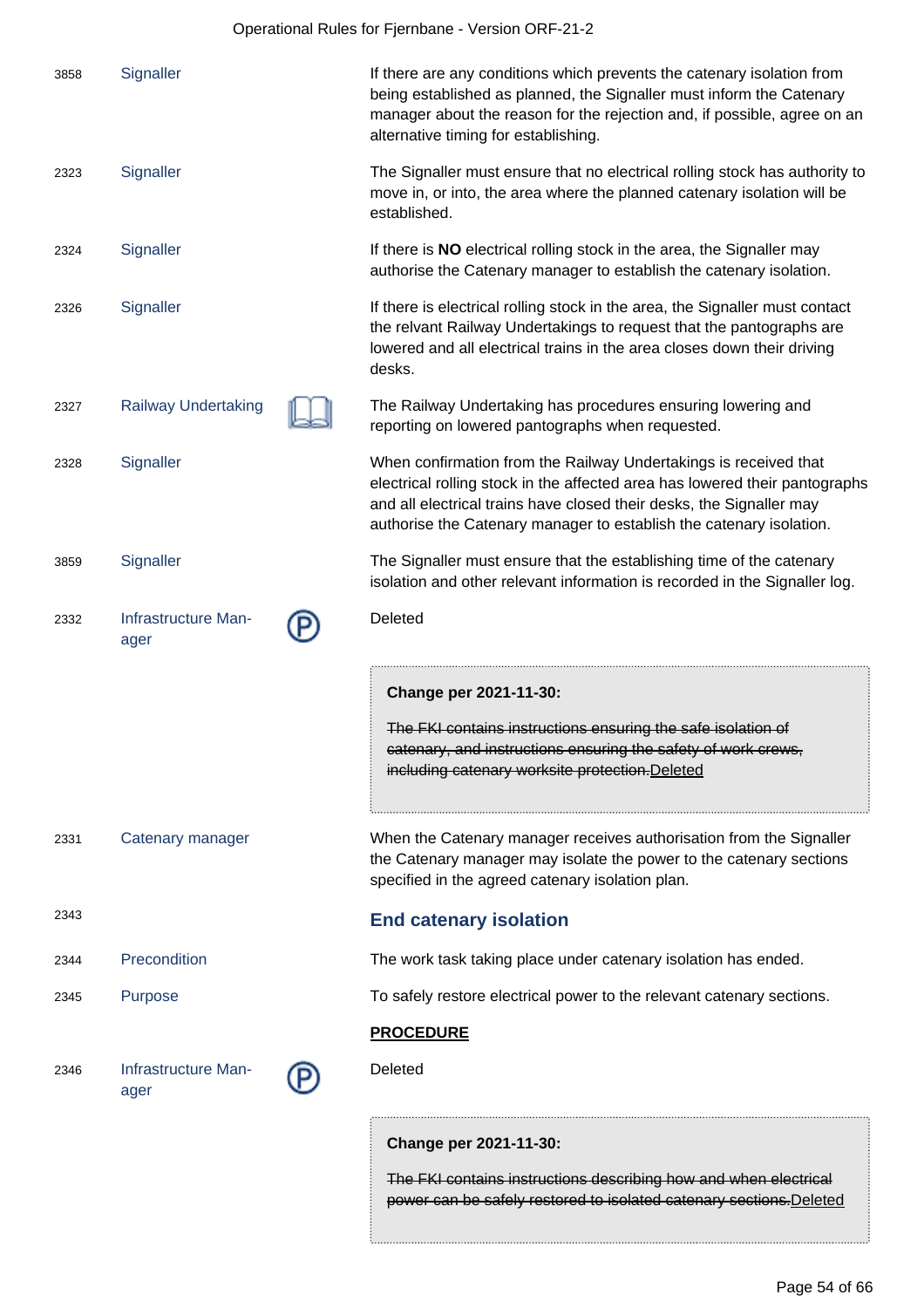| 2347 | Catenary manager            | The Catenary manager may restore electrical power to one or more<br>catenary sections when the Catenary field leader confirms that work has<br>ended and the earthing arrangements have been removed. The<br>Catenary manager must inform the Signaller when electrical power has<br>been restored. |
|------|-----------------------------|-----------------------------------------------------------------------------------------------------------------------------------------------------------------------------------------------------------------------------------------------------------------------------------------------------|
| 2350 | Signaller                   | When the Signaller is informed by the Catenary manager that electrical<br>power has been restored, the Signaller must inform any Railway<br>Undertaking with electrical rolling stock in the area that the catenary<br>isolation has been ended.                                                    |
| 2351 | Signaller                   | The Signaller must ensure that the end time of the catenary isolation is<br>recorded in the Signaller log.                                                                                                                                                                                          |
| 2352 | Signaller                   | When the catenary isolation has ended the Signaller may resume<br>normal operation with electrical rolling stock.                                                                                                                                                                                   |
| 2366 |                             | <b>Emergency catenary isolation requested by Emergency</b><br><b>services</b>                                                                                                                                                                                                                       |
| 2367 | Precondition                | The Emergency services has requested the Network manager for an<br>emergency catenary isolation for the sake of their work. The Network<br>manager has informed the Catenary manager. Al driving in the area has<br>been stopped.                                                                   |
| 2368 | Purpose                     | Ensure safe working conditions for the Emergency services.                                                                                                                                                                                                                                          |
|      |                             | <b>PROCEDURE</b>                                                                                                                                                                                                                                                                                    |
| 2369 | Infrastructure Man-<br>ager | Deleted                                                                                                                                                                                                                                                                                             |
|      |                             | Change per 2021-11-30:                                                                                                                                                                                                                                                                              |
|      |                             | Banedanmark has procedures in place to direct all Emergency<br>services communication to the Network manager, who will then<br>distribute the information to the appropriate Signaller. Deleted                                                                                                     |
| 2373 | Infrastructure Man-<br>ager | Deleted                                                                                                                                                                                                                                                                                             |
|      |                             | Change per 2021-11-30:<br>Banedanmark defines in the FKI procedures allowing specially<br>trained Emergency services personel to setup earthing<br>arrangements in order to speed up fire-fighting and rescue actions<br>upon receiving confirmation that all movements are at a standstill         |

and the power is shut-off. Deleted

÷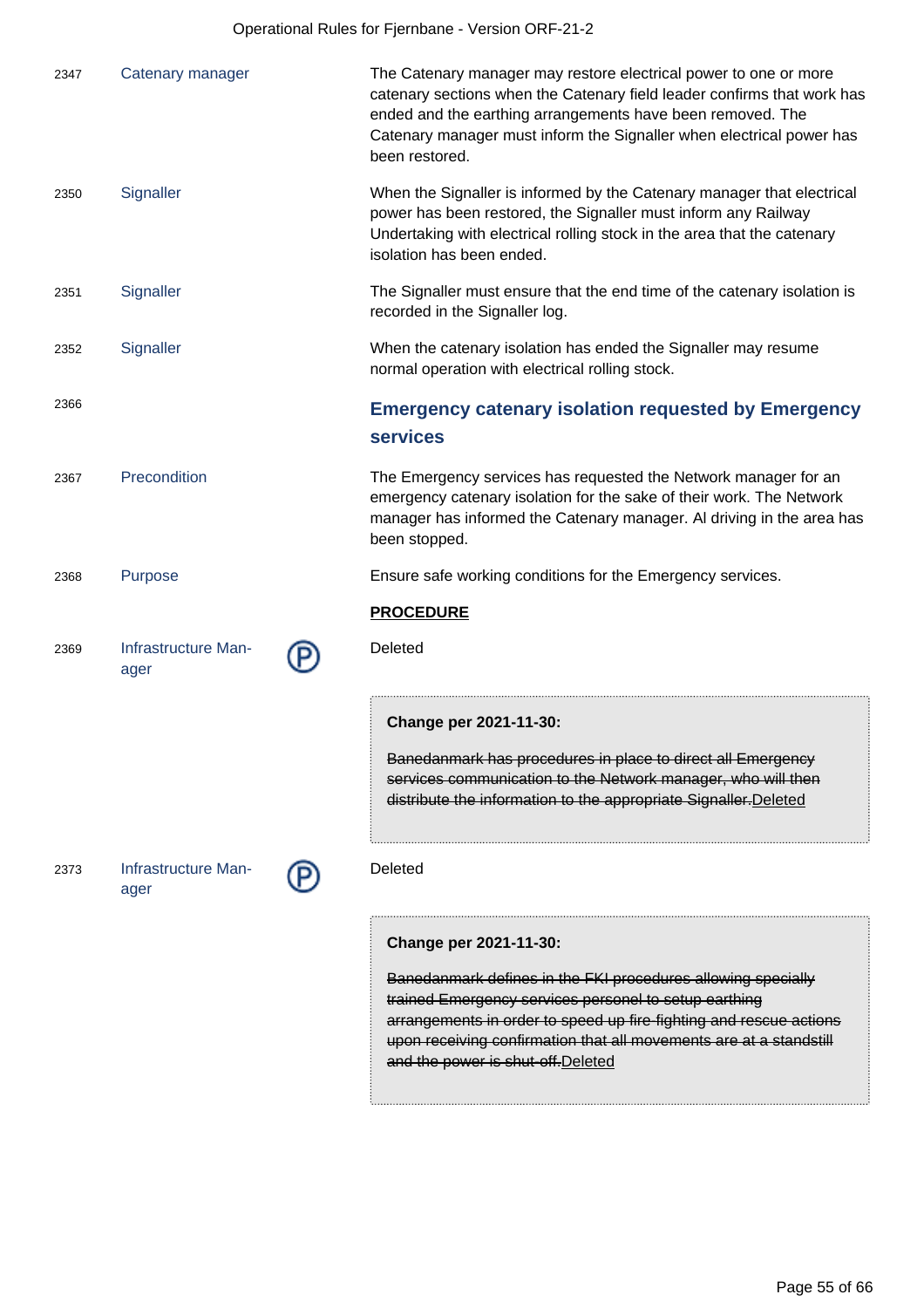Operational Rules for Fjernbane - Version ORF-21-2

| 3863 | Catenary manager            | The Catenary manager must use the information provided from the<br>Network manager to assess in which catenary sections the power must<br>be isolated and then ensure that the isolation is performed.                                              |
|------|-----------------------------|-----------------------------------------------------------------------------------------------------------------------------------------------------------------------------------------------------------------------------------------------------|
|      |                             | When the power is isolated, the Catenary manager must inform the<br>Signaller and request a confirmation that all driving in the area has been<br>stopped.                                                                                          |
| 2370 | Signaller                   | When the Catenary manager reports that an emergency catenary<br>isolation has been performed, the Signaller must check if there is any<br>electrical rolling stock in the area.                                                                     |
|      |                             | If there is electrical rolling stock in the area, the Signaller must contact<br>the relevant Railway Undertakings and inform that the pantographs must<br>be lowered and all electrical trains in the area must close down their<br>driving desks.  |
| 3864 | Signaller                   | The Signaller must ensure that the establishing time of the emergency<br>catenary isolation and other relevant information is recorded in the<br>Signaller log.                                                                                     |
| 3865 | Catenary manager            | When the Signaller is informed about the emergency catenary isolation<br>and all driving in the area has been stopped, the Catenary manager may<br>allow earthing arrangements to be performed. The permission is given<br>via the Network manager. |
| 2376 |                             | End emergency catenary isolation                                                                                                                                                                                                                    |
| 2377 | Precondition                | An emergency catenary isolation has been established. The Catenary<br>field leader has arrived on the scene.                                                                                                                                        |
| 2378 | Purpose                     | To safely initiate the end of an emergency catenary isolation.                                                                                                                                                                                      |
|      |                             | <b>PROCEDURE</b>                                                                                                                                                                                                                                    |
| 2379 | Infrastructure Man-<br>ager | Deleted                                                                                                                                                                                                                                             |
|      |                             | Change per 2021-11-30:                                                                                                                                                                                                                              |
|      |                             | Banedanmark defines procedures in FKI to be followed by the<br>Catenary field leader when removing additional earthing equipment<br>set up by Emergency services as well as standard earthing<br>protection.Deleted                                 |
| 2380 | Infrastructure Man-<br>ager | Deleted                                                                                                                                                                                                                                             |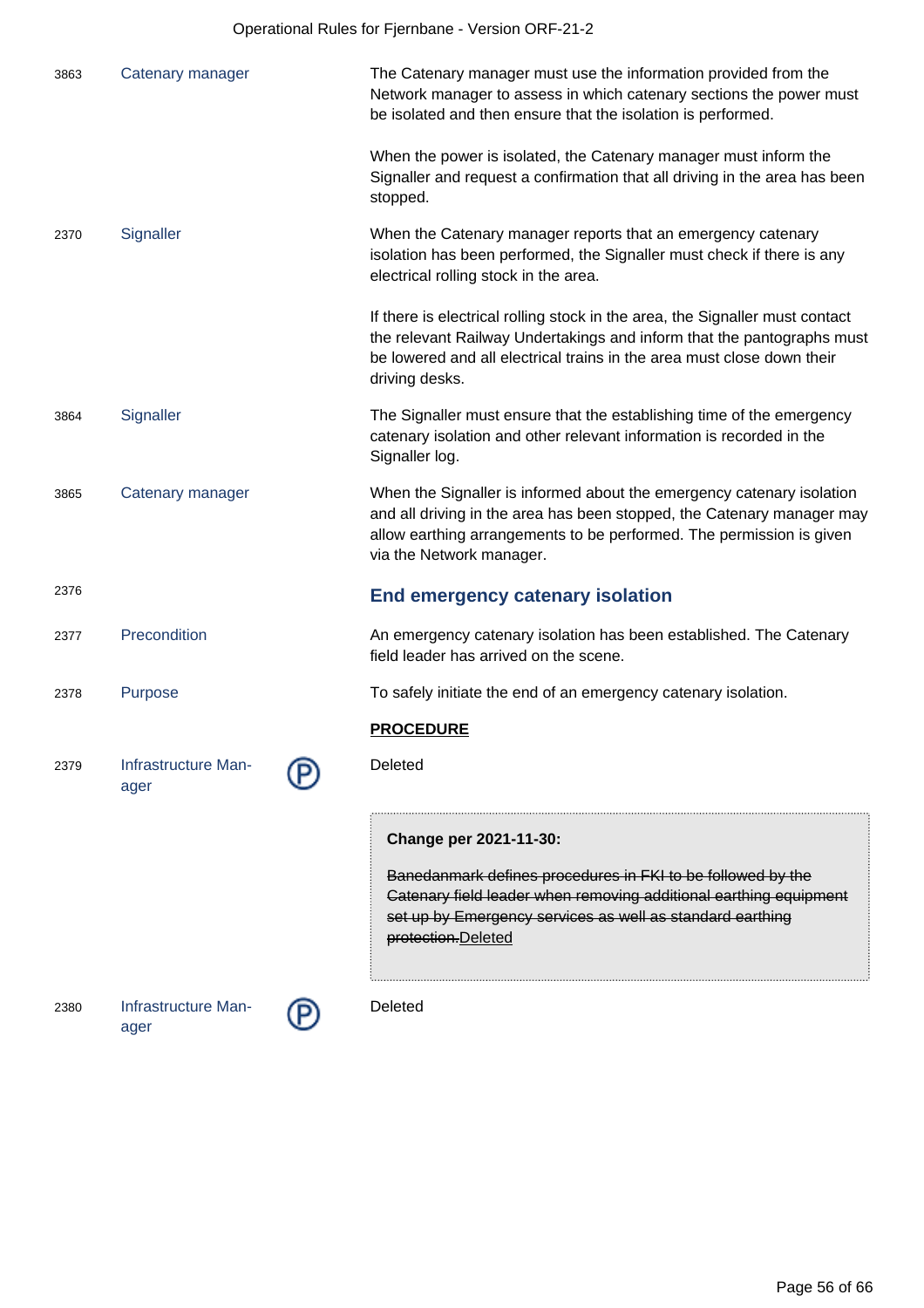|      |                            | Change per 2021-11-30:                                                                                                                                                                                                                      |
|------|----------------------------|---------------------------------------------------------------------------------------------------------------------------------------------------------------------------------------------------------------------------------------------|
|      |                            | Banedanmark has procedures describing communication between<br>Emergency services and the Network manager and Catenary<br>manager.                                                                                                          |
|      |                            | The Emergency services informs the Network manager when an<br>emergency catenary isolation is no longer needed.                                                                                                                             |
|      |                            | The Network manager informs the Catenary manager when an<br>emergency catenary isolation is no longer needed. Deleted                                                                                                                       |
| 2381 | Catenary manager           | If an emergency catenary isolation was requested by Emergency<br>services, the Catenary Manger must be instructed by the Network<br>manager that the isolation is no longer needed, before ending the<br>emergency isolation.               |
| 2382 | Catenary manager           | When the emergency catenary isolation is no longer needed, the<br>Catenary Manger must initiate the procedure Catenary isolation - End<br>catenary isolation.                                                                               |
| 2788 |                            | <b>Train failure</b>                                                                                                                                                                                                                        |
| 2789 |                            | Train and/or onboard failure during a mission                                                                                                                                                                                               |
| 2790 | Precondition               | A train and/or onboard failure has been detected by the Driver.                                                                                                                                                                             |
| 2791 | Purpose                    | Informing the Signaller of the failure and update of the production plan to<br>incorporate failure related changes.                                                                                                                         |
|      |                            | <b>PROCEDURE</b>                                                                                                                                                                                                                            |
| 2792 | <b>Railway Undertaking</b> | The Railway Undertaking must have procedures, for handling train<br>and/or onboard failures, enabling Drivers to:                                                                                                                           |
|      |                            | - bring trains back into service including any necessary restriction on<br>train capabilities<br>- determine if the train is not to be moved<br>- determine need to isolate the onboard.                                                    |
| 2793 | <b>Driver</b>              | When at standstill the Driver must inform the Signaller of expected<br>timeframe for failure investigation/attempt at failure correction. The<br>Driver must expect any movement authority to be shortened<br>immediately.                  |
| 3770 | <b>Driver</b>              | If the investigation of the failure requires the Driver to leave the cab, the<br>Driver may request the Signaller to provide additional protection by<br>applying the procedure Incidents - Signaller protected area requested by<br>staff. |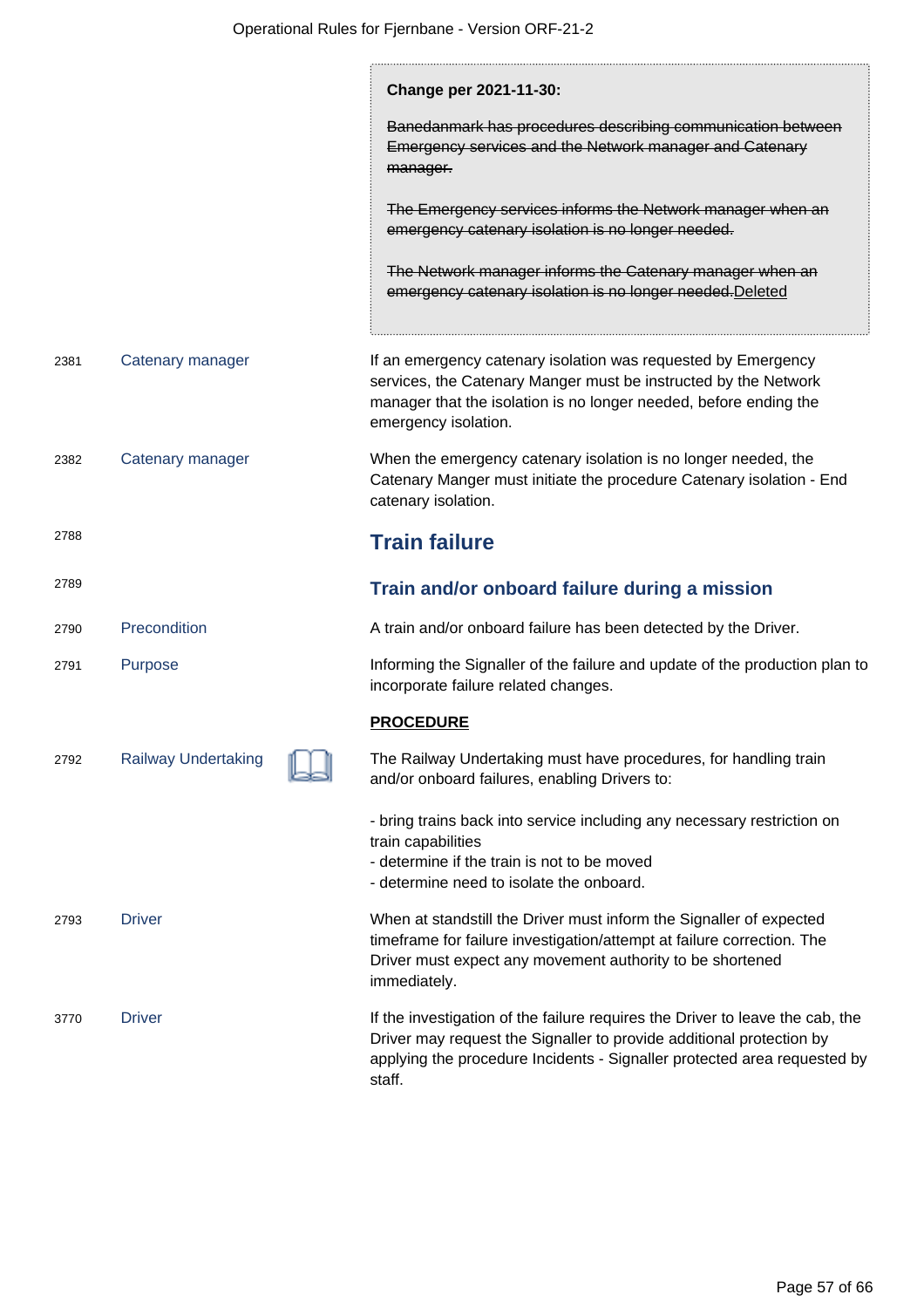| 2795 | Signaller     | When the Signaller is informed of an unplanned standstill the Signaller<br>must mark the train with the failed train marking, and ensure that the<br>route associated to the failed train is released.                                                                                              |
|------|---------------|-----------------------------------------------------------------------------------------------------------------------------------------------------------------------------------------------------------------------------------------------------------------------------------------------------|
|      |               | The Signaller must use the information on an expected timeframe for<br>fault investigation to update routing of trains to minimise impact to the<br>production plan.                                                                                                                                |
|      |               | Change per 2021-11-30:                                                                                                                                                                                                                                                                              |
|      |               | When the Signaller is informed of an unplanned standstill the<br>Signaller must mark the train with the failed train marking, and<br>ensure that the route associated to the failed train is released.                                                                                              |
|      |               | The Signaller must use the information on an expected timeframe<br>for fault investigation to update routing of trains to minimise impact<br>to the timetableproduction plan.                                                                                                                       |
| 2796 | <b>Driver</b> | The Driver must examine the train to determine the failure.                                                                                                                                                                                                                                         |
|      |               | If the failure can be resolved with no restrictions the Driver must inform<br>the Signaller.                                                                                                                                                                                                        |
|      |               | If the failure can be resolved but restrictions must be applied, the Driver<br>must inform the Signaller about the restrictions.                                                                                                                                                                    |
|      |               | If the failure can only be resolved by the Driver isolating the onboard the<br>Driver must inform the Signaller before isolating.                                                                                                                                                                   |
|      |               | If the train cannot be moved, the Driver must inform the Signaller.                                                                                                                                                                                                                                 |
| 3771 | <b>Driver</b> | If the Driver during the investigation needs to inspect the loading of a<br>wagon, the Driver must ensure that the inspection can be done without<br>violating the protective distance as well as ensuring, that no part of the<br>wagon or its load has come into contact with the catenary system |
|      |               | If the conditions listed above cannot be met, the Driver must inform the<br>Signaller that the inspection of the load cannot be performed unless the<br>Catenary manager has reported that the power is switched off, and that<br>earthing arrangements has been put in place.                      |
| 2797 | Signaller     | If the Driver requests a new movement authority with no information on<br>restricted train capabilities the Signaller must remove the failed train<br>marking to allow a new movement authority for the train.                                                                                      |
| 2798 | Signaller     | If the Signaller is informed by the Driver that the train has restricted<br>capabilities the Signaller must:                                                                                                                                                                                        |
|      |               | 1. Update the production plan to incorporate and minimise the effect of<br>the restricted capabilities according to the procedure Normal operation -<br>Signaller handling changes to operation<br>2. Remove the failed train marking to allow a new movement authority<br>for the train.           |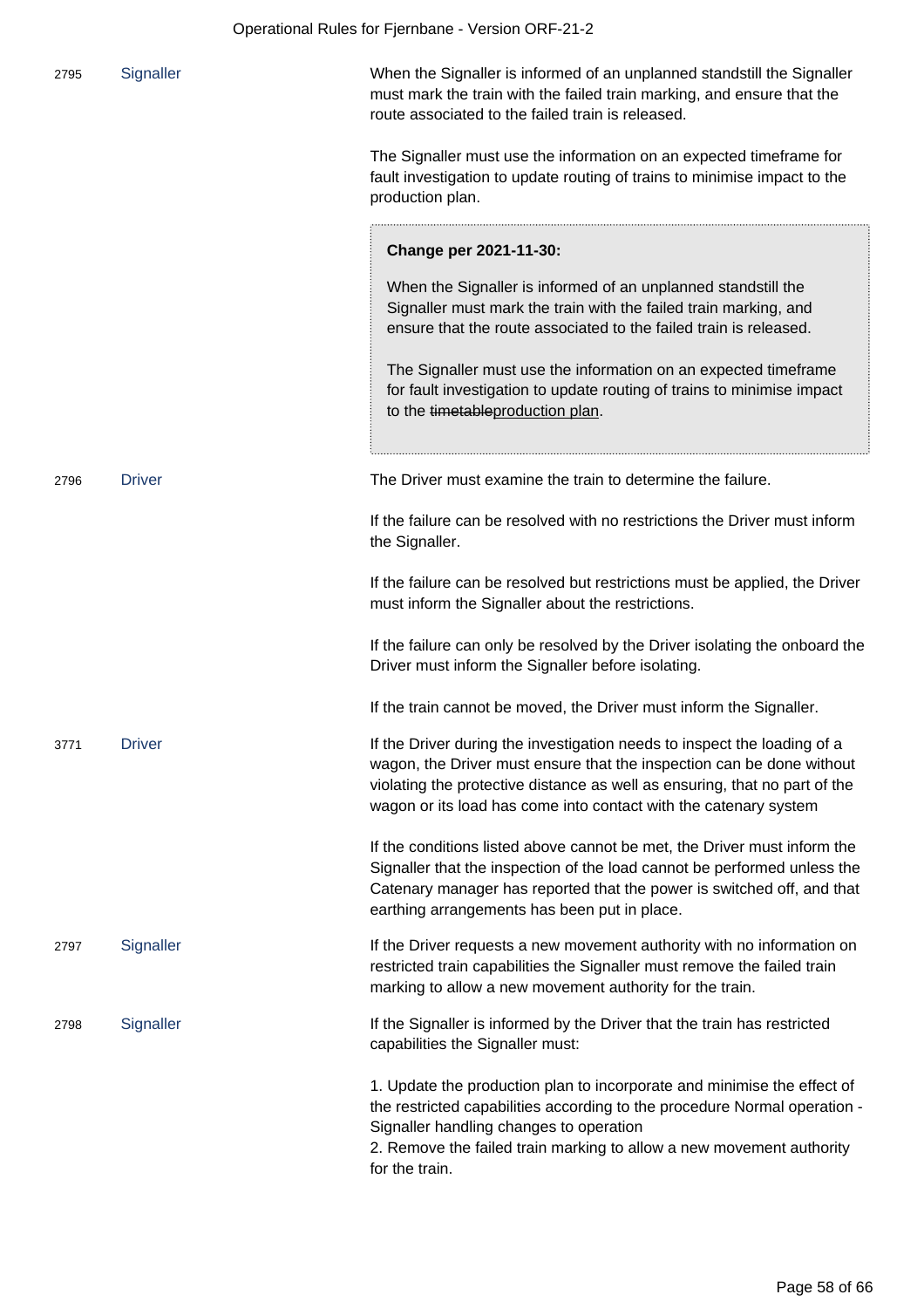|      |                             | Change per 2021-11-30:                                                                                                                                                                                                                                                                               |
|------|-----------------------------|------------------------------------------------------------------------------------------------------------------------------------------------------------------------------------------------------------------------------------------------------------------------------------------------------|
|      |                             | If the Signaller is informed by the Driver that the train has restricted<br>capabilities the Signaller must:                                                                                                                                                                                         |
|      |                             | 1. Update the timetableproduction plan to incorporate and minimise<br>the effect of the restricted capabilities according to the procedure<br>[Normal operation - Signaller handling changes to operation]<br>2. Remove the failed train marking to allow a new movement<br>authority for the train. |
| 3549 | Signaller                   | If the Signaller is informed by the Driver that the onboard is isolated the<br>Signaller must initiate the procedure Train failure - Isolate onboard.                                                                                                                                                |
| 2799 | Signaller                   | If the Signaller is informed by the Driver that the train is not to be moved<br>the Signaller must initiate the procedure Train failure - Assisting a<br>disabled train.                                                                                                                             |
| 2825 |                             | <b>Assisting a disabled train</b>                                                                                                                                                                                                                                                                    |
| 2826 | Precondition                | A train is disabled. The Driver has determined that the train cannot be<br>moved.                                                                                                                                                                                                                    |
| 2827 | Purpose                     | To assist a disabled train either by repairing it on site or moving it by an<br>assisting train.                                                                                                                                                                                                     |
|      |                             | <b>PROCEDURE</b>                                                                                                                                                                                                                                                                                     |
| 2828 | <b>Driver</b>               | The Driver must inform the Signaller of:                                                                                                                                                                                                                                                             |
|      |                             | - location of train<br>- relevant description of problem<br>- kind of help needed.                                                                                                                                                                                                                   |
| 2829 | Signaller                   | The Signaller must pass information received from the Driver on to the<br>Network manager.                                                                                                                                                                                                           |
| 2830 | Infrastructure Man-<br>ager | Deleted                                                                                                                                                                                                                                                                                              |
|      |                             | Change per 2021-11-30:                                                                                                                                                                                                                                                                               |
|      |                             | Banedanmark has descriptions defining how the Network manager<br>can decide between to send a maintainer to repair the train on site<br>or to send an assisting train.                                                                                                                               |
|      |                             | If the decision is to send an assisting train, the Network manager<br>initiates that an existing timetable is changed or an extra train is<br>announced.Deleted                                                                                                                                      |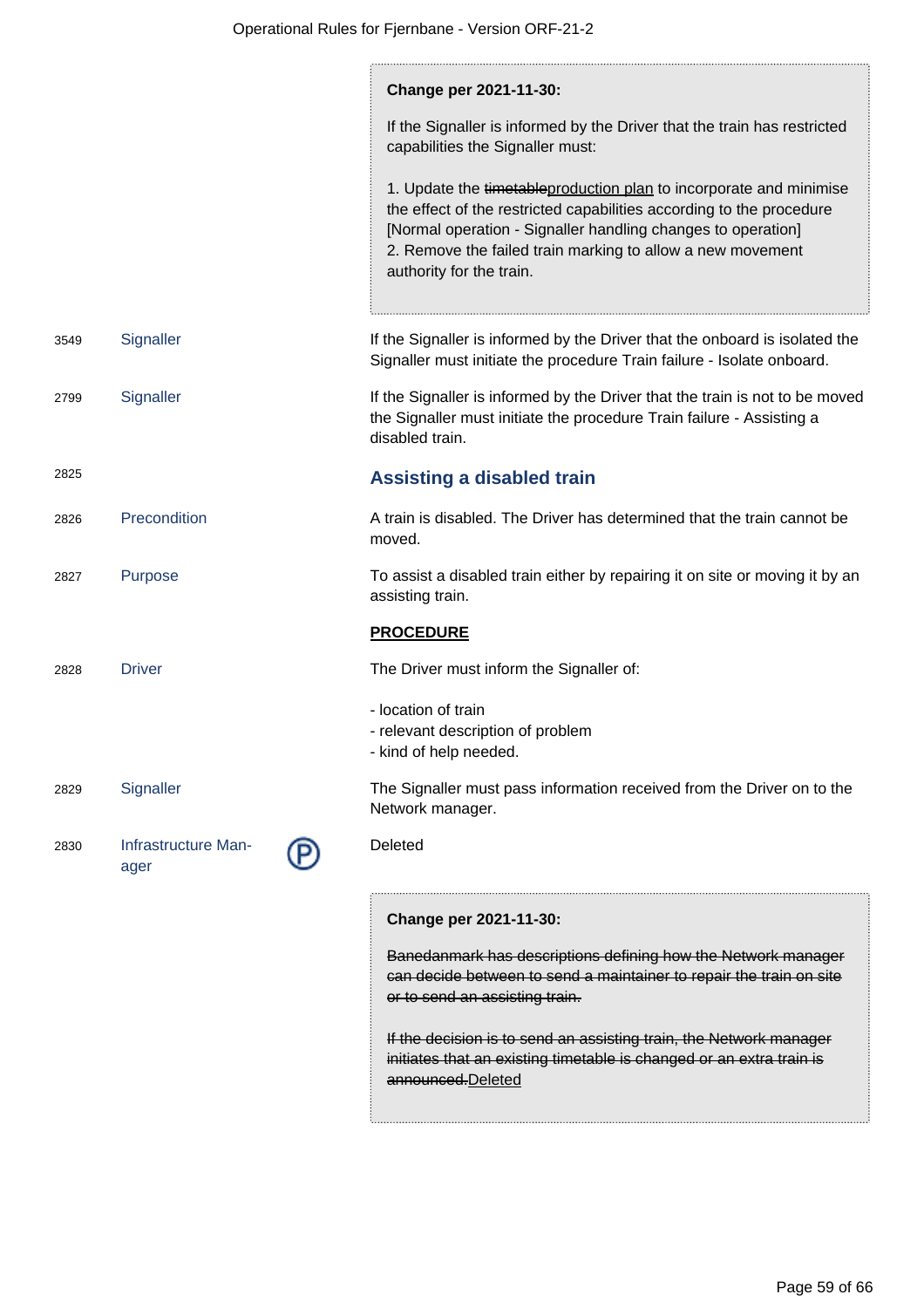|      | Operational Rules for Fjernbane - Version ORF-21-2 |  |                                                                                                                                                                                                                                                                                                                               |  |
|------|----------------------------------------------------|--|-------------------------------------------------------------------------------------------------------------------------------------------------------------------------------------------------------------------------------------------------------------------------------------------------------------------------------|--|
| 2831 | Signaller                                          |  | The Signaller must ensure that the Driver on the disabled train is<br>informed that an assisting train is approaching and from which direction.                                                                                                                                                                               |  |
|      |                                                    |  | Before setting a route to a track section where a disabled train is<br>located, the Signaller must ensure that the Driver of the assisting train is<br>informed that the train is entering an occupied section.                                                                                                               |  |
| 2832 | Signaller                                          |  | The Signaller must initiate the procedure Normal operation - Planned<br>joining.                                                                                                                                                                                                                                              |  |
| 3306 |                                                    |  | <b>Moving defective rolling stock</b>                                                                                                                                                                                                                                                                                         |  |
| 3307 | Precondition                                       |  | Rolling stock cannot be made safe for normal operation, but has to be<br>moved.                                                                                                                                                                                                                                               |  |
| 3308 | Purpose                                            |  | Moving defective rolling stock to a non interlocked area or depot with<br>restrictions.                                                                                                                                                                                                                                       |  |
|      |                                                    |  | <b>PROCEDURE</b>                                                                                                                                                                                                                                                                                                              |  |
| 3309 | <b>Railway Undertaking</b>                         |  | The Railway Undertaking must have procedures for inspecting and<br>moving defect rolling stock. The procedure states how the rolling stock is<br>prepared, the conditions for moving it and at what speed the defective<br>rolling stock can be moved.                                                                        |  |
|      |                                                    |  | The procedure describes the communication to the Network manager.                                                                                                                                                                                                                                                             |  |
| 3310 | Infrastructure Man-<br>ager                        |  | Deleted                                                                                                                                                                                                                                                                                                                       |  |
|      |                                                    |  | Change per 2021-11-30:<br>Banedanmark has procedures to ensure the movements of<br>defective rolling stock are planned in cooperation with the Railway<br>Undertaking. The Signaller is informed about the movements,<br>including the necessary safety precautions. Deleted                                                  |  |
| 3311 | <b>Driver</b>                                      |  | The Driver must inform the Signaller when the defective rolling stock is<br>ready to be moved, and confirm the restrictions under which the<br>defective rolling stock is to be moved.                                                                                                                                        |  |
| 3312 | Signaller                                          |  | When the Signaller receives confirmation that the defective rolling stock<br>is ready to be moved the Signaller must:                                                                                                                                                                                                         |  |
|      |                                                    |  | 1. Arrange with the Driver the establishment of a temporary shunting<br>area and necessary safety precaution as planned by the Network<br>manager<br>2. Instruct the Driver about the shunting movement to be performed<br>3. Ensure that no trains or vehicles have authority to move within the<br>temporary shunting area. |  |
| 3313 | Signaller                                          |  | When the temporary shunting area is set up and protected the Signaller<br>may authorise the Driver to proceed.                                                                                                                                                                                                                |  |
| 3314 | <b>Driver</b>                                      |  | When authorised to proceed by the Signaller the Driver may perform the<br>shunting movement as instructed.                                                                                                                                                                                                                    |  |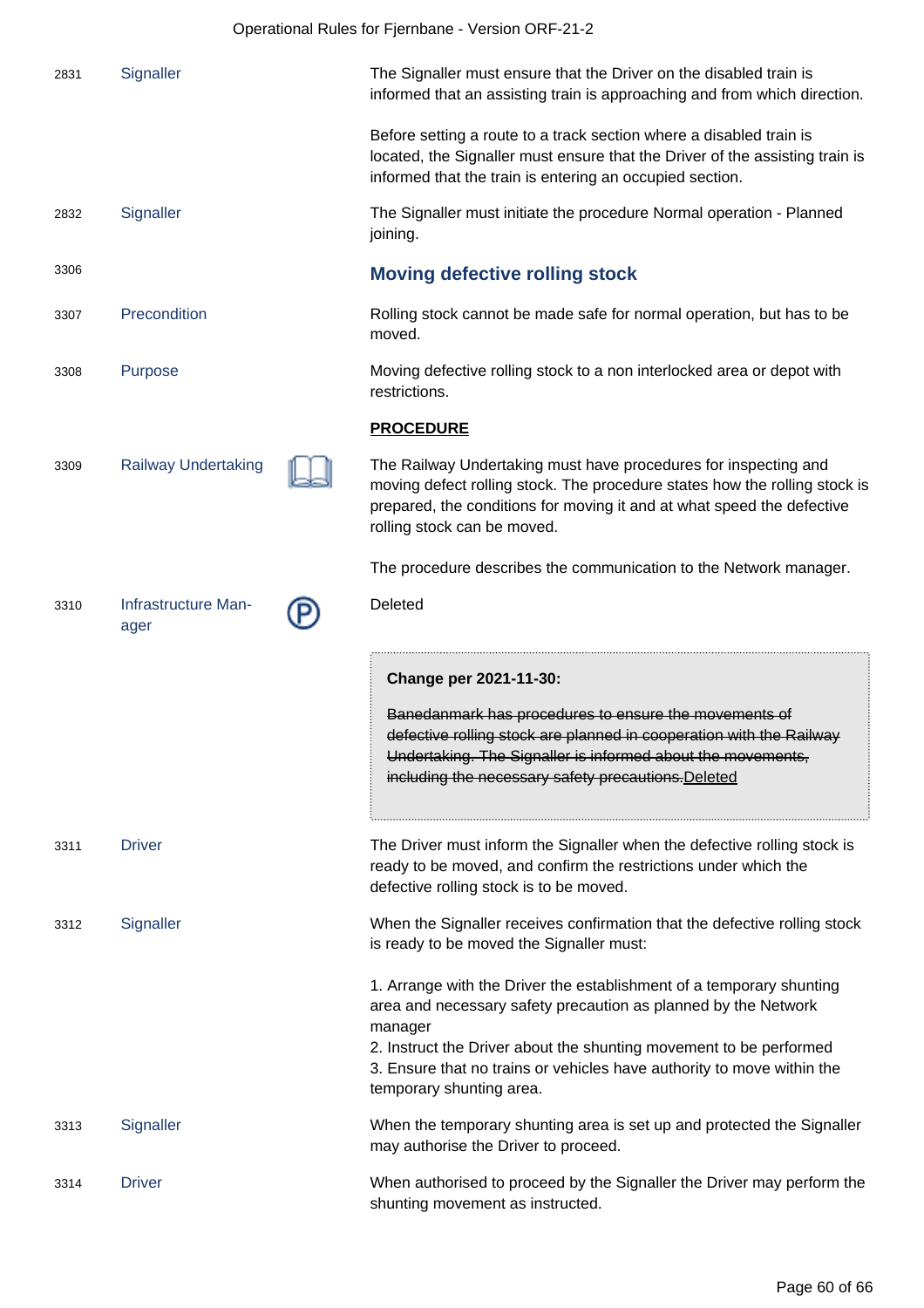|      |                             | Operational Rules for Fjernbane - Version ORF-21-2                                                                                                                                                                                                                                                                                                          |
|------|-----------------------------|-------------------------------------------------------------------------------------------------------------------------------------------------------------------------------------------------------------------------------------------------------------------------------------------------------------------------------------------------------------|
| 3315 | <b>Driver</b>               | When the shunting movement has been completed, and the defective<br>rolling stock is at a standstill, the Driver must ensure that the rolling<br>stock is complete. The Driver must contact the Signaller and report that<br>the defective rolling stock is complete and that the shunting movement is<br>ended.                                            |
| 3316 | Signaller                   | When the Driver reports the defective rolling stock complete and the<br>shunting movement ended, the Signaller may end the temporary<br>shunting area.                                                                                                                                                                                                      |
| 2875 |                             | <b>Weather conditions</b>                                                                                                                                                                                                                                                                                                                                   |
| 2876 |                             | <b>Handling of wind restrictions</b>                                                                                                                                                                                                                                                                                                                        |
| 2877 | Precondition                | Wind has risen above the specified level.                                                                                                                                                                                                                                                                                                                   |
| 2878 | Purpose                     | Ensuring that all relevant wind restrictions described in the location<br>specific description are implemented and respected.                                                                                                                                                                                                                               |
|      |                             | <b>PROCEDURE</b>                                                                                                                                                                                                                                                                                                                                            |
| 2879 | Infrastructure Man-<br>ager | Deleted                                                                                                                                                                                                                                                                                                                                                     |
|      |                             | Change per 2021-11-30:                                                                                                                                                                                                                                                                                                                                      |
|      |                             | Banedanmark has location specific descriptions defining at at which<br>wind speeds wind restrictions in a particular area are to be<br>activated, and describes how an alarm is sent to the Signaller.<br>Wind restrictions may be different from area to area and the<br>relevant restriction is determined by the immediate wind speed.<br><b>Deleted</b> |
| 2880 | Signaller                   | Temporary speed restrictions, with associated text messages, are<br>predefined in the signalling system for areas with foreseeable high wind<br>influence. These temporary speed restrictions can be quickly activated<br>by the Signaller upon receiving an alarm.                                                                                         |
| 2881 | Signaller                   | When the Signaller receives an alarm of high winds the Signaller must<br>immediately implement wind restrictions in the signalling system<br>according to the location specific description for the area concerned.                                                                                                                                         |
|      |                             | Before activating a wind restriction, the Signaller must take into account<br>that some types of wind restrictions are valid for specific train types only.                                                                                                                                                                                                 |
|      |                             | When wind related restrictions are implemented the Signaller must<br>inform the Network manager.                                                                                                                                                                                                                                                            |
| 2884 |                             | <b>Removal of wind restrictions</b>                                                                                                                                                                                                                                                                                                                         |
| 3592 | Precondition                | The speed of the wind is below the speed stated in location specific<br>descriptions.                                                                                                                                                                                                                                                                       |
| 2885 | <b>Purpose</b>              | Removal of wind related restriction when wind speed has dropped<br>sustainably.                                                                                                                                                                                                                                                                             |

## **PROCEDURE**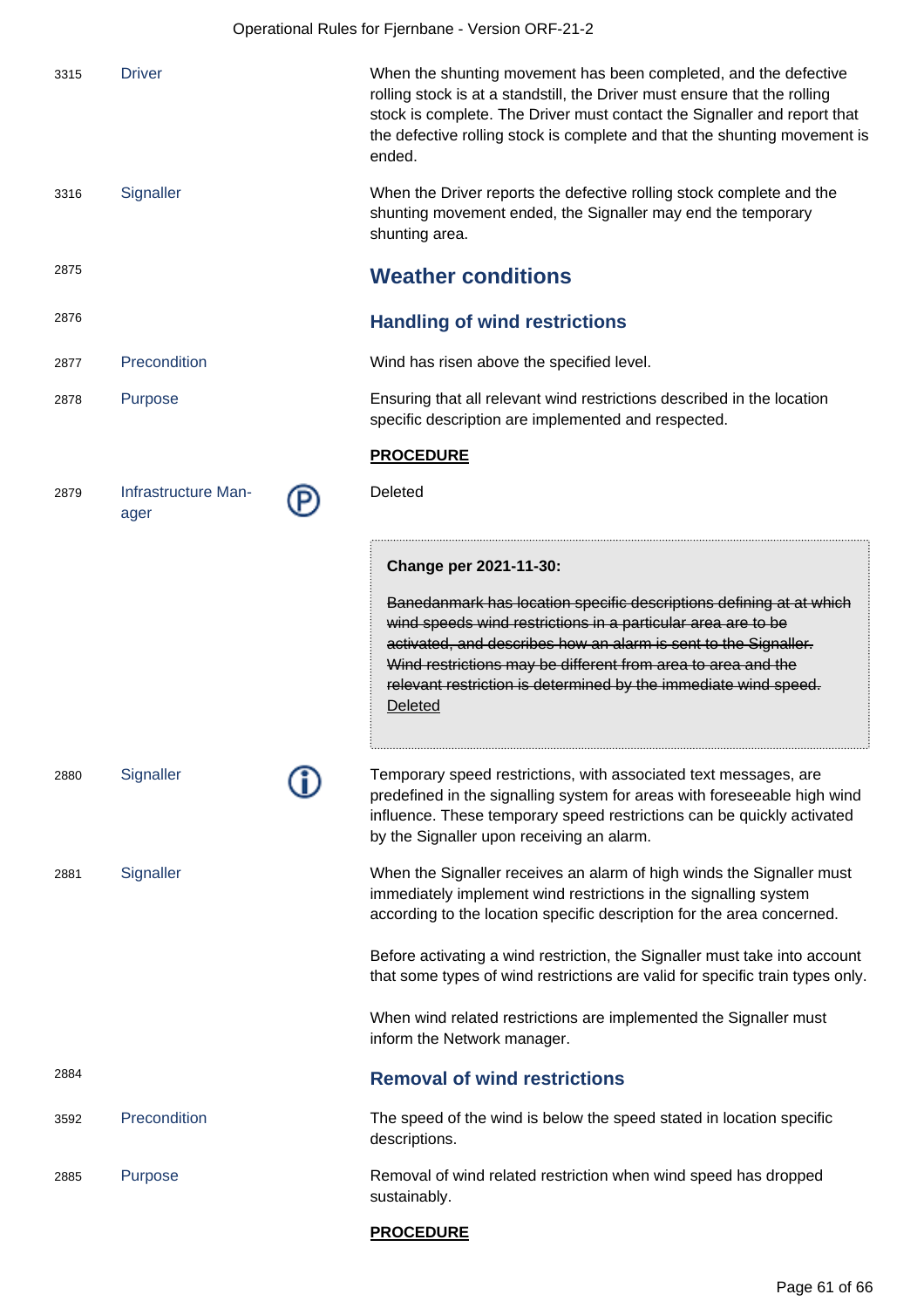| 2886 | Infrastructure Man-<br>ager | Deleted                                                                                                                                                                                                                       |
|------|-----------------------------|-------------------------------------------------------------------------------------------------------------------------------------------------------------------------------------------------------------------------------|
|      |                             | Change per 2021-11-30:                                                                                                                                                                                                        |
|      |                             | Banedanmark has location specific descriptions defining when wind<br>restrictions can be removed and how the Signaller is informed.<br>Deleted                                                                                |
| 2887 | Signaller                   | When the conditions in the location specific description are met the<br>Signaller may remove wind restrictions.                                                                                                               |
| 2888 | Signaller                   | The Signaller must inform the Network manager when wind restrictions<br>are removed.                                                                                                                                          |
| 2861 |                             | <b>Snow clearing</b>                                                                                                                                                                                                          |
| 2862 | Precondition                | A snow clearing train is prepared with snow ploughs coupled to it front<br>and rear.                                                                                                                                          |
| 2863 | Purpose                     | Update train data and ensure that the driving of the snow clearing train<br>is performed safely.                                                                                                                              |
|      |                             | <b>PROCEDURE</b>                                                                                                                                                                                                              |
| 2864 | Infrastructure Man-<br>ager | Deleted                                                                                                                                                                                                                       |
|      |                             | Change per 2021-11-30:<br>Banedanmark has snow clearing guidelines describing how to carry<br>out snow clearing. Deleted                                                                                                      |
| 2865 | <b>Driver</b>               | When snow ploughs has been coupled to the train front and rear, the<br>Driver must update the onboard train data according to the procedure<br>Normal operation - Update onboard train data.                                  |
| 2866 | <b>Driver</b>               | The Driver must contact the Signaller and report the snow clearing train<br>ready.                                                                                                                                            |
| 2868 | Signaller                   | When the Driver reports the snow clearing train ready, the Signaller<br>must ensure that no other trains or vehicles has authority to move in, or<br>into, the track sections behind and in front of the snow clearing train. |
|      |                             | The Signaller must use manual route setting for the snow clearing train.                                                                                                                                                      |
| 2869 | <b>Driver</b>               | If large snow drifts require the Driver to change driving direction in order<br>to get a longer run up, the Driver must inform the Signaller.                                                                                 |
|      |                             | The Driver must close down the desk of the lead cab, proceed to the<br>other cab and apply the procedure Normal operation - Enter onboard<br>train data.                                                                      |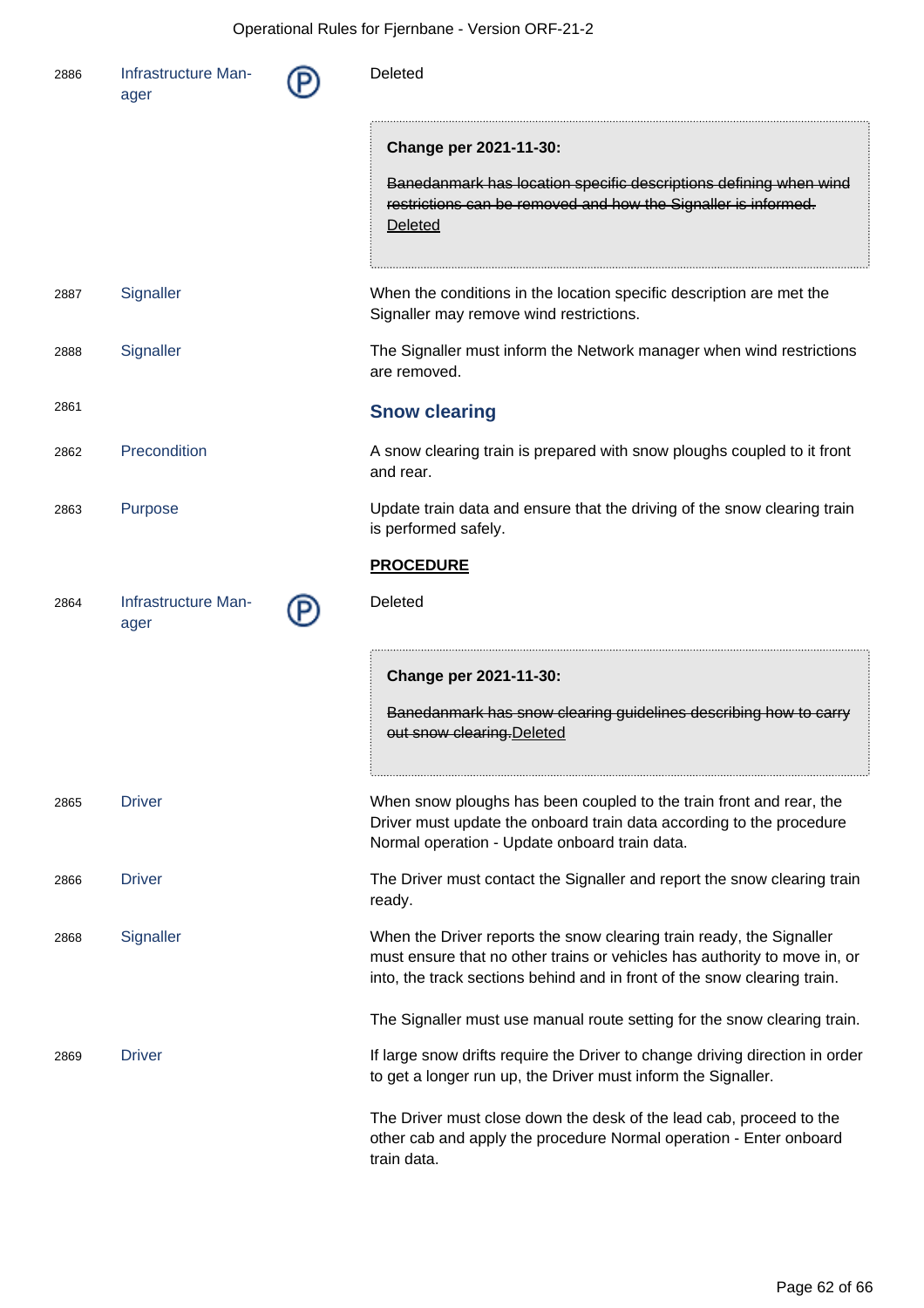|      |                    | Operational Rules for Fjernbane - Version ORF-21-2                                                                                                                                                                                                                                       |
|------|--------------------|------------------------------------------------------------------------------------------------------------------------------------------------------------------------------------------------------------------------------------------------------------------------------------------|
| 2871 | Signaller          | When the Signaller is informed about the need for changing driving<br>direction, the Signaller must use manual route setting for the snow<br>clearing train in the opposite direction.                                                                                                   |
| 2872 | <b>Driver</b>      | The Driver must report to the Signaller when driving has finished and the<br>snow clearing train is at a standstill.                                                                                                                                                                     |
| 3329 |                    | <b>Shunting</b>                                                                                                                                                                                                                                                                          |
| 3342 |                    | Shunting on a route using a handheld terminal                                                                                                                                                                                                                                            |
| 3343 | Precondition       | A Shunter has identified the need for an immediate shunting movement<br>with no intermediate stops, to take place outside of a shunting area. The<br>movement cannot be controlled from the front cab. The Shunter has a<br>handheld terminal available.                                 |
| 3344 | Purpose            | To enable a safe movement outside a shunting area without an active<br>desk in front of the direction of travel.                                                                                                                                                                         |
|      |                    | Change per 2021-11-30:<br>To enable a safe movement outside a shunting area without an<br>active eabdesk in front of the direction of travel.                                                                                                                                            |
|      |                    | <b>PROCEDURE</b>                                                                                                                                                                                                                                                                         |
| 3345 | Signaller, Shunter | Planned routes for shunting can be requested by a handheld terminal<br>and will consist of a route that will be released behind the movement as<br>the movement travels through the route.                                                                                               |
|      |                    | Once the train is in SH-mode, the data communication is ended with the<br>signalling system. Therefore, to receive new information the train must<br>exit SH-mode to re-establish a communication session with the<br>signalling system."                                                |
| 3346 | Shunter            | The Shunter must use the handheld terminal to request the planned<br>route for shunting.                                                                                                                                                                                                 |
| 3347 | Signaller, Shunter | The signalling system will assess requests for routes for shunting for<br>possible operational conflicts with other routes. The signalling system<br>will request the Signaller to acknowledge, change or reject a proposed<br>route for shunting before the route is automatically set. |
| 3348 | Signaller          | If the Signaller receives a request from the signalling system to set route<br>for shunting, the Signaller must perform one of the following actions:                                                                                                                                    |
|      |                    | - accept the proposed route for shunting<br>- manually update the timing of the proposed route for shunting                                                                                                                                                                              |

- reject the route for shunting.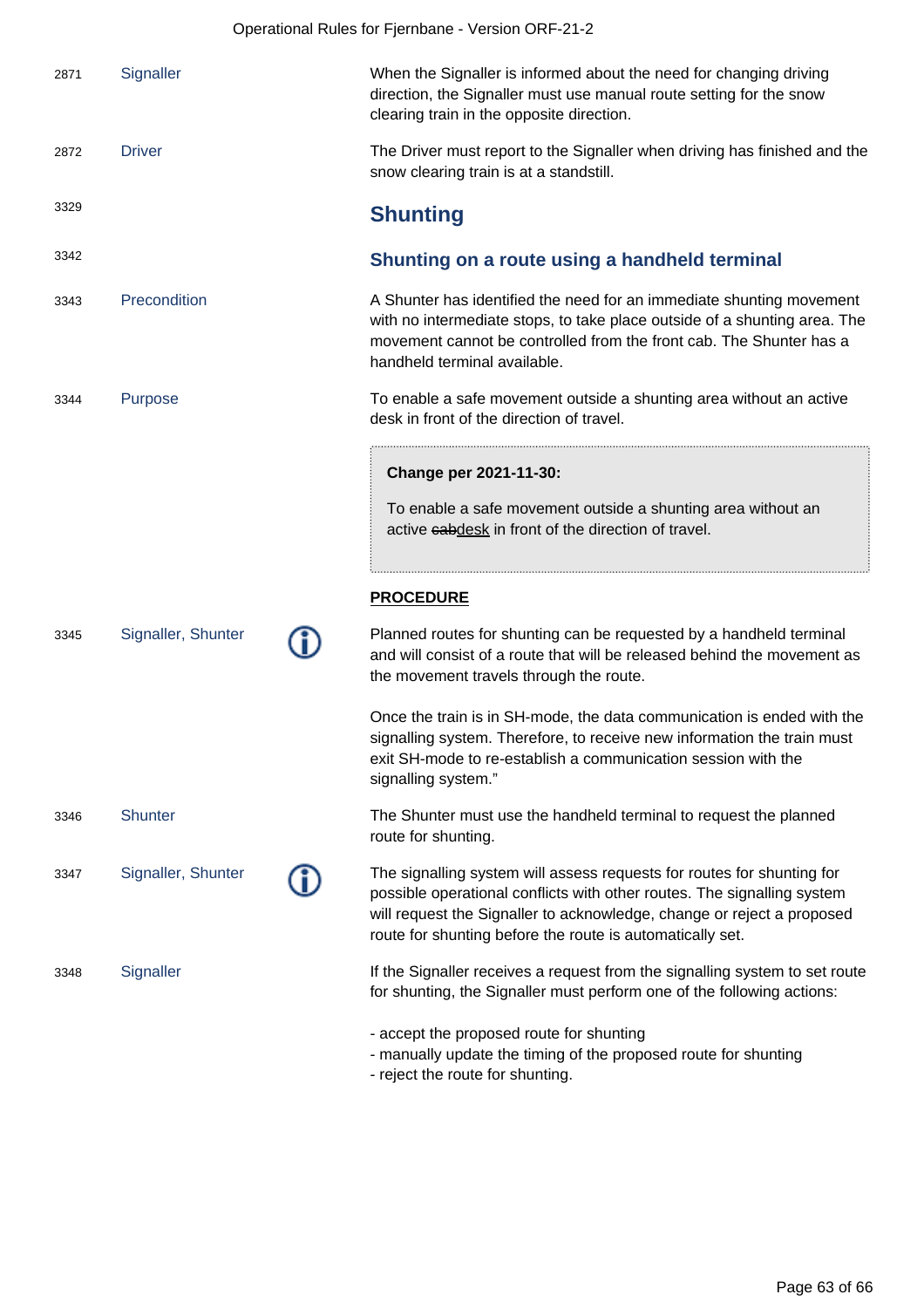|      |                | Operational Rules for Fjernbane - Version ORF-21-2                                                                                                                                                                                                                                                                                                                                                                                                                                                                                  |
|------|----------------|-------------------------------------------------------------------------------------------------------------------------------------------------------------------------------------------------------------------------------------------------------------------------------------------------------------------------------------------------------------------------------------------------------------------------------------------------------------------------------------------------------------------------------------|
| 3349 | Shunter        | When a route for shunting is indicated as granted on the handheld<br>terminal, the Shunter must instruct the Driver to select SH-mode, if the<br>train is not already in SH-mode, and perform the shunting movement.                                                                                                                                                                                                                                                                                                                |
|      |                | The Shunter must ensure the shunting movement:                                                                                                                                                                                                                                                                                                                                                                                                                                                                                      |
|      |                | - is performed immediately<br>- is run in the forward direction of the route for shunting only<br>- concludes without intermediate stops<br>- ends at the planned location.                                                                                                                                                                                                                                                                                                                                                         |
| 3744 | <b>Shunter</b> | The Shunter must ensure that all level crossings included in the route for<br>shunting are activated and are protected, just prior to the passing. The<br>Shunter must ensure that level crossings are deactivated immediately<br>after passing the level crossing.                                                                                                                                                                                                                                                                 |
|      |                | If a level crossing cannot be protected, and the cab is in the forward<br>facing end of the movement, the Shunter must instruct the Driver to use<br>sound signal "Warning" until the cab has cleared the level crossing.<br>If the cab is not in the forward facing end of the movement, the Shunter<br>must stop the road traffic by using hand signal "Road traffic, stop". When<br>the hand signal is used, the Shunter must instruct the Driver not to use<br>sound signal "Warning" during the passing of the level crossing. |
| 3350 | <b>Shunter</b> | When the shunting movement has reached the end location of the route<br>for shunting, and the location is outside a possession or shunting area,<br>the Shunter must instruct the Driver to exit SH-mode.                                                                                                                                                                                                                                                                                                                           |
| 3351 | Shunter        | If a request for a route for shunting is rejected, the Shunter must perform<br>one of the following actions:                                                                                                                                                                                                                                                                                                                                                                                                                        |
|      |                | - request the route at another time<br>- request another route<br>- contact the Signaller to plan an alternative solution.                                                                                                                                                                                                                                                                                                                                                                                                          |
| 3354 |                | Shunting on a route without using a handheld terminal                                                                                                                                                                                                                                                                                                                                                                                                                                                                               |
| 3355 | Precondition   | A Shunter has identified the need for an immediate shunting movement<br>with no intermediate stops, to take place outside of a shunting area. The<br>movement cannot be controlled from the cab in the front end of the train.<br>No handheld terminal is available.                                                                                                                                                                                                                                                                |
|      |                | Change per 2021-11-30:<br>A Shunter has identified the need for an immediate shunting<br>movement with no intermediate stops, to take place outside of a<br>shunting area. The movement cannot be controlled from the cab in<br>the front eabend of the train. No handheld terminal is available.                                                                                                                                                                                                                                   |
| 3356 | Purpose        | To enable a safe shunting movement outside a shunting area where the<br>train cannot be controlled from a cab in the front end of the train.                                                                                                                                                                                                                                                                                                                                                                                        |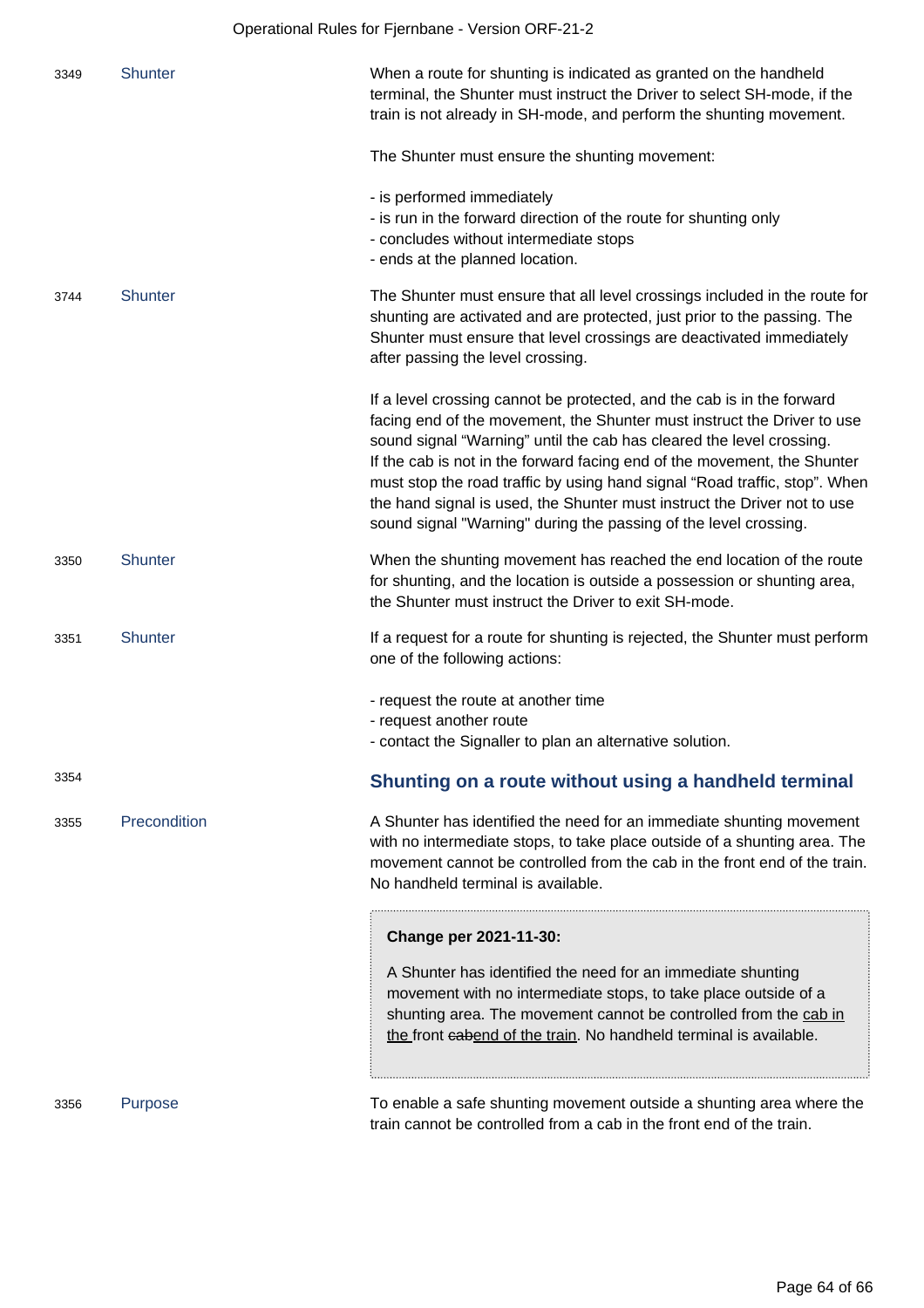#### **Change per 2021-11-30:**

To enable a safe shunting movement outside a shunting area without where anthe active train cannot be controlled from a cab in the front end of the direction of traveltrain.

#### **PROCEDURE**

3357 Signaller, Shunter **Paris, Calculated** 

#### **Change per 2021-11-30:**

Routes for shunting can be set by the Signaller and will consist of a route that will be released behind the movement as the movement travels through the route.

Once the train is in SH-mode, the data communication is ended with the signalling system. Therefore, to receive new information the train must exit SH-mode to re-establish a communication session with the signalling system. Deleted

3358 Shunter The Shunter must contact the Signaller and request the route for shunting. The request for a route for shunting must contain the start and end location of the route.

> If the route for shunting is to be used by a train the request must include the train running number. If no train running number is available the fixed traction unit number, of the unit from which the train is driven, is used. The Shunter must ensure the train is not in SH-mode when the route is requested.

3359 Signaller The Signaller must assess the request for conflicts with other routes. If the end location for the route for shunting is in a possession or shunting area, the Signaller must first contact the PICOP or Shunting area manager and request permission for the movement.

> When the route for shunting is set, the Signaller must verify that the indication on the signalling control display is correct and then authorise the Shunter to perform the shunting movement.